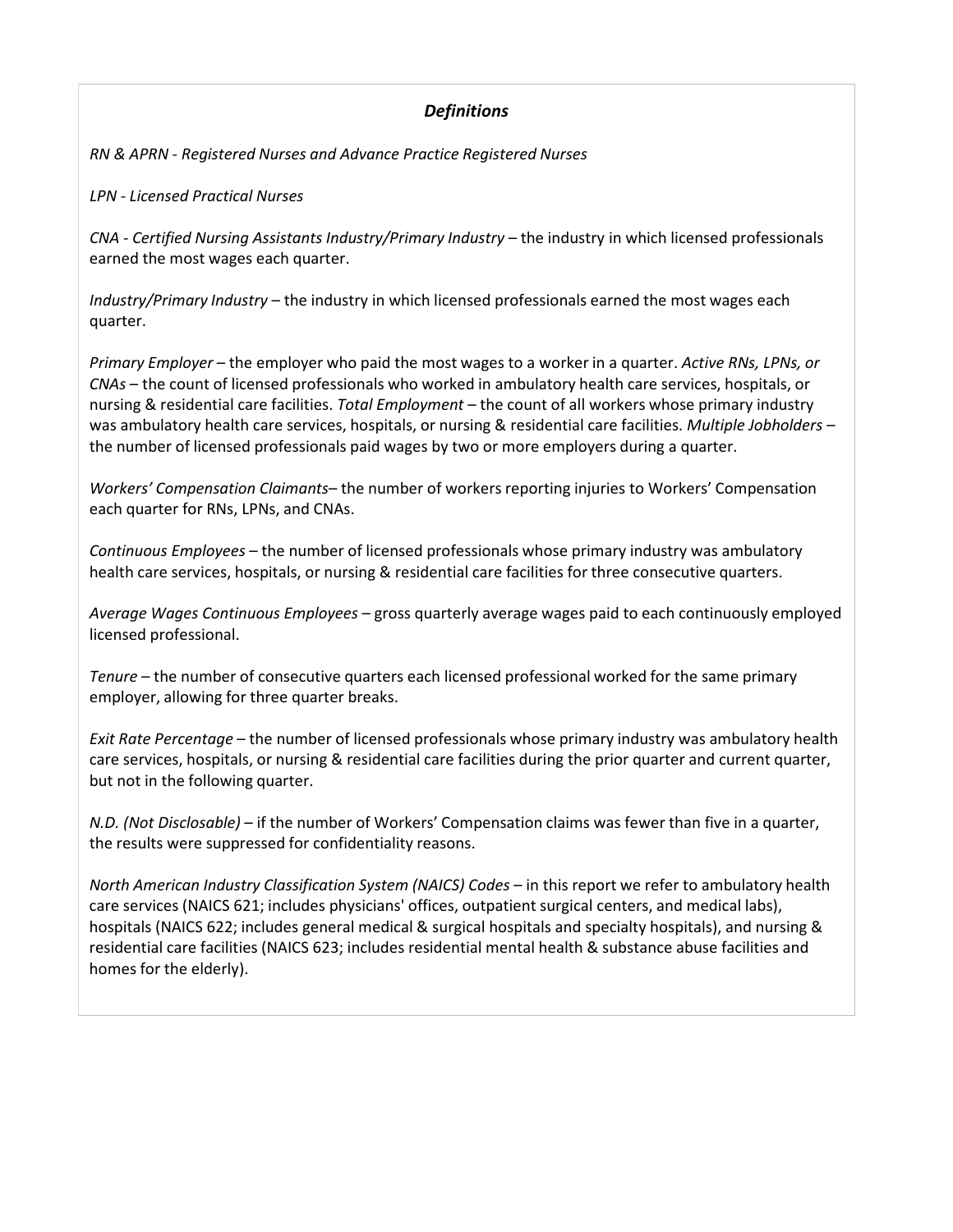|                                         |                | 2009Q3 2009Q4 2010Q1 2010Q2 2010Q3 2010Q4 2011Q1 2011Q2 2011Q3 |         |         |                |                |          |              |          |
|-----------------------------------------|----------------|----------------------------------------------------------------|---------|---------|----------------|----------------|----------|--------------|----------|
| <b>Active CNAs</b>                      | 557            | 564                                                            | 589     | 594     | 589            | 589            | 620      | 642          | 618      |
| % Change Prev. Qtr.                     | 2.0%           | 1.3%                                                           | 4.4%    | 0.8%    | $-0.8%$        | 0.0%           | 5.3%     | 3.5%         | $-3.7%$  |
| % Change Prev. Year                     | 12.3%          | 9.9%                                                           | 9.7%    | 8.8%    | 5.7%           | 4.4%           | 5.3%     | 8.1%         | 4.9%     |
| <b>CNA % of Total Employment</b>        | 6.6%           | 6.6%                                                           | 6.8%    | 6.8%    | 6.7%           | 6.7%           | 7.0%     | 7.2%         | 6.8%     |
| <b>Multiple Jobholders</b>              | 121            | 110                                                            | 120     | 114     | 131            | 124            | 106      | 156          | 129      |
| % Change Prev. Qtr.                     | 16.3%          | $-9.1%$                                                        | 9.1%    | $-5.0%$ | 14.9%          | $-5.3%$        | $-14.5%$ | 47.2%        | $-17.3%$ |
| % Change Prev. Year                     | $-1.6%$        | $-6.0%$                                                        | 20.0%   | 9.6%    | 8.3%           | 12.7%          | $-11.7%$ | 36.8%        | $-1.5%$  |
| <b>Unemployment Insurance Claimants</b> | 21             | 15                                                             | 22      | 24      | 19             | 16             | 29       | 29           | 16       |
| <b>Claimant Rate</b>                    | 3.8%           | 2.7%                                                           | 3.7%    | 4.0%    | 3.2%           | 2.7%           | 4.7%     | 4.5%         | 2.6%     |
| <b>Worker's Compensation Claimants</b>  | $6\phantom{1}$ | 9                                                              | 12      | 8       | $6\phantom{1}$ | $\overline{7}$ | 6        | 11           | 10       |
| <b>Claimant Rate</b>                    | 1.1%           | 1.6%                                                           | 2.0%    | 1.3%    | 1.0%           | 1.2%           | 1.0%     | 1.7%         | 1.6%     |
| <b>Avg. Wages Continuous Employees</b>  | \$6,574        | \$6,894                                                        | \$6,040 | \$6,371 | \$6,587        | \$7,021        | \$6,069  | \$6,476 N.A. |          |
| Avg. Age All CNAs                       | 34.6           | 34.8                                                           | 34.7    | 35.0    | 34.9           | 35.2           | 35.4     | 35.6         | 35.5     |
| Avg. Tenure All CNAs (Years)            | 2.5            | 2.6                                                            | 2.6     | 2.7     | 2.8            | 2.8            | 2.8      | 2.9          | 2.9      |
| <b>Exit Rate Percentage</b>             | 16.2%          | 10.5%                                                          | 11.5%   | 13.3%   | 14.1%          | 9.3%           | 10.8%    | 16.8% N.A.   |          |
| Age                                     |                |                                                                |         |         |                |                |          |              |          |
| <b>Number</b><br>< 25                   | 135            | 141                                                            | 142     | 147     | 141            | 129            | 129      | 142          | 134      |
| Percentage                              | 24.2%          | 25.0%                                                          | 24.1%   | 24.7%   | 23.9%          | 21.9%          | 20.8%    | 22.1%        | 21.7%    |
| Number<br>25-34                         | 206            | 193                                                            | 213     | 205     | 214            | 225            | 245      | 241          | 240      |
| Percentage                              | 37.0%          | 34.2%                                                          | 36.2%   | 34.5%   | 36.3%          | 38.2%          | 39.5%    | 37.5%        | 38.8%    |
| <b>Number</b><br>35-44                  | 90             | 102                                                            | 104     | 106     | 100            | 100            | 100      | 102          | 102      |
| Percentage                              | 16.2%          | 18.1%                                                          | 17.7%   | 17.8%   | 17.0%          | 17.0%          | 16.1%    | 15.9%        | 16.5%    |
| Number<br>45-54                         | 76             | 76                                                             | 76      | 79      | 77             | 71             | 77       | 83           | 75       |
| Percentage                              | 13.6%          | 13.5%                                                          | 12.9%   | 13.3%   | 13.1%          | 12.1%          | 12.4%    | 12.9%        | 12.1%    |
| <b>Number</b><br>55-64                  | 41             | 44                                                             | 46      | 48      | 48             | 55             | 61       | 63           | 56       |
| Percentage                              | 7.4%           | 7.8%                                                           | 7.8%    | 8.1%    | 8.1%           | 9.3%           | 9.8%     | 9.8%         | 9.1%     |
| Number<br>$65+$                         | 8              | 7                                                              | 7       | 8       | 8              | 8              | 7        | 10           | 10       |
| Percentage                              | 1.4%           | 1.2%                                                           | 1.2%    | 1.3%    | 1.4%           | 1.4%           | 1.1%     | 1.6%         | 1.6%     |

# **Panel 1: Industry = Ambulatory Health Care (NAICS 621), License = CNA**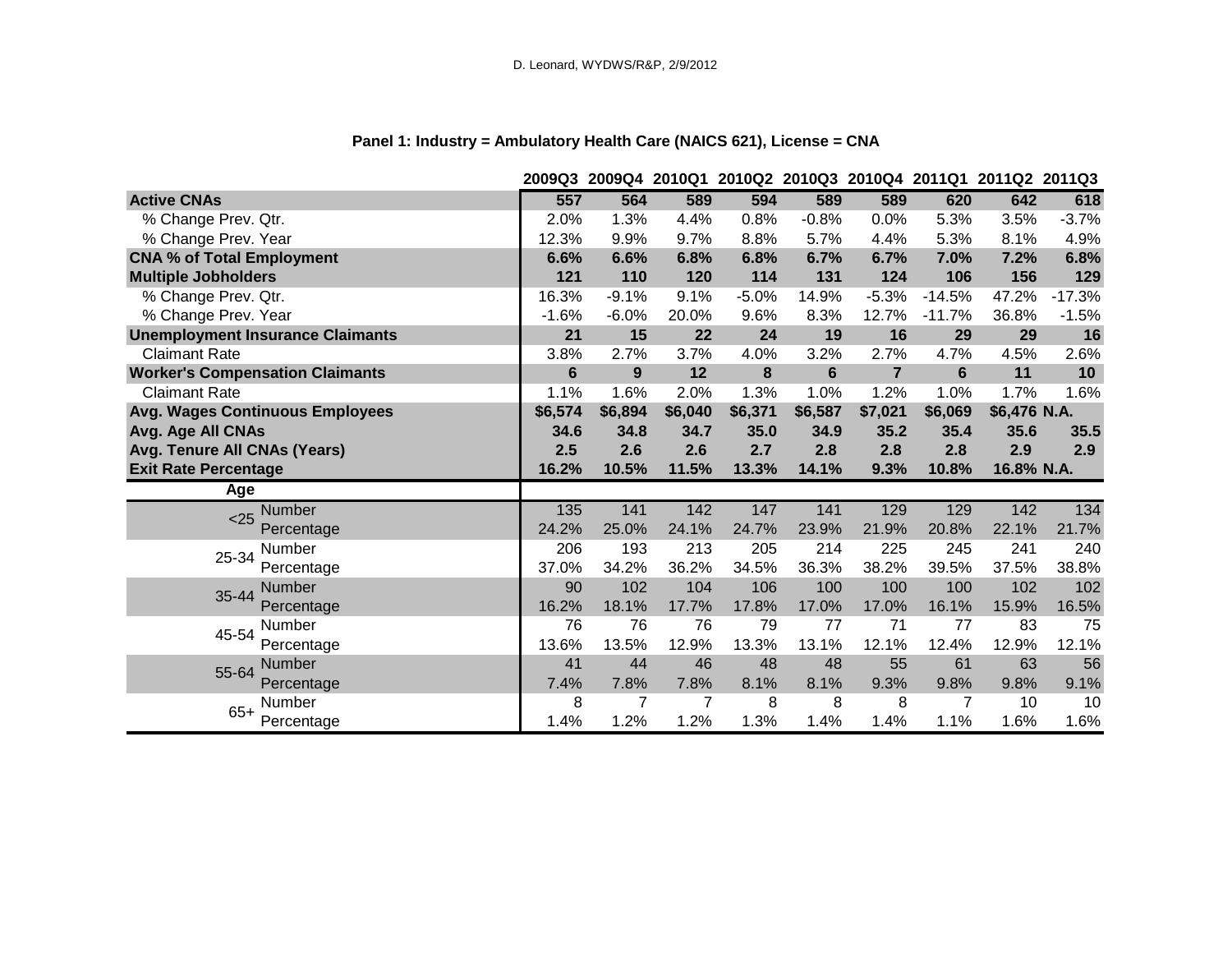|                                         |                | 2009Q3 2009Q4 2010Q1 2010Q2 2010Q3 2010Q4 2011Q1 2011Q2 2011Q3 |         |             |          |                  |         |                |                |
|-----------------------------------------|----------------|----------------------------------------------------------------|---------|-------------|----------|------------------|---------|----------------|----------------|
| <b>Active LPNs</b>                      | 174            | 169                                                            | 178     | 177         | 164      | $172$            | 169     | 183            | 183            |
| % Change Prev. Qtr.                     | 4.8%           | $-2.9%$                                                        | 5.3%    | $-0.6%$     | $-7.3%$  | 4.9%             | $-1.7%$ | 8.3%           | 0.0%           |
| % Change Prev. Year                     | 0.6%           | 1.2%                                                           | 3.5%    | 6.6%        | $-5.7%$  | 1.8%             | $-5.1%$ | 3.4%           | 11.6%          |
| <b>LPN % of Total Employment</b>        | 2.1%           | 2.0%                                                           | 2.1%    | 2.0%        | 1.9%     | 2.0%             | 1.9%    | 2.0%           | 2.0%           |
| <b>Multiple Jobholders</b>              | 31             | 24                                                             | 23      | 23          | 18       | 17               | 23      | 20             | 35             |
| % Change Prev. Qtr.                     | 10.7%          | $-22.6%$                                                       | $-4.2%$ | 0.0%        | $-21.7%$ | $-5.6%$          | 35.3%   | $-13.0%$       | 75.0%          |
| % Change Prev. Year                     | 6.9%           | $-4.0%$                                                        | $-8.0%$ | $-17.9%$    | $-41.9%$ | $-29.2%$         | 0.0%    | $-13.0%$       | 94.4%          |
| <b>Unemployment Insurance Claimants</b> |                | 7 N.D.                                                         | N.D.    | <b>N.D.</b> | 9        |                  | 7 N.D.  | $5\phantom{1}$ | $6\phantom{1}$ |
| <b>Claimant Rate</b>                    |                | 4.0% N.D.                                                      | N.D.    | N.D.        | 5.5%     | 4.1% N.D.        |         | 2.7%           | 3.3%           |
| <b>Worker's Compensation Claimants</b>  | N.D.           | N.D.                                                           | N.D.    | N.D.        | N.D.     | N.D.             | N.D.    | N.D.           | N.D.           |
| <b>Claimant Rate</b>                    | N.D.           | N.D.                                                           | N.D.    | N.D.        | N.D.     | N.D.             | N.D.    | N.D.           | N.D.           |
| <b>Avg. Wages Continuous Employees</b>  | \$8,950        | \$9,657                                                        | \$8,631 | \$9,515     |          | \$9,282 \$10,309 | \$8,917 | \$9,776 N.A.   |                |
| Avg. Age All LPNs                       | 45.3           | 45.4                                                           | 45.1    | 45.8        | 45.9     | 46.4             | 46.2    | 45.6           | 45.6           |
| Avg. Tenure All LPNs (Years)            | 4.6            | 4.6                                                            | 4.2     | 4.3         | 4.8      | 4.6              | 4.7     | 4.4            | 4.3            |
| <b>Exit Rate Percentage</b>             | 12.6%          | 7.7%                                                           | 7.9%    | 10.2%       | 9.1%     | 11.0%            | 3.6%    | 13.1% N.A.     |                |
| Age                                     |                |                                                                |         |             |          |                  |         |                |                |
| <b>Number</b><br>< 25                   | $\overline{7}$ | 6                                                              | 9       | 9           | 9        | 9                | 8       | 9              | 8              |
| Percentage                              | 4.0%           | 3.6%                                                           | 5.1%    | 5.1%        | 5.5%     | 5.2%             | 4.7%    | 4.9%           | 4.4%           |
| Number<br>25-34                         | 35             | 35                                                             | 36      | 36          | 32       | 34               | 34      | 40             | 41             |
| Percentage                              | 20.1%          | 20.7%                                                          | 20.2%   | 20.3%       | 19.5%    | 19.8%            | 20.1%   | 21.9%          | 22.4%          |
| <b>Number</b><br>35-44                  | 36             | 37                                                             | 41      | 34          | 33       | 30               | 31      | 32             | 34             |
| Percentage                              | 20.7%          | 21.9%                                                          | 23.0%   | 19.2%       | 20.1%    | 17.4%            | 18.3%   | 17.5%          | 18.6%          |
| Number<br>45-54                         | 52             | 51                                                             | 49      | 47          | 44       | 50               | 45      | 48             | 47             |
| Percentage                              | 29.9%          | 30.2%                                                          | 27.5%   | 26.6%       | 26.8%    | 29.1%            | 26.6%   | 26.2%          | 25.7%          |
| <b>Number</b><br>55-64                  | 36             | 32                                                             | 36      | 45          | 40       | 44               | 46      | 49             | 49             |
| Percentage                              | 20.7%          | 18.9%                                                          | 20.2%   | 25.4%       | 24.4%    | 25.6%            | 27.2%   | 26.8%          | 26.8%          |
| Number<br>$65+$                         | 8              | 8                                                              | 7       | 6           | 6        | 5                | 5       | 5              | 4              |
| Percentage                              | 4.6%           | 4.7%                                                           | 3.9%    | 3.4%        | 3.7%     | 2.9%             | 3.0%    | 2.7%           | 2.2%           |

# **Panel 2: Industry = Ambulatory Health Care (NAICS 621), License = LPN**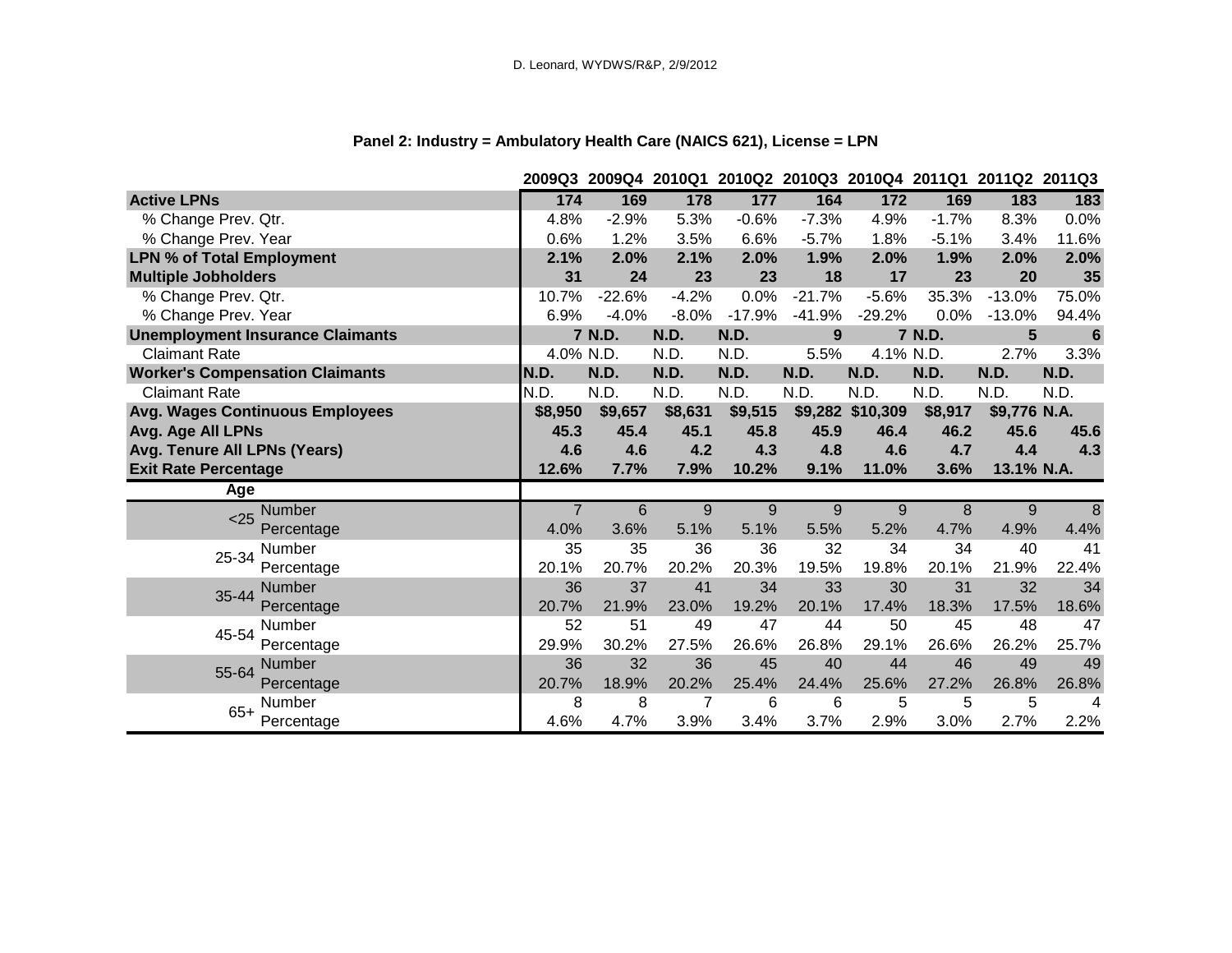|                                                         |         | 2009Q3 2009Q4 2010Q1 2010Q2 2010Q3 2010Q4 2011Q1 2011Q2 2011Q3               |       |         |                 |                 |       |                 |         |
|---------------------------------------------------------|---------|------------------------------------------------------------------------------|-------|---------|-----------------|-----------------|-------|-----------------|---------|
| <b>Active RNs &amp; APRNs</b>                           | 822     | 840                                                                          | 859   | 863     | 875             | 874             | 911   | 908             | 894     |
| % Change Prev. Qtr.                                     | 3.5%    | 2.2%                                                                         | 2.3%  | 0.5%    | 1.4%            | $-0.1%$         | 4.2%  | $-0.3%$         | $-1.5%$ |
| % Change Prev. Year                                     | 3.7%    | 3.4%                                                                         | 7.1%  | 8.7%    | 6.4%            | 4.0%            | 6.1%  | 5.2%            | 2.2%    |
| RN & APN% of Total Employment                           | 9.7%    | 9.8%                                                                         | 10.0% | 9.9%    | 9.9%            | 10.0%           | 10.3% | 10.1%           | 9.8%    |
| <b>Multiple Jobholders (RN &amp; APN)</b>               | 176     | 166                                                                          | 168   | 167     | 173             | 176             | 179   | 173             | 159     |
| % Change Prev. Qtr.                                     | 12.8%   | $-5.7%$                                                                      | 1.2%  | $-0.6%$ | 3.6%            | 1.7%            | 1.7%  | $-3.4%$         | $-8.1%$ |
| % Change Prev. Year                                     | $-5.4%$ | $-6.2%$                                                                      | 4.3%  | 7.1%    | $-1.7%$         | 6.0%            | 6.5%  | 3.6%            | $-8.1%$ |
| <b>Unemployment Insurance Claimants (RN &amp; APRN)</b> | 18      | 19                                                                           | 8     | 8       | 20              | 12              | 21    | 15              | 13      |
| <b>Claimant Rate</b>                                    | 2.2%    | 2.3%                                                                         | 0.9%  | 0.9%    | 2.3%            | 1.4%            | 2.3%  | 1.7%            | 1.5%    |
| <b>Worker's Compensation Claimants (RN &amp; APRN)</b>  | 11      | 13                                                                           | 8     | 11      | $6\phantom{1}6$ | 12              | 9     | 13              | 6       |
| <b>Claimant Rate</b>                                    | 1.3%    | 1.5%                                                                         | 0.9%  | 1.3%    | 0.7%            | 1.4%            | 1.0%  | 1.4%            | 0.7%    |
| Avg. Wages Continuous RNs Only                          |         | \$12,242 \$13,763 \$12,042 \$12,699 \$12,602 \$13,898 \$12,250 \$12,806 N.A. |       |         |                 |                 |       |                 |         |
| Avg. Wages Continuous APRNs Only                        |         | \$19,448 \$22,045 \$18,856 \$19,606 \$20,783 \$23,278 \$19,644 \$21,711 N.A. |       |         |                 |                 |       |                 |         |
| Avg. Age All RNs & APRNs                                | 44.7    | 45.0                                                                         | 45.1  | 45.5    | 45.5            | 45.9            | 45.5  | 45.5            | 45.4    |
| Avg. Tenure All RNs & APRNs (Years)                     | 3.5     | 3.6                                                                          | 3.7   | 3.7     | 3.7             | 3.7             | 3.7   | 3.8             | 3.8     |
| <b>Exit Rate Percentage (RN &amp; APRN)</b>             | 10.7%   | 12.4%                                                                        | 8.5%  | 9.7%    | 8.7%            | 10.9%           | 9.4%  | 11.1% N.A.      |         |
| Age                                                     |         |                                                                              |       |         |                 |                 |       |                 |         |
| <b>Number</b><br>< 25                                   | 40      | 35                                                                           | 28    | 23      | $\overline{26}$ | $\overline{25}$ | 24    | $\overline{22}$ | 23      |
| Percentage                                              | 4.9%    | 4.2%                                                                         | 3.3%  | 2.7%    | 3.0%            | 2.9%            | 2.6%  | 2.4%            | 2.6%    |
| Number<br>25-34                                         | 179     | 178                                                                          | 201   | 192     | 193             | 191             | 197   | 200             | 202     |
| Percentage                                              | 21.8%   | 21.2%                                                                        | 23.4% | 22.2%   | 22.1%           | 21.9%           | 21.6% | 22.0%           | 22.6%   |
| Number<br>35-44                                         | 180     | 178                                                                          | 175   | 181     | 179             | 179             | 206   | 211             | 205     |
| Percentage                                              | 21.9%   | 21.2%                                                                        | 20.4% | 21.0%   | 20.5%           | 20.5%           | 22.6% | 23.2%           | 22.9%   |
| Number<br>45-54                                         | 228     | 253                                                                          | 237   | 243     | 247             | 238             | 241   | 222             | 215     |
| Percentage                                              | 27.7%   | 30.1%                                                                        | 27.6% | 28.2%   | 28.2%           | 27.2%           | 26.5% | 24.4%           | 24.0%   |
| Number<br>55-64                                         | 164     | 163                                                                          | 182   | 185     | 190             | 196             | 208   | 214             | 217     |
| Percentage                                              | 20.0%   | 19.4%                                                                        | 21.2% | 21.4%   | 21.7%           | 22.4%           | 22.8% | 23.6%           | 24.3%   |
| <b>Number</b><br>$65+$                                  | 30      | 33                                                                           | 36    | 39      | 40              | 45              | 34    | 39              | 32      |
| Percentage                                              | 3.6%    | 3.9%                                                                         | 4.2%  | 4.5%    | 4.6%            | 5.1%            | 3.7%  | 4.3%            | 3.6%    |

# **Panel 3: Industry = Ambulatory Health Care (NAICS 621), License = RN & APRN**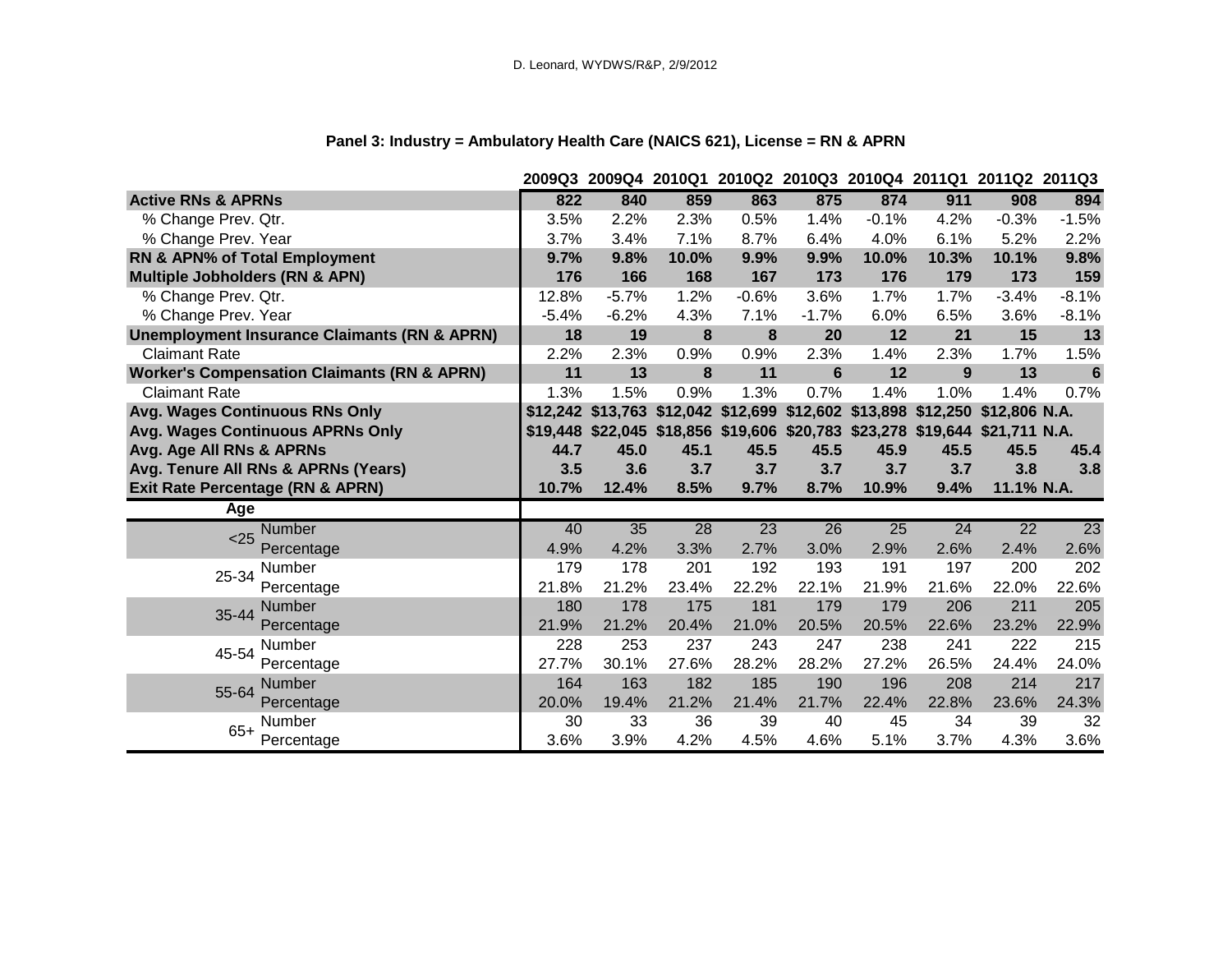# **Panel 4: Industry =Hospitals (NAICS 622), License = CNA**

|                                         | 2009Q3   |         |         |         |         | 2009Q4 2010Q1 2010Q2 2010Q3 2010Q4 2011Q1 2011Q2 2011Q3 |          |              |         |
|-----------------------------------------|----------|---------|---------|---------|---------|---------------------------------------------------------|----------|--------------|---------|
| <b>Active CNAs</b>                      | 1,355    | 1,330   | 1,355   | 1,389   | 1,390   | 1,399                                                   | 1,409    | 1,406        | 1,393   |
| % Change Prev. Qtr.                     | 0.7%     | $-1.8%$ | 1.9%    | 2.5%    | 0.1%    | 0.6%                                                    | 0.7%     | $-0.2%$      | $-0.9%$ |
| % Change Prev. Year                     | 10.5%    | 6.1%    | 2.7%    | 3.3%    | 2.6%    | 5.2%                                                    | 4.0%     | 1.2%         | 0.2%    |
| <b>CNA % of Total Employment</b>        | 13.5%    | 13.5%   | 13.8%   | 14.0%   | 13.9%   | 14.1%                                                   | 14.1%    | 14.1%        | 14.1%   |
| <b>Multiple Jobholders</b>              | 158      | 147     | 147     | 162     | 184     | 198                                                     | 169      | 182          | 179     |
| % Change Prev. Qtr.                     | 0.6%     | $-7.0%$ | 0.0%    | 10.2%   | 13.6%   | 7.6%                                                    | $-14.6%$ | 7.7%         | $-1.6%$ |
| % Change Prev. Year                     | $-13.7%$ | 0.7%    | 0.0%    | 3.2%    | 16.5%   | 34.7%                                                   | 15.0%    | 12.3%        | $-2.7%$ |
| <b>Unemployment Insurance Claimants</b> | 22       | 18      | 27      | 20      | 26      | 24                                                      | 27       | 18           | 20      |
| <b>Claimant Rate</b>                    | 1.6%     | 1.4%    | 2.0%    | 1.4%    | 1.9%    | 1.7%                                                    | 1.9%     | 1.3%         | 1.4%    |
| <b>Worker's Compensation Claimants</b>  | 49       | 55      | 58      | 43      | 63      | 45                                                      | 49       | 47           | 35      |
| <b>Claimant Rate</b>                    | 3.6%     | 4.1%    | 4.3%    | 3.1%    | 4.5%    | 3.2%                                                    | 3.5%     | 3.3%         | 2.5%    |
| <b>Avg. Wages Continuous Employees</b>  | \$6,942  | \$7,251 | \$6,396 | \$6,691 | \$7,283 | \$7,848                                                 | \$6,575  | \$7,202 N.A. |         |
| Avg. Age All CNAs                       | 36.8     | 36.9    | 36.7    | 37.0    | 36.9    | 37.0                                                    | 37.0     | 37.0         | 37.0    |
| Avg. Tenure All CNAs (Years)            | 4.6      | 4.7     | 4.7     | 4.7     | 4.7     | 4.7                                                     | 4.7      | 4.9          | 4.9     |
| <b>Exit Rate Percentage</b>             | 9.2%     | 5.9%    | 5.5%    | 7.1%    | 9.3%    | 7.1%                                                    | 7.2%     | 8.4% N.A.    |         |
| Age                                     |          |         |         |         |         |                                                         |          |              |         |
| Number<br>< 25                          | 323      | 307     | 315     | 317     | 311     | 296                                                     | 311      | 307          | 293     |
| Percentage                              | 23.8%    | 23.1%   | 23.2%   | 22.8%   | 22.4%   | 21.2%                                                   | 22.1%    | 21.8%        | 21.0%   |
| Number<br>25-34                         | 383      | 385     | 408     | 414     | 412     | 422                                                     | 417      | 421          | 438     |
| Percentage                              | 28.3%    | 28.9%   | 30.1%   | 29.8%   | 29.6%   | 30.2%                                                   | 29.6%    | 29.9%        | 31.4%   |
| <b>Number</b><br>35-44                  | 240      | 233     | 232     | 234     | 251     | 262                                                     | 265      | 269          | 263     |
| Percentage                              | 17.7%    | 17.5%   | 17.1%   | 16.8%   | 18.1%   | 18.7%                                                   | 18.8%    | 19.1%        | 18.9%   |
| Number<br>45-54                         | 254      | 249     | 242     | 256     | 256     | 248                                                     | 238      | 231          | 223     |
| Percentage                              | 18.7%    | 18.7%   | 17.9%   | 18.4%   | 18.4%   | 17.7%                                                   | 16.9%    | 16.4%        | 16.0%   |
| Number<br>55-64                         | 131      | 131     | 134     | 140     | 135     | 145                                                     | 149      | 150          | 147     |
| Percentage                              | 9.7%     | 9.8%    | 9.9%    | 10.1%   | 9.7%    | 10.4%                                                   | 10.6%    | 10.7%        | 10.6%   |
| Number<br>$65+$                         | 21       | 22      | 22      | 25      | 22      | 21                                                      | 24       | 23           | 24      |
| Percentage                              | 1.5%     | 1.7%    | 1.6%    | 1.8%    | 1.6%    | 1.5%                                                    | 1.7%     | 1.6%         | 1.7%    |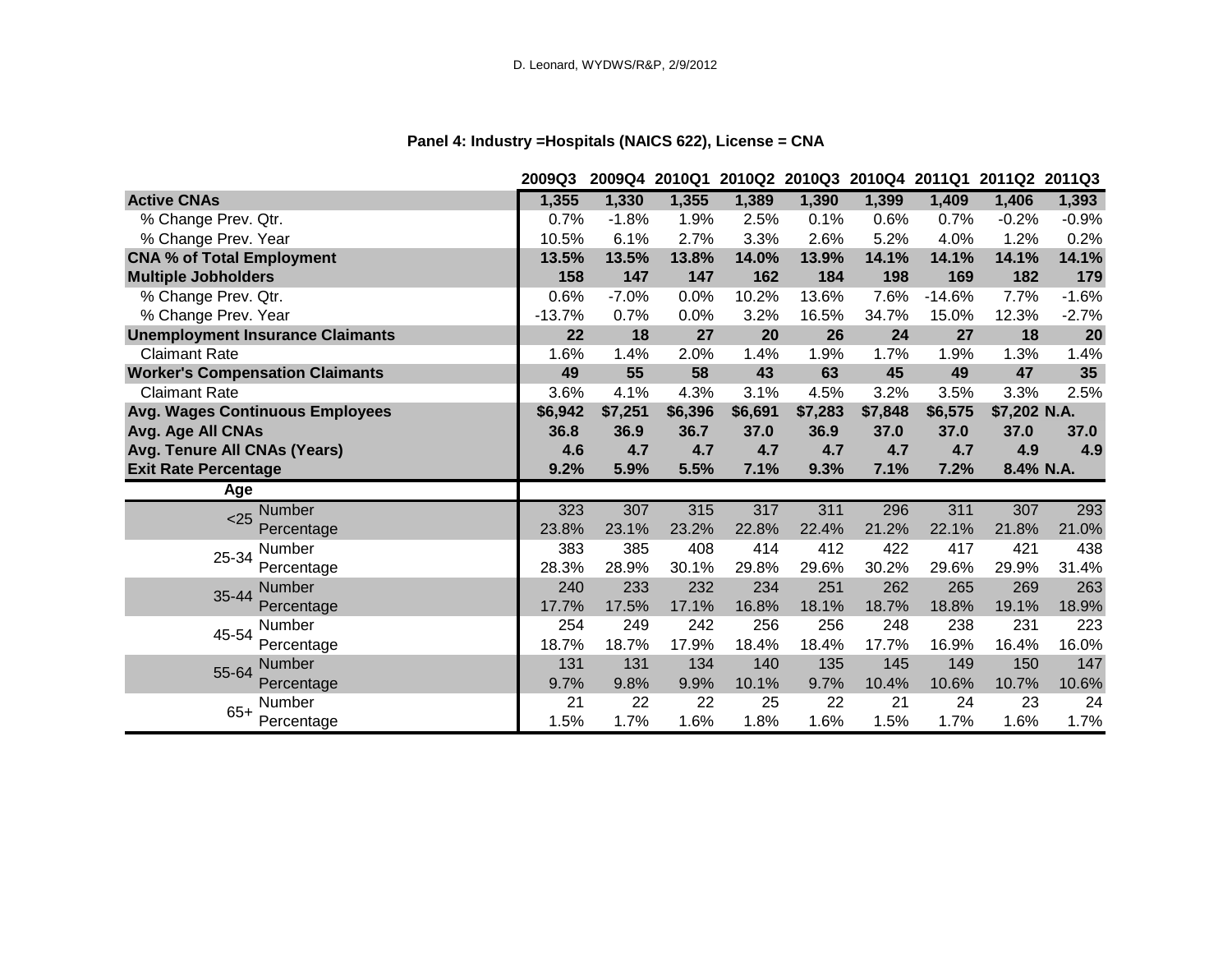# **Panel 5: Industry = Hospitals (NAICS 622), License = LPN**

|                                         | 2009Q3      |           |             |             |          |          | 2009Q4 2010Q1 2010Q2 2010Q3 2010Q4 2011Q1 2011Q2 2011Q3 |              |                |
|-----------------------------------------|-------------|-----------|-------------|-------------|----------|----------|---------------------------------------------------------|--------------|----------------|
| <b>Active LPNs</b>                      | 226         | 231       | 219         | 214         | 211      | 210      | 207                                                     | 209          | 207            |
| % Change Prev. Qtr.                     | 0.0%        | 2.2%      | $-5.2%$     | $-2.3%$     | $-1.4%$  | $-0.5%$  | $-1.4%$                                                 | 1.0%         | $-1.0%$        |
| % Change Prev. Year                     | $-0.4%$     | 4.5%      | $-3.1%$     | $-5.3%$     | $-6.6%$  | $-9.1%$  | $-5.5%$                                                 | $-2.3%$      | $-1.9%$        |
| <b>LPN % of Total Employment</b>        | 2.3%        | 2.3%      | 2.2%        | 2.2%        | 2.1%     | 2.1%     | 2.1%                                                    | 2.1%         | 2.1%           |
| <b>Multiple Jobholders</b>              | 23          | 28        | 25          | 18          | 18       | 21       | 20                                                      | 22           | 22             |
| % Change Prev. Qtr.                     | 0.0%        | 21.7%     | $-10.7%$    | $-28.0%$    | 0.0%     | 16.7%    | $-4.8%$                                                 | 10.0%        | 0.0%           |
| % Change Prev. Year                     | 15.0%       | 33.3%     | 25.0%       | $-21.7%$    | $-21.7%$ | $-25.0%$ | $-20.0%$                                                | 22.2%        | 22.2%          |
| <b>Unemployment Insurance Claimants</b> | 500.0% N.D. |           | <b>N.D.</b> | <b>N.D.</b> | N.D.     | N.D.     | N.D.                                                    | N.D.         | <b>N.D.</b>    |
| <b>Claimant Rate</b>                    |             | 2.2% N.D. | N.D.        | N.D.        | N.D.     | N.D.     | N.D.                                                    | N.D.         | N.D.           |
| <b>Worker's Compensation Claimants</b>  |             | 7 N.D.    |             | 5 N.D.      | 5        | 8        |                                                         | 9 N.D.       | $5\phantom{1}$ |
| <b>Claimant Rate</b>                    |             | 3.1% N.D. | 2.3% N.D.   |             | 2.4%     | 3.8%     | 4.3% N.D.                                               |              | 2.4%           |
| <b>Avg. Wages Continuous Employees</b>  | \$9,433     | \$9,997   | \$8,740     | \$9,051     | \$9,262  | \$9,995  | \$8,598                                                 | \$9,438 N.A. |                |
| Avg. Age All LPNs                       | 47.0        | 47.4      | 47.6        | 47.1        | 47.3     | 47.6     | 47.8                                                    | 47.7         | 48.0           |
| Avg. Tenure All LPNs (Years)            | 6.6         | 6.6       | 7.0         | 6.9         | 7.1      | 7.3      | 7.3                                                     | 7.2          | 7.3            |
| <b>Exit Rate Percentage</b>             | 5.8%        | 9.1%      | 6.4%        | 5.1%        | 7.6%     | 9.5%     | 5.8%                                                    | 5.7% N.A.    |                |
| Age                                     |             |           |             |             |          |          |                                                         |              |                |
| Number<br>< 25                          | 8           | 10        | 13          | 14          | 13       | 12       | 11                                                      | 9            | 9              |
| Percentage                              | 3.5%        | 4.3%      | 5.9%        | 6.5%        | 6.2%     | 5.7%     | 5.3%                                                    | 4.3%         | 4.3%           |
| Number<br>25-34                         | 38          | 35        | 29          | 29          | 29       | 28       | 28                                                      | 31           | 32             |
| Percentage                              | 16.8%       | 15.2%     | 13.2%       | 13.6%       | 13.7%    | 13.3%    | 13.5%                                                   | 14.8%        | 15.5%          |
| <b>Number</b><br>35-44                  | 41          | 41        | 41          | 42          | 42       | 40       | 37                                                      | 39           | 35             |
| Percentage                              | 18.1%       | 17.7%     | 18.7%       | 19.6%       | 19.9%    | 19.0%    | 17.9%                                                   | 18.7%        | 16.9%          |
| Number<br>45-54                         | 71          | 71        | 63          | 62          | 60       | 59       | 60                                                      | 60           | 57             |
| Percentage                              | 31.4%       | 30.7%     | 28.8%       | 29.0%       | 28.4%    | 28.1%    | 29.0%                                                   | 28.7%        | 27.5%          |
| Number<br>55-64                         | 60          | 64        | 63          | 58          | 57       | 62       | 62                                                      | 62           | 65             |
| Percentage                              | 26.5%       | 27.7%     | 28.8%       | 27.1%       | 27.0%    | 29.5%    | 30.0%                                                   | 29.7%        | 31.4%          |
| Number                                  | 8           | 10        | 10          | 9           | 10       | 9        | 9                                                       | 8            | 9              |
| $65+$<br>Percentage                     | 3.5%        | 4.3%      | 4.6%        | 4.2%        | 4.7%     | 4.3%     | 4.3%                                                    | 3.8%         | 4.3%           |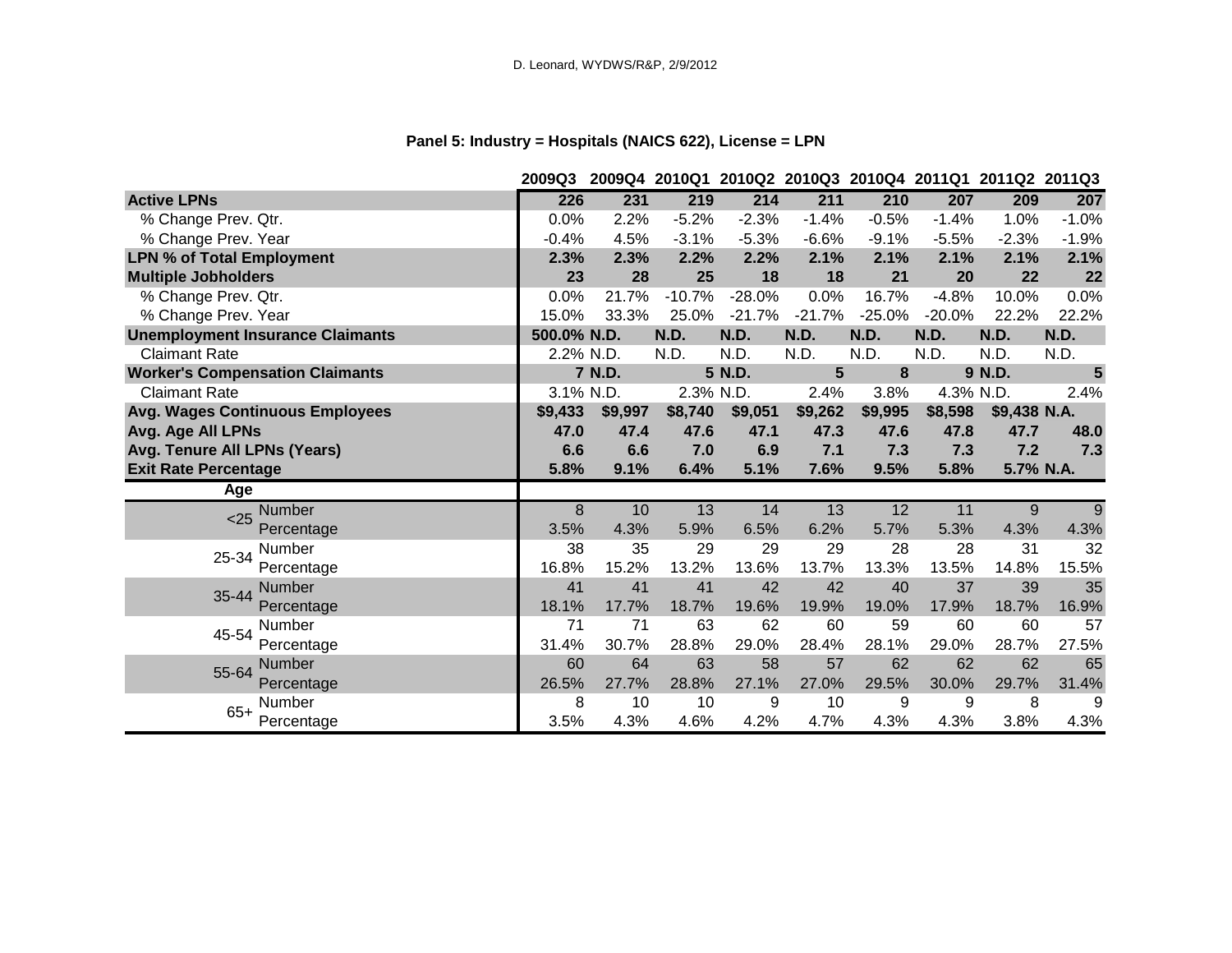# **Panel 6: Industry = Hospitals (NAICS 622), License = RN & APRN**

|                                                         | 2009Q3   |                                                                              |          |         |       |         |          | 2009Q4 2010Q1 2010Q2 2010Q3 2010Q4 2011Q1 2011Q2 2011Q3 |          |
|---------------------------------------------------------|----------|------------------------------------------------------------------------------|----------|---------|-------|---------|----------|---------------------------------------------------------|----------|
| <b>Active RNs &amp; APRNs</b>                           | 2,728    | 2,726                                                                        | 2,709    | 2,739   | 2,758 | 2,752   | 2,727    | 2,683                                                   | 2,582    |
| % Change Prev. Qtr.                                     | $-0.3%$  | $-0.1%$                                                                      | $-0.6%$  | 1.1%    | 0.7%  | $-0.2%$ | $-0.9%$  | $-1.6%$                                                 | $-3.8%$  |
| % Change Prev. Year                                     | 2.1%     | 2.0%                                                                         | 0.3%     | 0.1%    | 1.1%  | 1.0%    | 0.7%     | $-2.0%$                                                 | $-6.4%$  |
| RN & APN% of Total Employment                           | 27.3%    | 27.7%                                                                        | 27.7%    | 27.6%   | 27.5% | 27.7%   | 27.4%    | 26.9%                                                   | 26.2%    |
| <b>Multiple Jobholders (RN &amp; APRN)</b>              | 207      | 227                                                                          | 199      | 243     | 244   | 241     | 207      | 209                                                     | 181      |
| % Change Prev. Qtr.                                     | $-20.1%$ | 9.7%                                                                         | $-12.3%$ | 22.1%   | 0.4%  | $-1.2%$ | $-14.1%$ | 1.0%                                                    | $-13.4%$ |
| % Change Prev. Year                                     | $-15.5%$ | $-8.1%$                                                                      | $-11.6%$ | $-6.2%$ | 17.9% | 6.2%    | 4.0%     | $-14.0%$                                                | $-25.8%$ |
| <b>Unemployment Insurance Claimants (RN &amp; APRN)</b> | 16       | 11                                                                           | 20       | 13      | 16    | 15      | 15       | 11                                                      | 15       |
| <b>Claimant Rate</b>                                    | 0.6%     | 0.4%                                                                         | 0.7%     | 0.5%    | 0.6%  | 0.5%    | 0.6%     | 0.4%                                                    | 0.6%     |
| <b>Worker's Compensation Claimants (RN &amp; APRN)</b>  | 51       | 59                                                                           | 48       | 58      | 64    | 63      | 53       | 53                                                      | 51       |
| <b>Claimant Rate</b>                                    | 1.9%     | 2.2%                                                                         | 1.8%     | 2.1%    | 2.3%  | 2.3%    | 1.9%     | 2.0%                                                    | 2.0%     |
| Avg. Wages Continuous RNs Only                          |          | \$15,215 \$16,305 \$14,243 \$15,055 \$15,845 \$17,084 \$14,511               |          |         |       |         |          | \$15,918 N.A.                                           |          |
| Avg. Wages Continuous APRNs Only                        |          | \$31,032 \$30,916 \$29,592 \$29,140 \$33,773 \$34,953 \$30,151 \$32,406 N.A. |          |         |       |         |          |                                                         |          |
| Avg. Age All RNs & APRNs                                | 47.0     | 47.4                                                                         | 47.6     | 47.1    | 47.3  | 47.6    | 47.8     | 47.7                                                    | 48.0     |
| Avg. Tenure All RNs & APRNs (Years)                     | 6.5      | 6.6                                                                          | 6.7      | 6.7     | 6.7   | 6.8     | 7.0      | 7.1                                                     | 7.4      |
| <b>Exit Rate Percentage (RN &amp; APRN)</b>             | 4.8%     | 4.6%                                                                         | 3.9%     | 5.3%    | 4.9%  | 5.6%    | 4.7%     | 7.0% N.A.                                               |          |
| Age                                                     |          |                                                                              |          |         |       |         |          |                                                         |          |
| Number<br>$25$                                          | 158      | 145                                                                          | 137      | 133     | 140   | 140     | 123      | 112                                                     | 91       |
| Percentage                                              | 5.8%     | 5.3%                                                                         | 5.1%     | 4.9%    | 5.1%  | 5.1%    | 4.5%     | 4.2%                                                    | 3.5%     |
| Number<br>25-34                                         | 662      | 668                                                                          | 672      | 696     | 704   | 679     | 673      | 662                                                     | 639      |
| Percentage                                              | 24.3%    | 24.5%                                                                        | 24.8%    | 25.4%   | 25.5% | 24.7%   | 24.7%    | 24.7%                                                   | 24.7%    |
| <b>Number</b><br>35-44                                  | 628      | 621                                                                          | 624      | 643     | 647   | 653     | 650      | 646                                                     | 630      |
| Percentage                                              | 23.0%    | 22.8%                                                                        | 23.0%    | 23.5%   | 23.5% | 23.7%   | 23.8%    | 24.1%                                                   | 24.4%    |
| Number<br>45-54                                         | 756      | 748                                                                          | 711      | 694     | 691   | 691     | 687      | 667                                                     | 630      |
| Percentage                                              | 27.7%    | 27.4%                                                                        | 26.2%    | 25.3%   | 25.1% | 25.1%   | 25.2%    | 24.9%                                                   | 24.4%    |
| <b>Number</b><br>55-64                                  | 469      | 487                                                                          | 502      | 514     | 513   | 527     | 532      | 530                                                     | 530      |
| Percentage                                              | 17.2%    | 17.9%                                                                        | 18.5%    | 18.8%   | 18.6% | 19.1%   | 19.5%    | 19.8%                                                   | 20.5%    |
| Number<br>$65+$                                         | 54       | 55                                                                           | 61       | 57      | 61    | 60      | 60       | 63                                                      | 60       |
| Percentage                                              | 2.0%     | 2.0%                                                                         | 2.3%     | 2.1%    | 2.2%  | 2.2%    | 2.2%     | 2.3%                                                    | 2.3%     |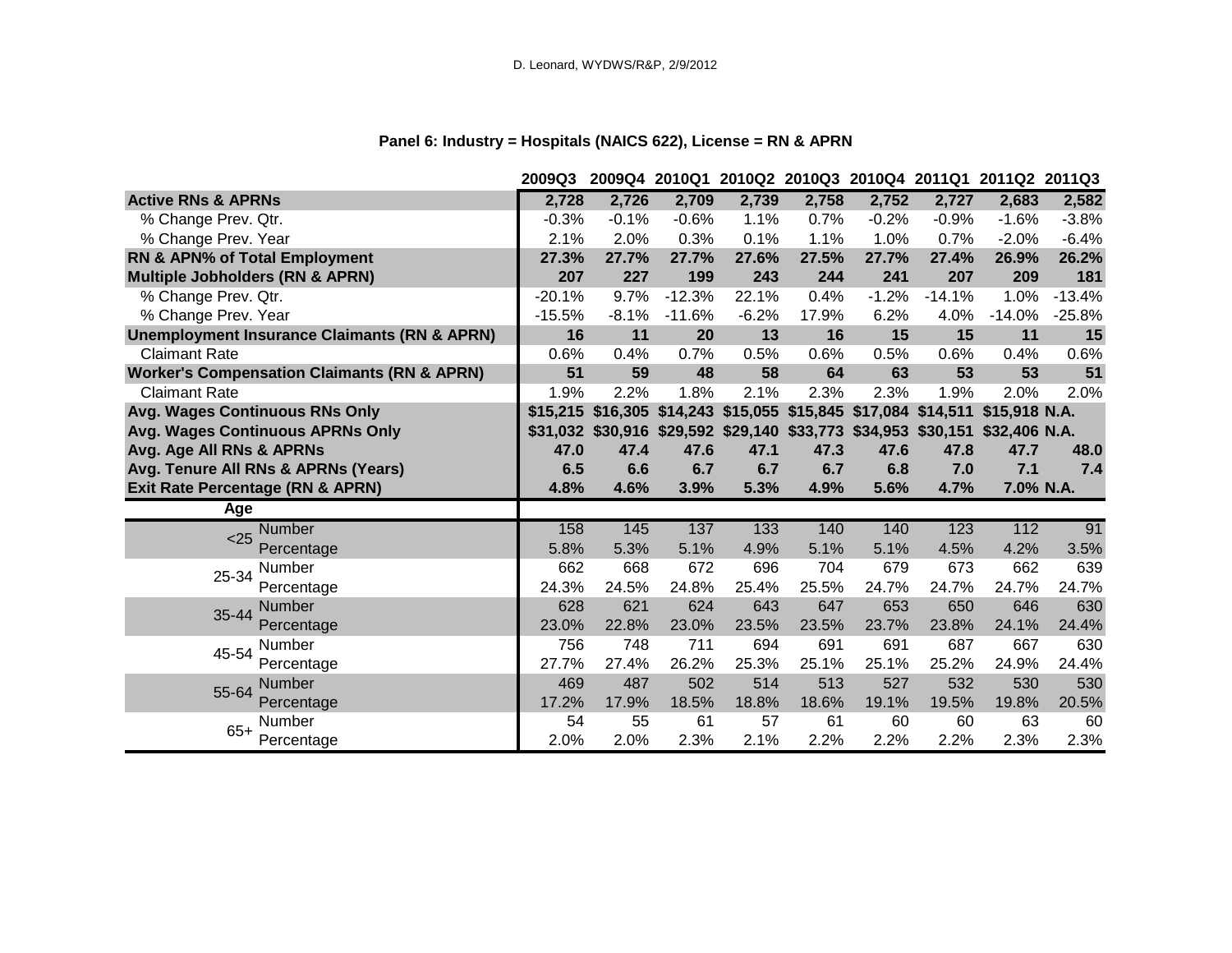# **Panel 7: Industry = Long Term Care (NAICS 623), License = CNA**

|                                         |         | 2009Q3 2009Q4 2010Q1 2010Q2 2010Q3 2010Q4 2011Q1 2011Q2 2011Q3 |          |         |         |          |          |              |         |
|-----------------------------------------|---------|----------------------------------------------------------------|----------|---------|---------|----------|----------|--------------|---------|
| <b>Active CNAs</b>                      | 1,153   | 1,172                                                          | 1,209    | 1,231   | 1,245   | 1,247    | 1,282    | 1,237        | 1,137   |
| % Change Prev. Qtr.                     | 1.6%    | 1.6%                                                           | 3.2%     | 1.8%    | 1.1%    | 0.2%     | 2.8%     | $-3.5%$      | $-8.1%$ |
| % Change Prev. Year                     | 32.8%   | 22.5%                                                          | 11.2%    | 8.5%    | 8.0%    | 6.4%     | 6.0%     | 0.5%         | $-8.7%$ |
| <b>CNA % of Total Employment</b>        | 22.9%   | 23.8%                                                          | 24.9%    | 25.1%   | 24.8%   | 25.5%    | 26.2%    | 25.3%        | 23.6%   |
| <b>Multiple Jobholders</b>              | 178     | 170                                                            | 155      | 245     | 228     | 204      | 179      | 176          | 232     |
| % Change Prev. Qtr.                     | 14.1%   | $-4.5%$                                                        | $-8.8%$  | 58.1%   | $-6.9%$ | $-10.5%$ | $-12.3%$ | $-1.7%$      | 31.8%   |
| % Change Prev. Year                     | 33.8%   | 10.4%                                                          | $-20.9%$ | 57.1%   | 28.1%   | 20.0%    | 15.5%    | $-28.2%$     | 1.8%    |
| <b>Unemployment Insurance Claimants</b> | 49      | 36                                                             | 50       | 69      | 58      | 52       | 52       | 36           | 41      |
| <b>Claimant Rate</b>                    | 4.2%    | 3.1%                                                           | 4.1%     | 5.6%    | 4.7%    | 4.2%     | 4.1%     | 2.9%         | 3.6%    |
| <b>Worker's Compensation Claimants</b>  | 41      | 41                                                             | 49       | 30      | 53      | 39       | 46       | 38           | 36      |
| <b>Claimant Rate</b>                    | 3.6%    | 3.5%                                                           | 4.1%     | 2.4%    | 4.3%    | 3.1%     | 3.6%     | 3.1%         | 3.2%    |
| <b>Avg. Wages Continuous Employees</b>  | \$6,026 | \$6,046                                                        | \$5,611  | \$6,139 | \$6,110 | \$6,021  | \$5,671  | \$5,816 N.A. |         |
| Avg. Age All CNAs                       | 35.8    | 36.1                                                           | 36.2     | 35.8    | 35.6    | 35.4     | 35.1     | 35.1         | 35.8    |
| Avg. Tenure All CNAs (Years)            | 2.9     | 2.9                                                            | 3.0      | 2.9     | 2.9     | 2.9      | 2.9      | 2.9          | 3.0     |
| <b>Exit Rate Percentage</b>             | 13.8%   | 12.5%                                                          | 13.3%    | 14.3%   | 16.8%   | 14.3%    | 13.2%    | 11.8% N.A.   |         |
| Age                                     |         |                                                                |          |         |         |          |          |              |         |
| <b>Number</b><br>< 25                   | 353     | 354                                                            | 349      | 371     | 379     | 384      | 400      | 392          | 344     |
| Percentage                              | 30.6%   | 30.2%                                                          | 28.9%    | 30.1%   | 30.4%   | 30.8%    | 31.2%    | 31.7%        | 30.3%   |
| <b>Number</b><br>25-34                  | 285     | 288                                                            | 304      | 313     | 330     | 335      | 355      | 341          | 309     |
| Percentage                              | 24.7%   | 24.6%                                                          | 25.1%    | 25.4%   | 26.5%   | 26.9%    | 27.7%    | 27.6%        | 27.2%   |
| <b>Number</b><br>35-44                  | 171     | 168                                                            | 189      | 186     | 181     | 192      | 190      | 173          | 158     |
| Percentage                              | 14.8%   | 14.3%                                                          | 15.6%    | 15.1%   | 14.5%   | 15.4%    | 14.8%    | 14.0%        | 13.9%   |
| Number<br>45-54                         | 212     | 212                                                            | 221      | 219     | 201     | 187      | 184      | 188          | 177     |
| Percentage                              | 18.4%   | 18.1%                                                          | 18.3%    | 17.8%   | 16.1%   | 15.0%    | 14.4%    | 15.2%        | 15.6%   |
| Number<br>55-64                         | 104     | 122                                                            | 122      | 113     | 122     | 121      | 123      | 115          | 122     |
| Percentage                              | 9.0%    | 10.4%                                                          | 10.1%    | 9.2%    | 9.8%    | 9.7%     | 9.6%     | 9.3%         | 10.7%   |
| <b>Number</b><br>$65+$                  | 26      | 26                                                             | 22       | 27      | 31      | 28       | 29       | 28           | 27      |
| Percentage                              | 2.3%    | 2.2%                                                           | 1.8%     | 2.2%    | 2.5%    | 2.2%     | 2.3%     | 2.3%         | 2.4%    |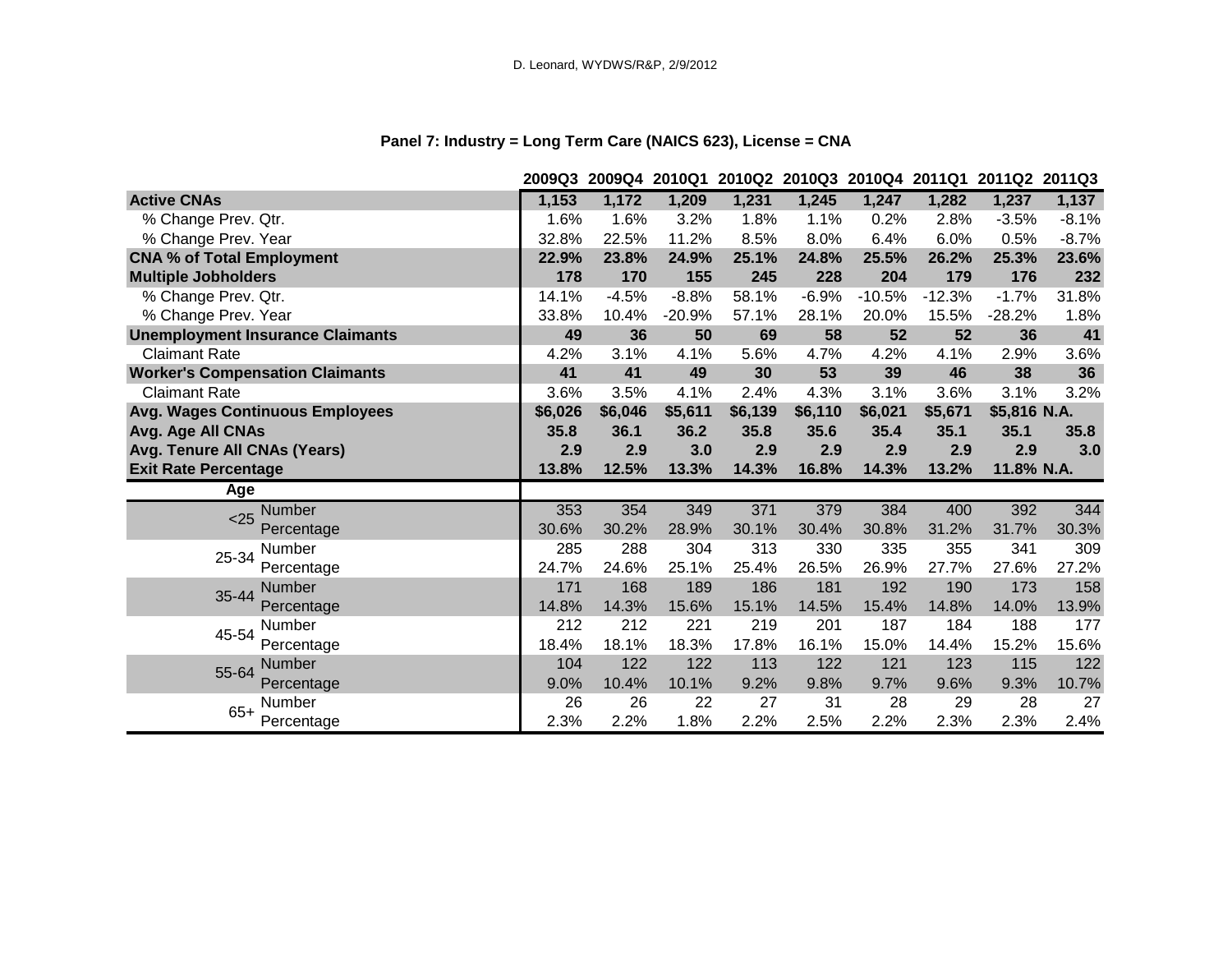# **Panel 8: Industry = Long Term Care (NAICS 623), License = LPN**

|                                         | 2009Q3          | 2009Q4 2010Q1 2010Q2 2010Q3 2010Q4 2011Q1 2011Q2 2011Q3 |                 |                           |                 |                 |           |                       |                 |
|-----------------------------------------|-----------------|---------------------------------------------------------|-----------------|---------------------------|-----------------|-----------------|-----------|-----------------------|-----------------|
| <b>Active LPNs</b>                      | 248             | 259                                                     | 254             | 256                       | 278             | 271             | 258       | 256                   | 234             |
| % Change Prev. Qtr.                     | 0.8%            | 4.4%                                                    | $-1.9%$         | 0.8%                      | 8.6%            | $-2.5%$         | $-4.8%$   | $-0.8%$               | $-8.6%$         |
| % Change Prev. Year                     | 23.4%           | 19.9%                                                   | 4.5%            | 4.1%                      | 12.1%           | 4.6%            | 1.6%      | 0.0%                  | $-15.8%$        |
| <b>LPN % of Total Employment</b>        | 4.9%            | 5.3%                                                    | 5.2%            | 5.2%                      | 5.5%            | 5.5%            | 5.3%      | 5.2%                  | 4.8%            |
| <b>Multiple Jobholders</b>              | 29              | 30                                                      | 33              | 42                        | 59              | 40              | 41        | 33                    | 29              |
| % Change Prev. Qtr.                     | 0.0%            | 3.4%                                                    | 10.0%           | 27.3%                     | 40.5%           | $-32.2%$        | 2.5%      | $-19.5%$              | $-12.1%$        |
| % Change Prev. Year                     | 3.6%            | $-11.8%$                                                | $-29.8%$        | 44.8%                     | 103.4%          | 33.3%           | 24.2%     | $-21.4%$              | $-50.8%$        |
| <b>Unemployment Insurance Claimants</b> | $\overline{7}$  | 13                                                      | $6\phantom{1}6$ | $6\phantom{1}$            | 12              | 8               | 10        | 11                    | $\overline{7}$  |
| <b>Claimant Rate</b>                    | 2.8%            | 5.0%                                                    | 2.4%            | 2.3%                      | 4.3%            | 3.0%            | 3.9%      | 4.3%                  | 3.0%            |
| <b>Worker's Compensation Claimants</b>  | 9               |                                                         | 10 N.D.         | N.D.                      | N.D.            | 5               |           | 5 N.D.                | N.D.            |
| <b>Claimant Rate</b>                    | 3.6%            | 3.9% N.D.                                               |                 | N.D.                      | N.D.            | 1.8%            | 1.9% N.D. |                       | N.D.            |
| <b>Avg. Wages Continuous Employees</b>  | \$9,905         | \$9,658                                                 |                 | \$9,322 \$10,025 \$10,121 |                 | \$9,631         |           | \$9,772 \$10,049 N.A. |                 |
| Avg. Age All LPNs                       | 44.2            | 44.4                                                    | 44.6            | 45.2                      | 44.8            | 44.4            | 44.2      | 44.3                  | 43.9            |
| Avg. Tenure All LPNs (Years)            | 3.5             | 3.6                                                     | 3.7             | 3.7                       | 3.4             | 3.5             | 3.6       | 3.7                   | 3.6             |
| <b>Exit Rate Percentage</b>             | 6.0%            | 9.3%                                                    | 5.9%            | 10.2%                     | 14.0%           | 11.1%           | 10.9%     | 12.1% N.A.            |                 |
| Age                                     |                 |                                                         |                 |                           |                 |                 |           |                       |                 |
| Number<br>$25$                          | $\overline{27}$ | 25                                                      | 23              | 19                        | $\overline{22}$ | $\overline{22}$ | 23        | $\overline{21}$       | $\overline{21}$ |
| Percentage                              | 10.9%           | 9.7%                                                    | 9.1%            | 7.4%                      | 7.9%            | 8.1%            | 8.9%      | 8.2%                  | 9.0%            |
| Number<br>25-34                         | 48              | 50                                                      | 50              | 51                        | 57              | 60              | 57        | 57                    | 54              |
| Percentage                              | 19.4%           | 19.3%                                                   | 19.7%           | 19.9%                     | 20.5%           | 22.1%           | 22.1%     | 22.3%                 | 23.1%           |
| <b>Number</b><br>35-44                  | 45              | 53                                                      | 50              | 51                        | 56              | 55              | 55        | 54                    | 47              |
| Percentage                              | 18.1%           | 20.5%                                                   | 19.7%           | 19.9%                     | 20.1%           | 20.3%           | 21.3%     | 21.1%                 | 20.1%           |
| Number<br>45-54                         | 66              | 66                                                      | 66              | 67                        | 71              | 65              | 56        | 54                    | 52              |
| Percentage                              | 26.6%           | 25.5%                                                   | 26.0%           | 26.2%                     | 25.5%           | 24.0%           | 21.7%     | 21.1%                 | 22.2%           |
| Number<br>55-64                         | 53              | 54                                                      | 51              | 53                        | 58              | 57              | 55        | 58                    | 49              |
| Percentage                              | 21.4%           | 20.8%                                                   | 20.1%           | 20.7%                     | 20.9%           | 21.0%           | 21.3%     | 22.7%                 | 20.9%           |
| <b>Number</b>                           | 9               | 11                                                      | 14              | 15                        | 14              | 12              | 12        | 12                    | 11              |
| $65+$<br>Percentage                     | 3.6%            | 4.2%                                                    | 5.5%            | 5.9%                      | 5.0%            | 4.4%            | 4.7%      | 4.7%                  | 4.7%            |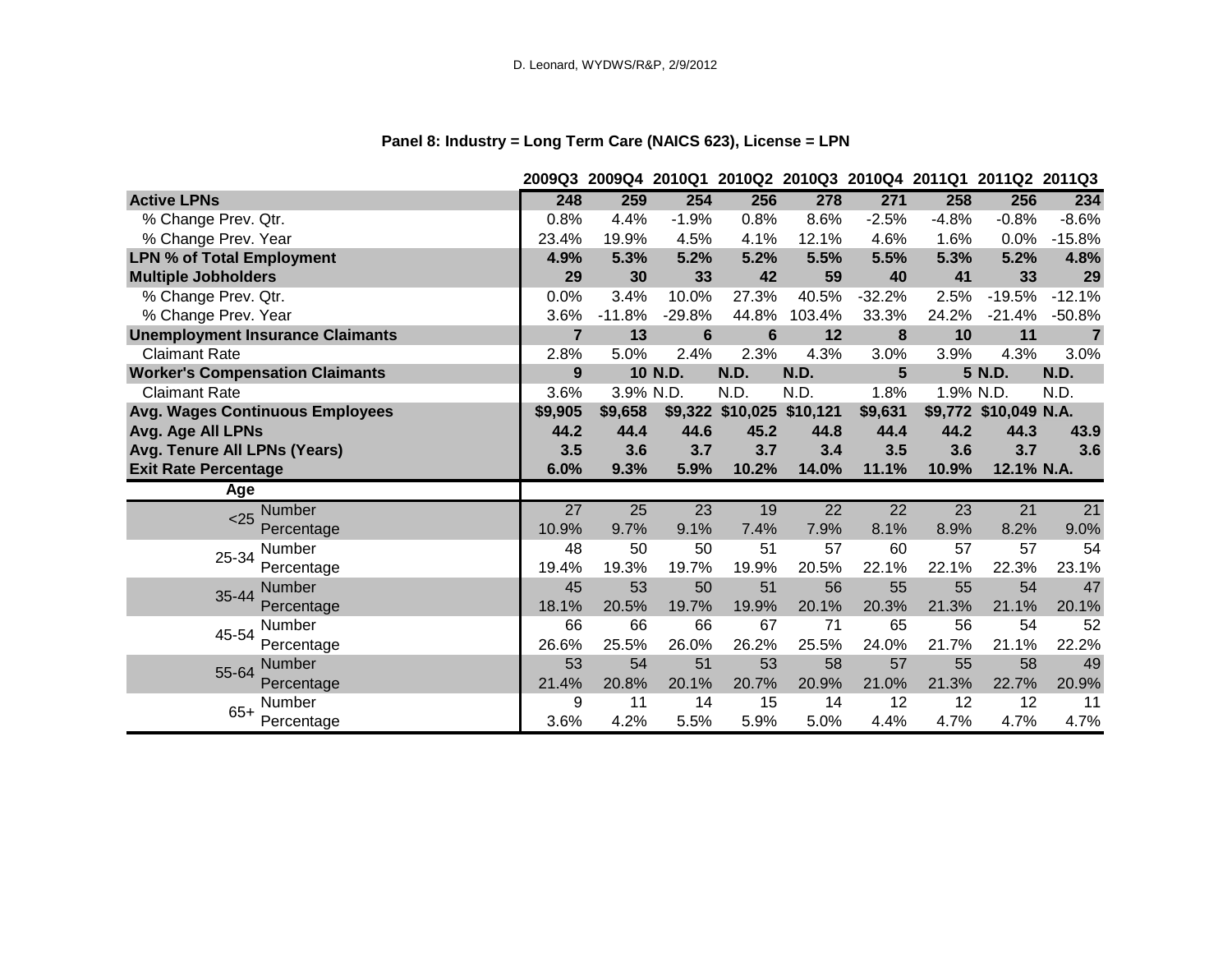# **Panel 9: Industry = Long Term Care (NAICS 623), License = RN & APRN**

|                                                         | 2009Q3          | 2009Q4 2010Q1 2010Q2 2010Q3 2010Q4 2011Q1 2011Q2 2011Q3 |                 |             |                |         |          |               |             |
|---------------------------------------------------------|-----------------|---------------------------------------------------------|-----------------|-------------|----------------|---------|----------|---------------|-------------|
| <b>Active RNs &amp; APRNs</b>                           | 408             | 407                                                     | 403             | 395         | 401            | 398     | 390      | 387           | 367         |
| % Change Prev. Qtr.                                     | 1.7%            | $-0.2%$                                                 | $-1.0%$         | $-2.0%$     | 1.5%           | $-0.7%$ | $-2.0%$  | $-0.8%$       | $-5.2%$     |
| % Change Prev. Year                                     | 12.7%           | 13.1%                                                   | 1.8%            | $-1.5%$     | $-1.7%$        | $-2.2%$ | $-3.2%$  | $-2.0%$       | $-8.5%$     |
| RN & APN% of Total Employment                           | 8.1%            | 8.3%                                                    | 8.3%            | 8.0%        | 8.0%           | 8.1%    | 8.0%     | 7.9%          | 7.6%        |
| <b>Multiple Jobholders (RN &amp; APRN)</b>              | 64              | 80                                                      | 78              | 75          | 83             | 97      | 78       | 73            | 67          |
| % Change Prev. Qtr.                                     | $-20.0%$        | 25.0%                                                   | $-2.5%$         | $-3.8%$     | 10.7%          | 16.9%   | $-19.6%$ | $-6.4%$       | $-8.2%$     |
| % Change Prev. Year                                     | $-7.2%$         | 9.6%                                                    | $-7.1%$         | $-6.3%$     | 29.7%          | 21.3%   | 0.0%     | $-2.7%$       | $-19.3%$    |
| <b>Unemployment Insurance Claimants (RN &amp; APRN)</b> | 13              | 8                                                       | 8               | 10          | 16             | 14      | 15       | 8             | 6           |
| <b>Claimant Rate</b>                                    | 3.2%            | 2.0%                                                    | 2.0%            | 2.5%        | 4.0%           | 3.5%    | 3.8%     | 2.1%          | 1.6%        |
| <b>Worker's Compensation Claimants (RN &amp; APRN)</b>  |                 | 6 N.D.                                                  | $6\phantom{1}6$ | 6           | $\overline{7}$ | 9       | 5        | 6             | 5           |
| <b>Claimant Rate</b>                                    | 1.5% N.D.       |                                                         | 1.5%            | 1.5%        | 1.7%           | 2.3%    | 1.3%     | 1.6%          | 1.4%        |
| <b>Avg. Wages Continuous RNs Only</b>                   |                 | \$12,837 \$13,104 \$12,758 \$13,964 \$13,910 \$14,719   |                 |             |                |         | \$13,951 | \$13,788 N.A. |             |
| Avg. Wages Continuous APRNs Only                        | N.D.            | N.D.                                                    | N.D.            | <b>N.D.</b> | N.D.           | N.D.    | N.D.     | N.D.          | <b>N.A.</b> |
| Avg. Age All RNs & APRNs                                | 44.5            | 45.1                                                    | 45.9            | 46.6        | 46.9           | 47.0    | 47.2     | 47.6          | 47.9        |
| Avg. Tenure All RNs & APRNs (Years)                     | 3.6             | 3.6                                                     | 3.7             | 3.8         | 3.7            | 3.9     | 3.7      | 3.9           | 3.6         |
| <b>Exit Rate Percentage (RN &amp; APRN)</b>             | 9.6%            | 9.3%                                                    | 10.4%           | 12.2%       | 12.2%          | 13.3%   | 10.5%    | 10.3% N.A.    |             |
| Age                                                     |                 |                                                         |                 |             |                |         |          |               |             |
| <b>Number</b><br>< 25                                   | $\overline{32}$ | 23                                                      | $\overline{20}$ | 14          | 14             | 15      | 16       | 11            | 11          |
| Percentage                                              | 7.8%            | 5.7%                                                    | 5.0%            | 3.5%        | 3.5%           | 3.8%    | 4.1%     | 2.8%          | 3.0%        |
| Number<br>25-34                                         | 92              | 95                                                      | 87              | 83          | 76             | 79      | 71       | 72            | 65          |
| Percentage                                              | 22.5%           | 23.3%                                                   | 21.6%           | 21.0%       | 19.0%          | 19.8%   | 18.2%    | 18.6%         | 17.7%       |
| <b>Number</b><br>35-44                                  | 73              | 71                                                      | 72              | 71          | 74             | 70      | 71       | 71            | 68          |
| Percentage                                              | 17.9%           | 17.4%                                                   | 17.9%           | 18.0%       | 18.5%          | 17.6%   | 18.2%    | 18.3%         | 18.5%       |
| <b>Number</b><br>45-54                                  | 107             | 106                                                     | 109             | 106         | 111            | 107     | 103      | 105           | 91          |
| Percentage                                              | 26.2%           | 26.0%                                                   | 27.0%           | 26.8%       | 27.7%          | 26.9%   | 26.4%    | 27.1%         | 24.8%       |
| <b>Number</b><br>55-64                                  | 85              | 94                                                      | 91              | 94          | 100            | 100     | 101      | 99            | 104         |
| Percentage                                              | 20.8%           | 23.1%                                                   | 22.6%           | 23.8%       | 24.9%          | 25.1%   | 25.9%    | 25.6%         | 28.3%       |
| Number<br>$65+$                                         | 19              | 18                                                      | 24              | 27          | 26             | 27      | 28       | 29            | 28          |
|                                                         |                 |                                                         |                 |             |                |         |          |               |             |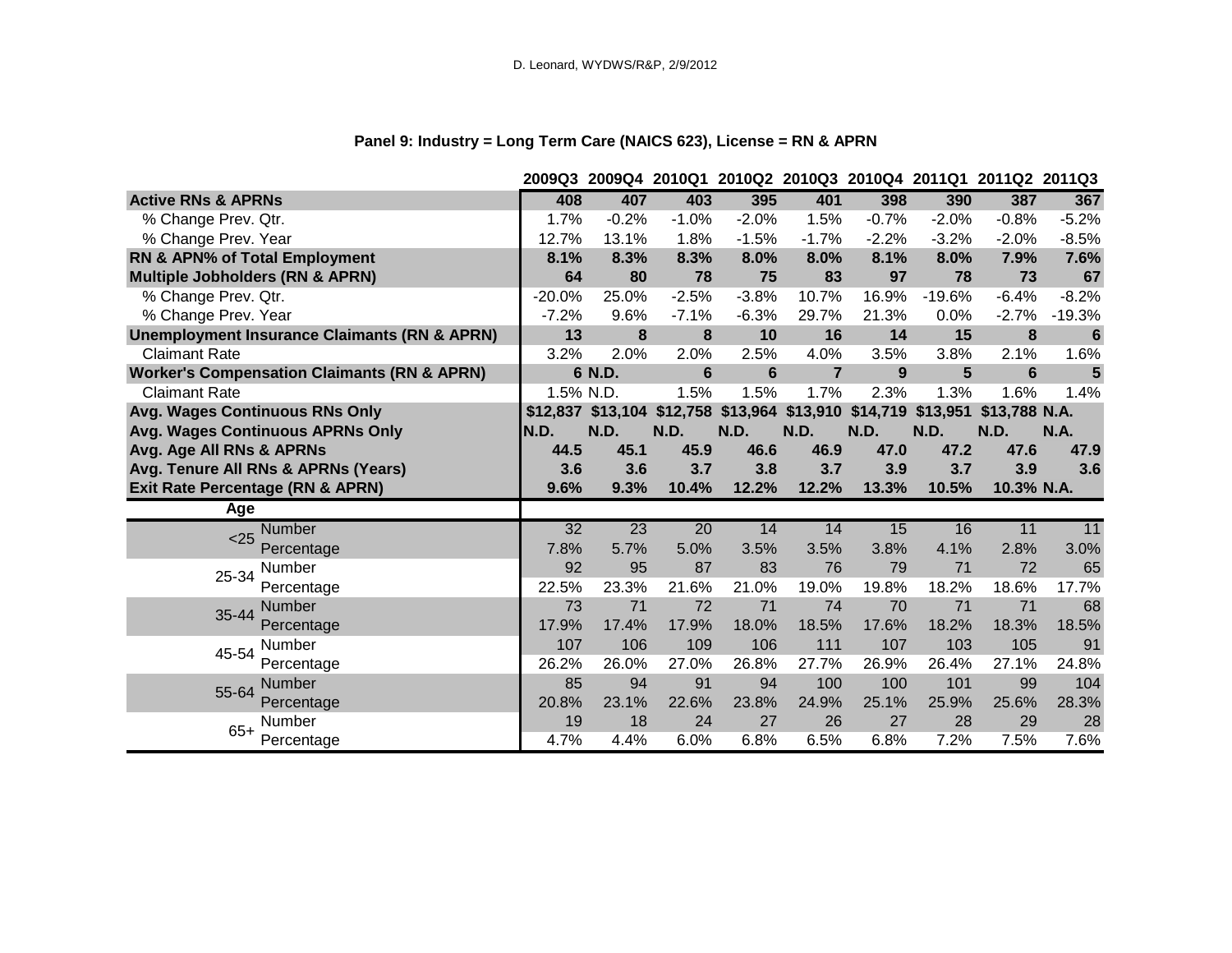# **Panel 10: Industry = Total Health Care, License = CNA**

|                                         |         | 2009Q3 2009Q4 2010Q1 2010Q2 2010Q3 2010Q4 2011Q1 2011Q2 2011Q3 |         |         |         |         |          |              |         |
|-----------------------------------------|---------|----------------------------------------------------------------|---------|---------|---------|---------|----------|--------------|---------|
| <b>Active CNAs</b>                      | 3,065   | 3,066                                                          | 3,153   | 3,214   | 3,224   | 3,235   | 3,311    | 3,285        | 3,148   |
| % Change Prev. Qtr.                     | 1.3%    | 0.0%                                                           | 2.8%    | 1.9%    | 0.3%    | 0.3%    | 2.3%     | $-0.8%$      | $-4.2%$ |
| % Change Prev. Year                     | 18.3%   | 12.6%                                                          | 7.1%    | 6.2%    | 5.2%    | 5.5%    | 5.0%     | 2.2%         | $-2.4%$ |
| <b>CNA % of Total Employment</b>        | 13.0%   | 13.1%                                                          | 13.6%   | 13.6%   | 13.5%   | 13.7%   | 13.9%    | 13.8%        | 13.2%   |
| <b>Multiple Jobholders</b>              | 457     | 427                                                            | 422     | 521     | 543     | 526     | 454      | 514          | 540     |
| % Change Prev. Qtr.                     | 9.6%    | $-6.6%$                                                        | $-1.2%$ | 23.5%   | 4.2%    | $-3.1%$ | $-13.7%$ | 13.2%        | 5.1%    |
| % Change Prev. Year                     | 4.1%    | 2.4%                                                           | $-4.7%$ | 24.9%   | 18.8%   | 23.2%   | 7.6%     | $-1.3%$      | $-0.6%$ |
| <b>Unemployment Insurance Claimants</b> | 92      | 69                                                             | 99      | 113     | 103     | 92      | 108      | 83           | 77      |
| <b>Claimant Rate</b>                    | 3.0%    | 2.3%                                                           | 3.1%    | 3.5%    | 3.2%    | 2.8%    | 3.3%     | 2.5%         | 2.4%    |
| <b>Worker's Compensation Claimants</b>  | 96      | 103                                                            | 113     | 84      | 126     | 92      | 105      | 94           | 80      |
| <b>Claimant Rate</b>                    | 3.1%    | 3.4%                                                           | 3.6%    | 2.6%    | 3.9%    | 2.8%    | 3.2%     | 2.9%         | 2.5%    |
| <b>Avg. Wages Continuous Employees</b>  | \$6,553 | \$6,753                                                        | \$6,051 | \$6,439 | \$6,740 | \$7,042 | \$6,156  | \$6,557 N.A. |         |
| Avg. Age All CNAs                       | 36.0    | 36.2                                                           | 36.1    | 36.2    | 36.0    | 36.0    | 35.9     | 36.0         | 36.3    |
| Avg. Tenure All CNAs (Years)            | 3.6     | 3.6                                                            | 3.6     | 3.6     | 3.7     | 3.7     | 3.6      | 3.8          | 3.8     |
| <b>Exit Rate Percentage</b>             | 12.2%   | 9.2%                                                           | 9.6%    | 11.0%   | 13.1%   | 10.3%   | 10.2%    | 11.3% N.A.   |         |
| Age                                     |         |                                                                |         |         |         |         |          |              |         |
| <b>Number</b><br>$25$                   | 811     | 802                                                            | 806     | 835     | 831     | 809     | 840      | 841          | 771     |
| Percentage                              | 26.5%   | 26.2%                                                          | 25.6%   | 26.0%   | 25.8%   | 25.0%   | 25.4%    | 25.6%        | 24.5%   |
| Number<br>25-34                         | 874     | 866                                                            | 925     | 932     | 956     | 982     | 1017     | 1003         | 987     |
| Percentage                              | 28.5%   | 28.2%                                                          | 29.3%   | 29.0%   | 29.7%   | 30.4%   | 30.7%    | 30.5%        | 31.4%   |
| Number<br>35-44                         | 501     | 503                                                            | 525     | 526     | 532     | 554     | 555      | 544          | 523     |
| Percentage                              | 16.3%   | 16.4%                                                          | 16.7%   | 16.4%   | 16.5%   | 17.1%   | 16.8%    | 16.6%        | 16.6%   |
| Number<br>45-54                         | 542     | 537                                                            | 539     | 554     | 534     | 506     | 499      | 502          | 475     |
| Percentage                              | 17.7%   | 17.5%                                                          | 17.1%   | 17.2%   | 16.6%   | 15.6%   | 15.1%    | 15.3%        | 15.1%   |
| Number<br>55-64                         | 276     | 297                                                            | 302     | 301     | 305     | 321     | 333      | 328          | 325     |
| Percentage                              | 9.0%    | 9.7%                                                           | 9.6%    | 9.4%    | 9.5%    | 9.9%    | 10.1%    | 10.0%        | 10.3%   |
| Number<br>$65+$                         | 55      | 55                                                             | 51      | 60      | 61      | 57      | 60       | 61           | 61      |
| Percentage                              | 1.8%    | 1.8%                                                           | 1.6%    | 1.9%    | 1.9%    | 1.8%    | 1.8%     | 1.9%         | 1.9%    |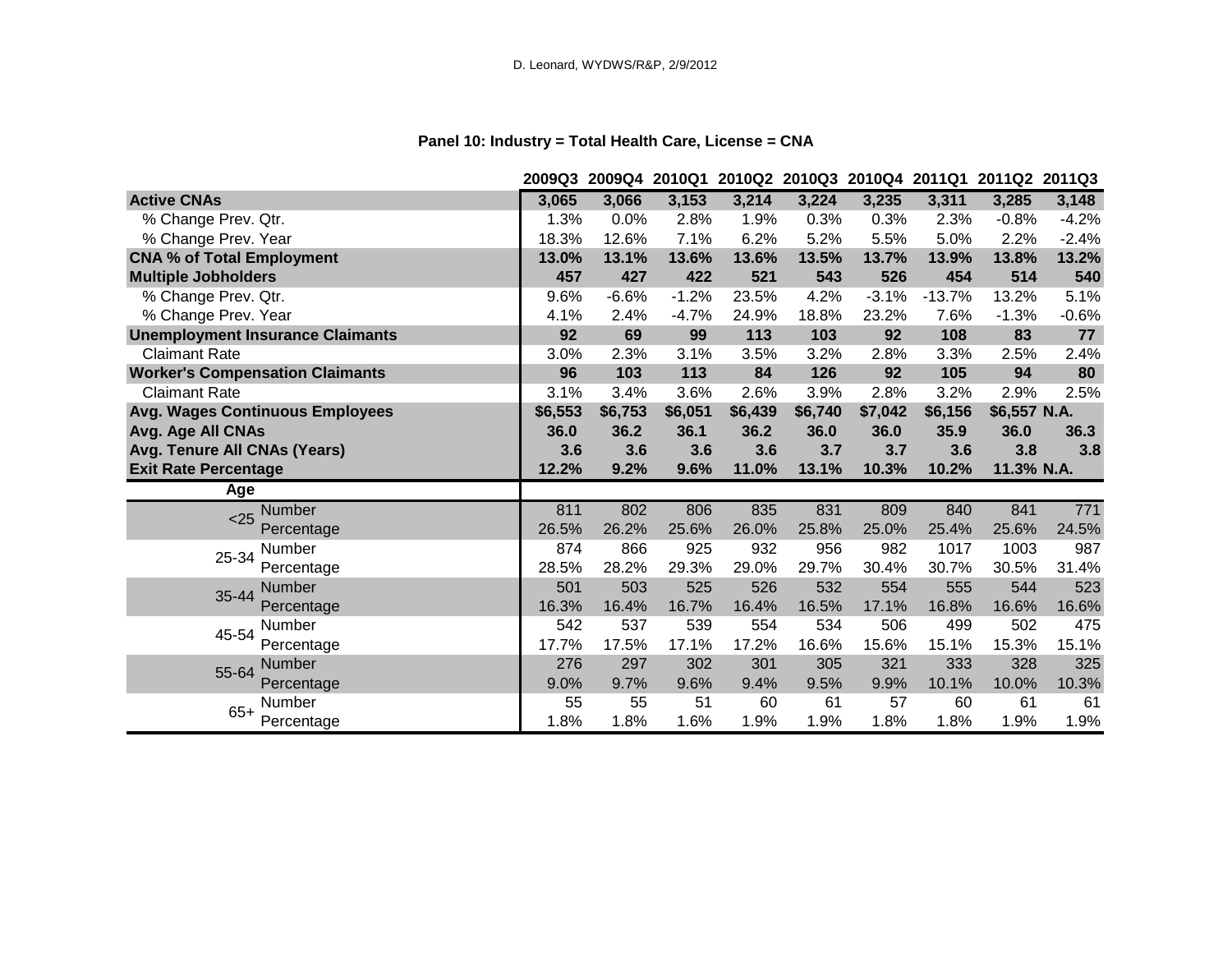# **Panel 11: Industry = Total Health Care, License = LPN**

|                                         |           | 2009Q3 2009Q4 2010Q1 2010Q2 2010Q3 2010Q4 2011Q1 2011Q2 2011Q3 |          |         |             |          |         |              |         |
|-----------------------------------------|-----------|----------------------------------------------------------------|----------|---------|-------------|----------|---------|--------------|---------|
| <b>Active LPNs</b>                      | 648       | 659                                                            | 651      | 647     | 653         | 653      | 634     | 648          | 624     |
| % Change Prev. Qtr.                     | 1.6%      | 1.7%                                                           | $-1.2%$  | $-0.6%$ | 0.9%        | 0.0%     | $-2.9%$ | 2.2%         | $-3.7%$ |
| % Change Prev. Year                     | 7.8%      | 9.1%                                                           | 1.6%     | 1.4%    | 0.8%        | $-0.9%$  | $-2.6%$ | 0.2%         | $-4.4%$ |
| <b>LPN % of Total Employment</b>        | 2.8%      | 2.8%                                                           | 2.8%     | 2.7%    | 2.7%        | 2.8%     | 2.7%    | 2.7%         | 2.6%    |
| <b>Multiple Jobholders</b>              | 83        | 82                                                             | 81       | 83      | 95          | 78       | 84      | 75           | 86      |
| % Change Prev. Qtr.                     | 3.8%      | $-1.2%$                                                        | $-1.2%$  | 2.5%    | 14.5%       | $-17.9%$ | 7.7%    | $-10.7%$     | 14.7%   |
| % Change Prev. Year                     | 7.8%      | 2.5%                                                           | $-12.0%$ | 3.8%    | 14.5%       | $-4.9%$  | 3.7%    | $-9.6%$      | $-9.5%$ |
| <b>Unemployment Insurance Claimants</b> |           | 19 N.D.                                                        | N.D.     | N.D.    | N.D.        | N.D.     | N.D.    | N.D.         | N.D.    |
| <b>Claimant Rate</b>                    | 2.9% N.D. |                                                                | N.D.     | N.D.    | N.D.        | N.D.     | N.D.    | N.D.         | N.D.    |
| <b>Worker's Compensation Claimants</b>  | N.D.      | N.D.                                                           | N.D.     | N.D.    | <b>N.D.</b> | N.D.     | N.D.    | N.D.         | N.D.    |
| <b>Claimant Rate</b>                    | N.D.      | N.D.                                                           | N.D.     | N.D.    | N.D.        | N.D.     | N.D.    | N.D.         | N.D.    |
| <b>Avg. Wages Continuous Employees</b>  | \$9,491   | \$9,779                                                        | \$8,946  | \$9,539 | \$9,600     | \$9,927  | \$9,138 | \$9,766 N.A. |         |
| Avg. Age All LPNs                       | 45.5      | 45.7                                                           | 45.8     | 46.0    | 45.9        | 45.9     | 45.9    | 45.8         | 45.8    |
| Avg. Tenure All LPNs (Years)            | 4.9       | 4.9                                                            | 5.0      | 4.9     | 4.9         | 5.0      | 5.1     | 5.0          | 5.0     |
| <b>Exit Rate Percentage</b>             | 7.7%      | 8.8%                                                           | 6.6%     | 8.5%    | 10.7%       | 10.6%    | 7.3%    | 10.3% N.A.   |         |
| Age                                     |           |                                                                |          |         |             |          |         |              |         |
| Number<br>$25$                          | 42        | 41                                                             | 45       | 42      | 44          | 43       | 42      | 39           | 38      |
| Percentage                              | 6.5%      | 6.2%                                                           | 6.9%     | 6.5%    | 6.7%        | 6.6%     | 6.6%    | 6.0%         | 6.1%    |
| Number<br>25-34                         | 121       | 120                                                            | 115      | 116     | 118         | 122      | 119     | 128          | 127     |
| Percentage                              | 18.7%     | 18.2%                                                          | 17.7%    | 17.9%   | 18.1%       | 18.7%    | 18.8%   | 19.8%        | 20.4%   |
| <b>Number</b><br>35-44                  | 122       | 131                                                            | 132      | 127     | 131         | 125      | 123     | 125          | 116     |
| Percentage                              | 18.8%     | 19.9%                                                          | 20.3%    | 19.6%   | 20.1%       | 19.1%    | 19.4%   | 19.3%        | 18.6%   |
| Number<br>45-54                         | 189       | 188                                                            | 178      | 176     | 175         | 174      | 161     | 162          | 156     |
| Percentage                              | 29.2%     | 28.5%                                                          | 27.3%    | 27.2%   | 26.8%       | 26.6%    | 25.4%   | 25.0%        | 25.0%   |
| Number<br>55-64                         | 149       | 150                                                            | 150      | 156     | 155         | 163      | 163     | 169          | 163     |
| Percentage                              | 23.0%     | 22.8%                                                          | 23.0%    | 24.1%   | 23.7%       | 25.0%    | 25.7%   | 26.1%        | 26.1%   |
| Number<br>$65+$                         | 25        | 29                                                             | 31       | 30      | 30          | 26       | 26      | 25           | 24      |
| Percentage                              | 3.9%      | 4.4%                                                           | 4.8%     | 4.6%    | 4.6%        | 4.0%     | 4.1%    | 3.9%         | 3.8%    |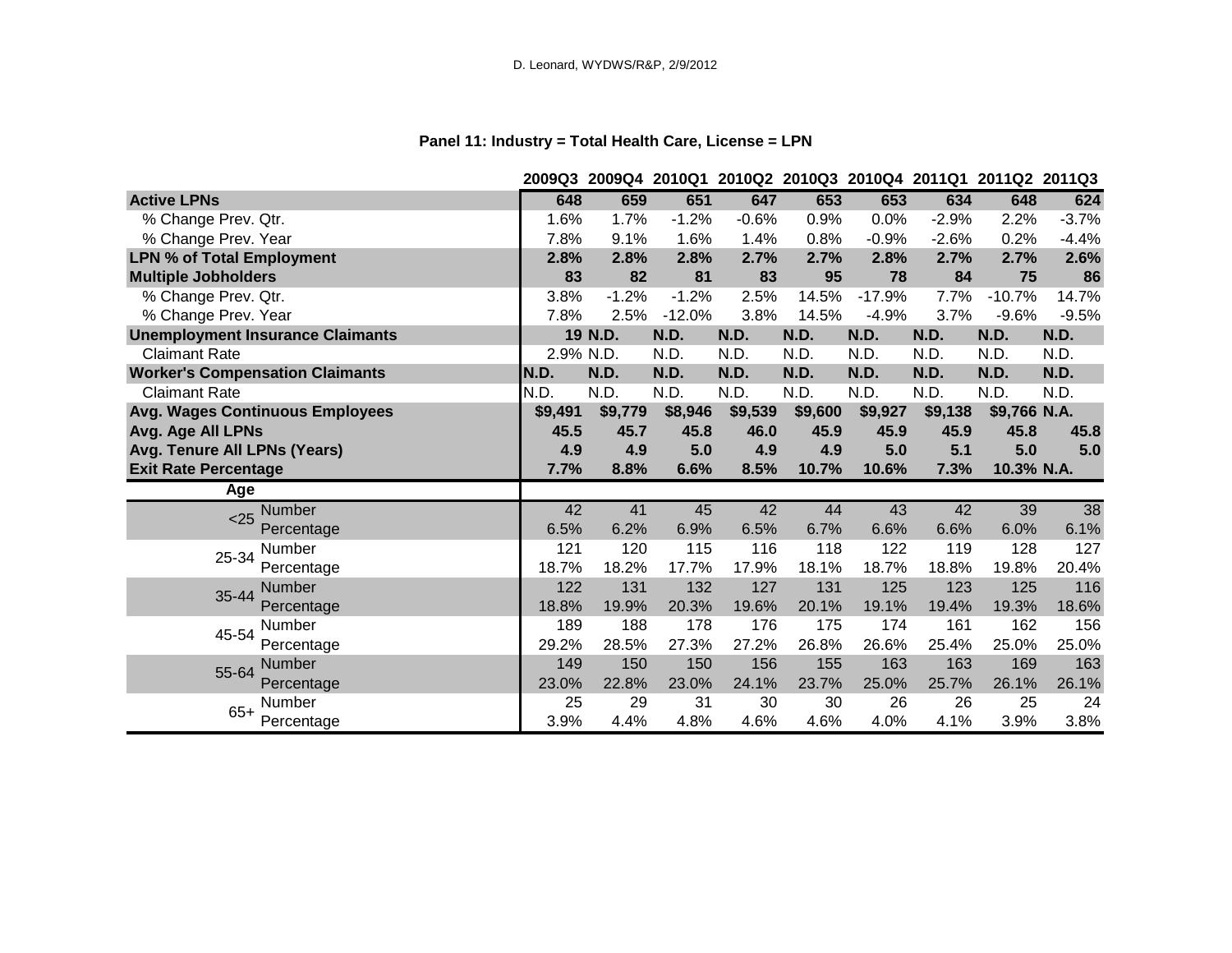# **Panel 12: Industry = Total Health Care, License = RN & APRN**

|                                                         |           |         |         |         |       |         |         | 2009Q3 2009Q4 2010Q1 2010Q2 2010Q3 2010Q4 2011Q1 2011Q2 2011Q3               |          |
|---------------------------------------------------------|-----------|---------|---------|---------|-------|---------|---------|------------------------------------------------------------------------------|----------|
| <b>Active RNs &amp; APRNs</b>                           | 3,958     | 3,973   | 3,971   | 3,997   | 4,034 | 4,024   | 4,028   | 3,978                                                                        | 3,843    |
| % Change Prev. Qtr.                                     | 0.7%      | 0.4%    | $-0.1%$ | 0.7%    | 0.9%  | $-0.2%$ | 0.1%    | $-1.2%$                                                                      | $-3.4%$  |
| % Change Prev. Year                                     | 3.4%      | 3.3%    | 1.9%    | 1.7%    | 1.9%  | 1.3%    | 1.4%    | $-0.5%$                                                                      | $-4.7%$  |
| RN & APN% of Total Employment                           | 16.8%     | 17.0%   | 17.1%   | 17.0%   | 16.9% | 17.1%   | 17.0%   | 16.7%                                                                        | 16.2%    |
| <b>Multiple Jobholders (RN &amp; APRN)</b>              | 447       | 473     | 445     | 485     | 500   | 514     | 464     | 455                                                                          | 407      |
| % Change Prev. Qtr.                                     | $-9.7%$   | 5.8%    | $-5.9%$ | 9.0%    | 3.1%  | 2.8%    | $-9.7%$ | $-1.9%$                                                                      | $-10.5%$ |
| % Change Prev. Year                                     | $-10.6%$  | $-4.8%$ | $-5.3%$ | $-2.0%$ | 11.9% | 8.7%    | 4.3%    | $-6.2%$                                                                      | $-18.6%$ |
| <b>Unemployment Insurance Claimants (RN &amp; APRN)</b> | 47        | 38      | 36      | 31      | 52    | 41      | 51      | 34                                                                           | 34       |
| <b>Claimant Rate</b>                                    | 1.2%      | 1.0%    | 0.9%    | 0.8%    | 1.3%  | 1.0%    | 1.3%    | 0.9%                                                                         | 0.9%     |
| <b>Worker's Compensation Claimants (RN &amp; APRN)</b>  |           | 68 N.D. | 62      | 75      | 77    | 84      | 67      | 72                                                                           | 62       |
| <b>Claimant Rate</b>                                    | 1.7% N.D. |         | 1.6%    | 1.9%    | 1.9%  | 2.1%    | 1.7%    | 1.8%                                                                         | 1.6%     |
| <b>Avg. Wages Continuous RNs Only</b>                   |           |         |         |         |       |         |         | \$14,464 \$15,546 \$13,698 \$14,513 \$15,058 \$16,291 \$14,032 \$15,109 N.A. |          |
| Avg. Wages Continuous APRNs Only                        |           |         |         |         |       |         |         | \$23,993 \$25,752 \$22,920 \$23,173 \$25,421 \$27,316 \$23,020 \$25,341 N.A. |          |
| Avg. Age All RNs & APRNs                                | 43.6      | 43.9    | 44.0    | 44.1    | 44.1  | 44.3    | 44.4    | 44.5                                                                         | 44.7     |
| Avg. Tenure All RNs & APRNs (Years)                     | 5.6       | 5.6     | 5.7     | 5.8     | 5.8   | 5.8     | 5.9     | 6.0                                                                          | 6.2      |
| <b>Exit Rate Percentage (RN &amp; APRN)</b>             | 6.5%      | 6.7%    | 5.6%    | 6.9%    | 6.4%  | 7.5%    | 6.4%    | 8.3% N.A.                                                                    |          |
| Age                                                     |           |         |         |         |       |         |         |                                                                              |          |
| <b>Number</b><br>< 25                                   | 230       | 203     | 185     | 170     | 180   | 180     | 163     | 145                                                                          | 125      |
| Percentage                                              | 5.8%      | 5.1%    | 4.7%    | 4.3%    | 4.5%  | 4.5%    | 4.0%    | 3.6%                                                                         | 3.3%     |
| Number<br>25-34                                         |           |         |         |         |       |         |         |                                                                              |          |
|                                                         | 933       | 941     | 960     | 971     | 973   | 949     | 941     | 934                                                                          | 906      |
| Percentage                                              | 23.6%     | 23.7%   | 24.2%   | 24.3%   | 24.1% | 23.6%   | 23.4%   | 23.5%                                                                        | 23.6%    |
| Number                                                  | 881       | 870     | 871     | 895     | 900   | 902     | 927     | 928                                                                          | 903      |
| 35-44<br>Percentage                                     | 22.3%     | 21.9%   | 21.9%   | 22.4%   | 22.3% | 22.4%   | 23.0%   | 23.3%                                                                        | 23.5%    |
| Number                                                  | 1,091     | 1,107   | 1,057   | 1,043   | 1,049 | 1,036   | 1,031   | 994                                                                          | 936      |
| 45-54<br>Percentage                                     | 27.6%     | 27.9%   | 26.6%   | 26.1%   | 26.0% | 25.7%   | 25.6%   | 25.0%                                                                        | 24.4%    |
| <b>Number</b>                                           | 718       | 744     | 775     | 793     | 803   | 823     | 841     | 843                                                                          | 851      |
| 55-64<br>Percentage                                     | 18.1%     | 18.7%   | 19.5%   | 19.8%   | 19.9% | 20.5%   | 20.9%   | 21.2%                                                                        | 22.1%    |
| Number<br>$65+$                                         | 103       | 106     | 121     | 123     | 127   | 132     | 122     | 131                                                                          | 120      |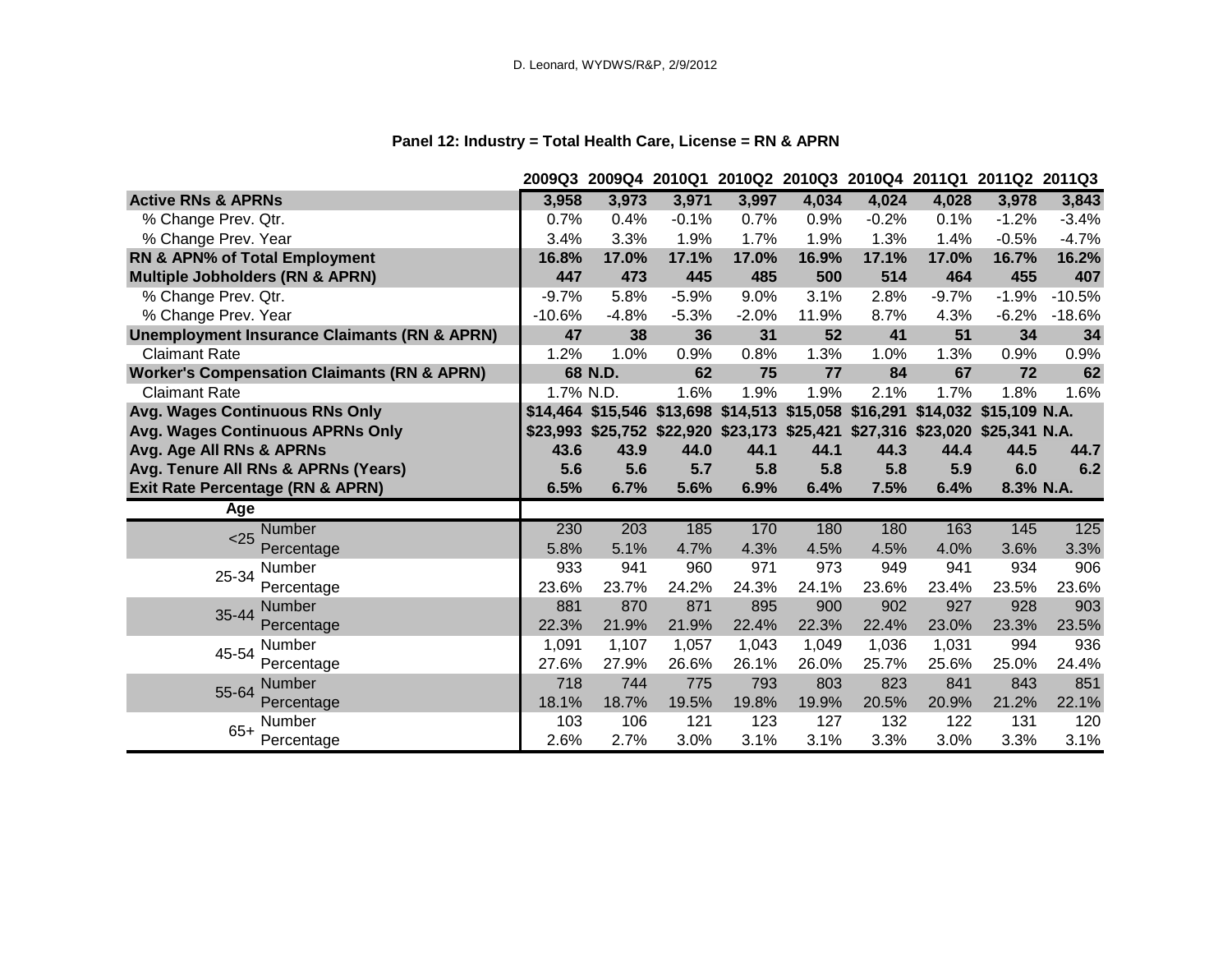# **Panel 13: Industry = Other Public Sector, License = CNA**

|                                         | 2009Q3   | 2009Q4   |         |         | 2010Q1 2010Q2 2010Q3 2010Q4 2011Q1 2011Q2 2011Q3 |         |         |              |         |
|-----------------------------------------|----------|----------|---------|---------|--------------------------------------------------|---------|---------|--------------|---------|
| <b>Active CNAs</b>                      | 759      | 793      | 792     | 833     | 818                                              | 833     | 848     | 844          | 806     |
| % Change Prev. Qtr.                     | $-3.2%$  | 4.5%     | $-0.1%$ | 5.2%    | $-1.8%$                                          | 1.8%    | 1.8%    | $-0.5%$      | $-4.5%$ |
| % Change Prev. Year                     | 5.7%     | 5.5%     | 2.5%    | 6.3%    | 7.8%                                             | 5.0%    | 7.1%    | 1.3%         | $-1.5%$ |
| <b>CNA % of Total Employment</b>        | 1.5%     | 1.6%     | 1.6%    | 1.6%    | 1.6%                                             | 1.6%    | 1.7%    | 1.6%         | 1.6%    |
| <b>Multiple Jobholders</b>              | 103      | 118      | 118     | 127     | 121                                              | 138     | 129     | 121          | 114     |
| % Change Prev. Qtr.                     | $-14.9%$ | 14.6%    | 0.0%    | 7.6%    | $-4.7%$                                          | 14.0%   | $-6.5%$ | $-6.2%$      | $-5.8%$ |
| % Change Prev. Year                     | $-17.6%$ | $-21.9%$ | 0.0%    | 5.0%    | 17.5%                                            | 16.9%   | 9.3%    | $-4.7%$      | $-5.8%$ |
| <b>Unemployment Insurance Claimants</b> | 16       | 15       | 19      | 19      | 21                                               | 21      | 25      | 26           | 22      |
| <b>Claimant Rate</b>                    | 2.1%     | 1.9%     | 2.4%    | 2.3%    | 2.6%                                             | 2.5%    | 2.9%    | 3.1%         | 2.7%    |
| <b>Worker's Compensation Claimants</b>  | 15       | 20       | 44      | 19      | 24                                               | 22      | 32      | 22           | 21      |
| <b>Claimant Rate</b>                    | 2.0%     | 2.5%     | 5.6%    | 2.3%    | 2.9%                                             | 2.6%    | 3.8%    | 2.6%         | 2.6%    |
| <b>Avg. Wages Continuous Employees</b>  | \$7,186  | \$7,733  | \$7,274 | \$7,736 | \$7,392                                          | \$7,851 | \$7,513 | \$7,888 N.A. |         |
| Avg. Age All CNAs                       | 40.5     | 41.1     | 41.0    | 40.6    | 40.3                                             | 40.7    | 40.9    | 40.5         | 40.8    |
| Avg. Tenure All CNAs (Years)            | 5.2      | 5.2      | 5.3     | 5.2     | 5.2                                              | 5.3     | 5.3     | 5.2          | 5.4     |
| <b>Exit Rate Percentage</b>             | 11.2%    | 10.7%    | 6.9%    | 11.9%   | 13.2%                                            | 8.2%    | 8.3%    | 13.4% N.A.   |         |
| Age                                     |          |          |         |         |                                                  |         |         |              |         |
| Number<br>< 25                          | 112      | 91       | 91      | 117     | 126                                              | 117     | 107     | 110          | 102     |
| Percentage                              | 14.8%    | 11.5%    | 11.5%   | 14.0%   | 15.4%                                            | 14.0%   | 12.6%   | 13.0%        | 12.7%   |
| Number<br>25-34                         | 190      | 214      | 216     | 222     | 214                                              | 226     | 234     | 239          | 219     |
| Percentage                              | 25.0%    | 27.0%    | 27.3%   | 26.7%   | 26.2%                                            | 27.1%   | 27.6%   | 28.3%        | 27.2%   |
| <b>Number</b><br>35-44                  | 159      | 176      | 177     | 171     | 168                                              | 169     | 178     | 179          | 173     |
| Percentage                              | 20.9%    | 22.2%    | 22.3%   | 20.5%   | 20.5%                                            | 20.3%   | 21.0%   | 21.2%        | 21.5%   |
| Number<br>45-54                         | 154      | 162      | 159     | 167     | 160                                              | 161     | 171     | 163          | 162     |
| Percentage                              | 20.3%    | 20.4%    | 20.1%   | 20.0%   | 19.6%                                            | 19.3%   | 20.2%   | 19.3%        | 20.1%   |
| Number<br>55-64                         | 114      | 119      | 116     | 124     | 124                                              | 132     | 134     | 129          | 123     |
| Percentage                              | 15.0%    | 15.0%    | 14.6%   | 14.9%   | 15.2%                                            | 15.8%   | 15.8%   | 15.3%        | 15.3%   |
| Number<br>$65+$                         | 29       | 30       | 31      | 30      | 24                                               | 26      | 22      | 22           | 25      |
| Percentage                              | 3.8%     | 3.8%     | 3.9%    | 3.6%    | 2.9%                                             | 3.1%    | 2.6%    | 2.6%         | 3.1%    |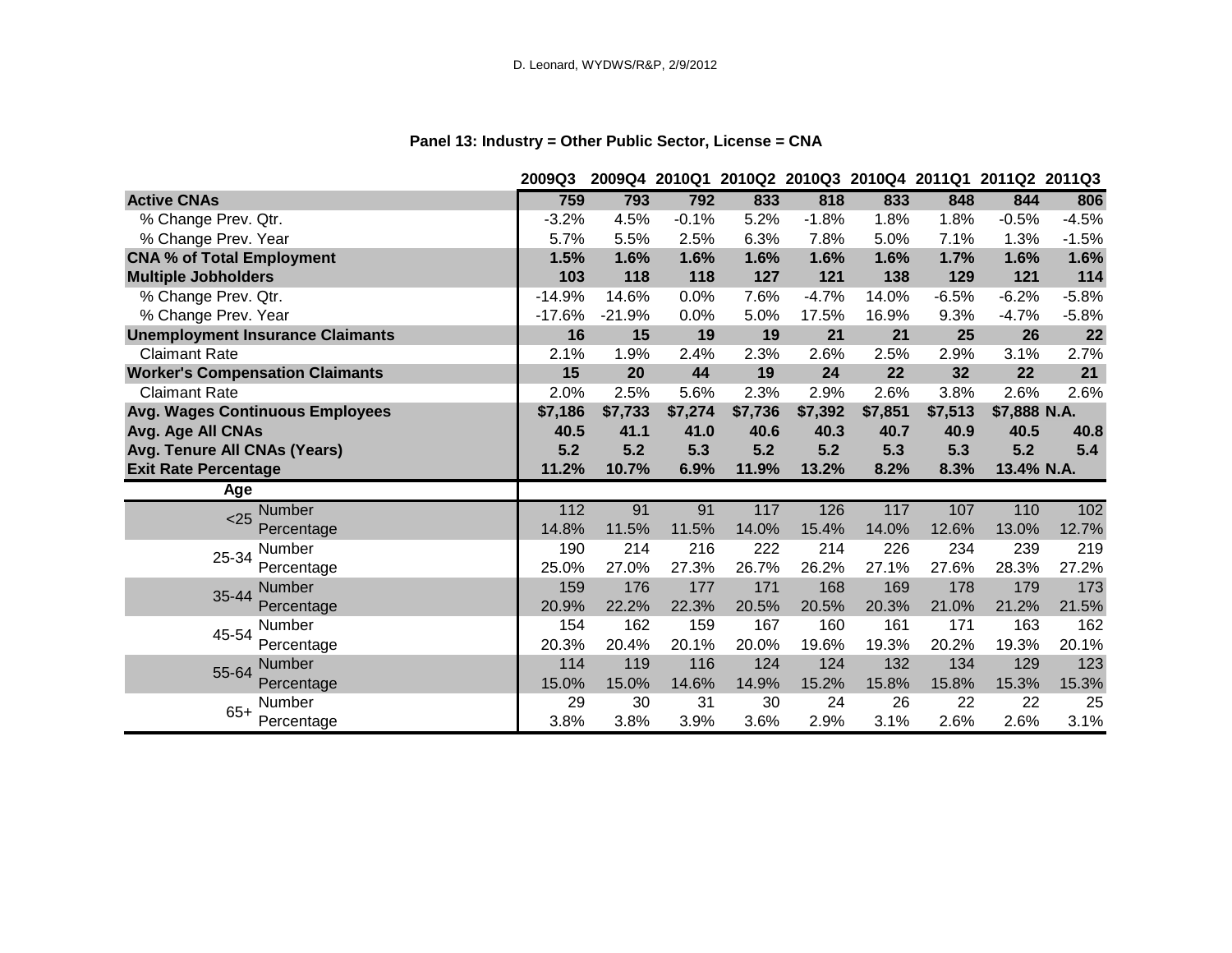# **Panel 14: Industry = Other Public Sector, License = LPN**

|                                         | 2009Q3   | 2009Q4      |             |          |             |          | 2010Q1 2010Q2 2010Q3 2010Q4 2011Q1 2011Q2 2011Q3 |                 |          |
|-----------------------------------------|----------|-------------|-------------|----------|-------------|----------|--------------------------------------------------|-----------------|----------|
| <b>Active LPNs</b>                      | 91       | 89          | 81          | 84       | 77          | 76       | 79                                               | $\overline{73}$ | 78       |
| % Change Prev. Qtr.                     | $-2.2%$  | $-2.2%$     | $-9.0%$     | 3.7%     | $-8.3%$     | $-1.3%$  | 3.9%                                             | $-7.6%$         | 6.8%     |
| % Change Prev. Year                     | 8.3%     | 1.1%        | $-12.0%$    | $-9.7%$  | $-15.4%$    | $-14.6%$ | $-2.5%$                                          | $-13.1%$        | 1.3%     |
| <b>LPN % of Total Employment</b>        | 0.2%     | 0.2%        | 0.2%        | 0.2%     | 0.1%        | 0.1%     | 0.2%                                             | 0.1%            | 0.2%     |
| <b>Multiple Jobholders</b>              | 15       | 17          | 13          | 14       | 11          | 9        | 8                                                | 4               | 6        |
| % Change Prev. Qtr.                     | $-21.1%$ | 13.3%       | $-23.5%$    | 7.7%     | $-21.4%$    | $-18.2%$ | $-11.1%$                                         | $-50.0%$        | 50.0%    |
| % Change Prev. Year                     | 15.4%    | 13.3%       | $-18.8%$    | $-26.3%$ | $-26.7%$    | $-47.1%$ | $-38.5%$                                         | $-71.4%$        | $-45.5%$ |
| <b>Unemployment Insurance Claimants</b> | N.D.     | <b>N.D.</b> | N.D.        | N.D.     | N.D.        | N.D.     | N.D.                                             | N.D.            | N.D.     |
| <b>Claimant Rate</b>                    | N.D.     | N.D.        | N.D.        | N.D.     | N.D.        | N.D.     | N.D.                                             | N.D.            | N.D.     |
| <b>Worker's Compensation Claimants</b>  | N.D.     | N.D.        | N.D.        | N.D.     | <b>N.D.</b> | N.D.     | N.D.                                             | N.D.            | 6        |
| <b>Claimant Rate</b>                    | N.D.     | N.D.        | N.D.        | N.D.     | N.D.        | N.D.     | N.D.                                             | N.D.            | 7.7%     |
| <b>Avg. Wages Continuous Employees</b>  | \$8,434  | \$9,152     | \$8,712     | \$8,974  | \$8,951     | \$9,828  | \$9,791                                          | \$10,146 N.A.   |          |
| Avg. Age All LPNs                       | 49.8     | 49.9        | 51.2        | 51.6     | 52.1        | 51.9     | 52.3                                             | 52.8            | 52.5     |
| Avg. Tenure All LPNs (Years)            | 5.9      | 5.8         | 6.4         | 6.6      | 6.6         | 6.8      | 7.0                                              | 7.1             | 6.7      |
| <b>Exit Rate Percentage</b>             | 5.5%     | 12.4%       | 3.7%        | 11.9%    | 6.5%        | 2.6%     | 3.8%                                             | 11.0% N.A.      |          |
| Age                                     |          |             |             |          |             |          |                                                  |                 |          |
| Number<br>< 25                          | 5        | 2           | $\mathbf 0$ | 0        |             | 0        | 0                                                | $\overline{0}$  |          |
| Percentage                              | 5.5%     | 2.2%        | 0.0%        | 0.0%     | 1.3%        | 0.0%     | 0.0%                                             | 0.0%            | 1.3%     |
| Number<br>25-34                         | 7        | 9           | 8           | 8        | 5           | 7        | 8                                                | 6               | 5        |
| Percentage                              | 7.7%     | 10.1%       | 9.9%        | 9.5%     | 6.5%        | 9.2%     | 10.1%                                            | 8.2%            | 6.4%     |
| Number<br>35-44                         | 16       | 15          | 15          | 13       | 10          | 11       | 12                                               | 12              | 14       |
| Percentage                              | 17.6%    | 16.9%       | 18.5%       | 15.5%    | 13.0%       | 14.5%    | 15.2%                                            | 16.4%           | 17.9%    |
| Number<br>45-54                         | 24       | 25          | 20          | 23       | 24          | 21       | 19                                               | 18              | 21       |
| Percentage                              | 26.4%    | 28.1%       | 24.7%       | 27.4%    | 31.2%       | 27.6%    | 24.1%                                            | 24.7%           | 26.9%    |
| Number<br>55-64                         | 34       | 35          | 34          | 36       | 34          | 33       | 35                                               | 32              | 28       |
| Percentage                              | 37.4%    | 39.3%       | 42.0%       | 42.9%    | 44.2%       | 43.4%    | 44.3%                                            | 43.8%           | 35.9%    |
| Number<br>$65+$                         | 5        | 3           | 4           | 4        | 3           | 4        | 5                                                | 5               | 9        |
| Percentage                              | 5.5%     | 3.4%        | 4.9%        | 4.8%     | 3.9%        | 5.3%     | 6.3%                                             | 6.8%            | 11.5%    |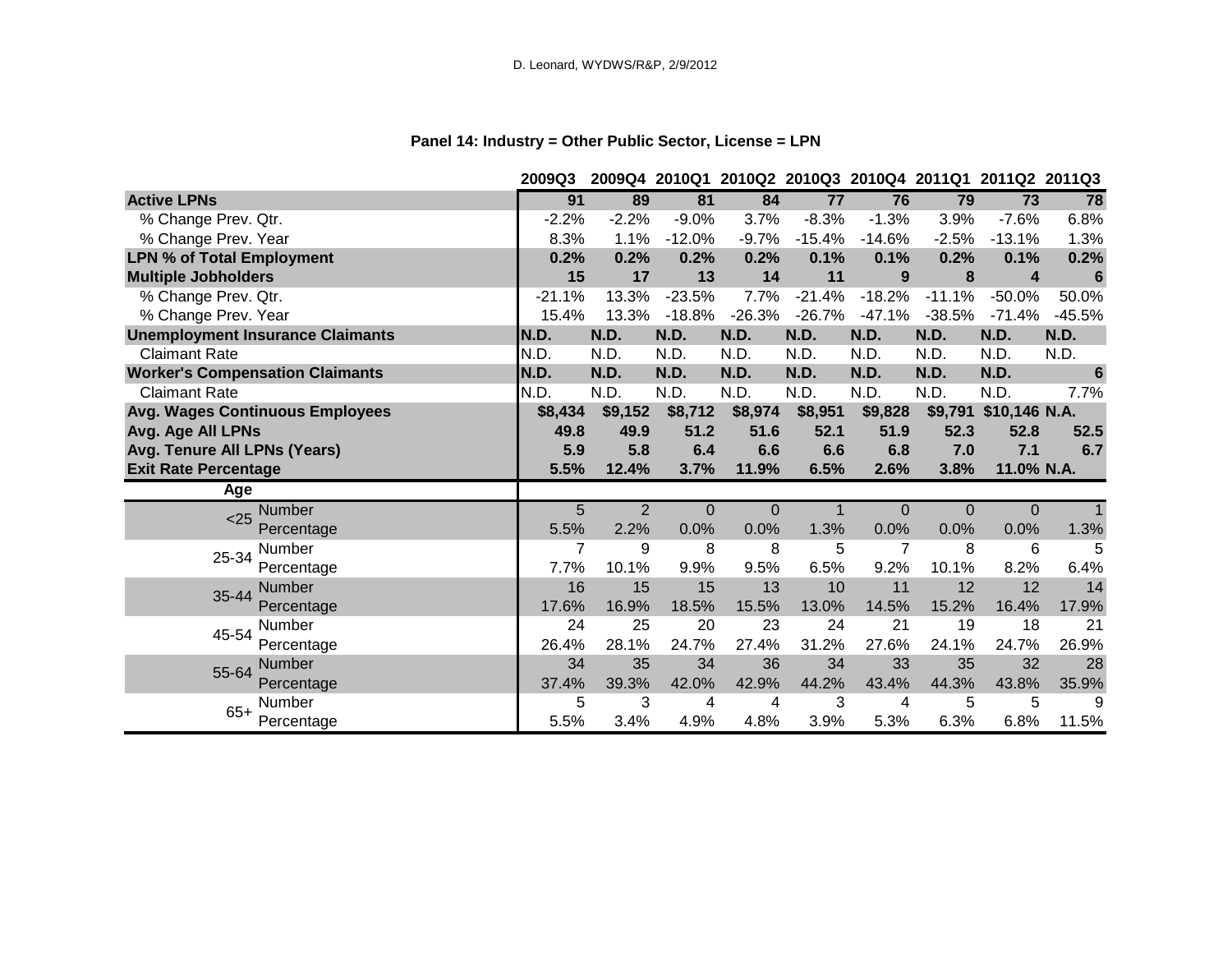# **Panel 15: Industry = Other Public Sector, License = RN & APRN**

|                                                         | 2009Q3    |                                                                              |                 |           | 2009Q4 2010Q1 2010Q2 2010Q3 2010Q4 2011Q1 2011Q2 2011Q3 |         |                |            |                |
|---------------------------------------------------------|-----------|------------------------------------------------------------------------------|-----------------|-----------|---------------------------------------------------------|---------|----------------|------------|----------------|
| <b>Active RNs &amp; APRNs</b>                           | 648       | 673                                                                          | 661             | 676       | 636                                                     | 655     | 661            | 673        | 631            |
| % Change Prev. Qtr.                                     | 1.7%      | 3.9%                                                                         | $-1.8%$         | 2.3%      | $-5.9%$                                                 | 3.0%    | 0.9%           | 1.8%       | $-6.2%$        |
| % Change Prev. Year                                     | 8.4%      | 6.5%                                                                         | 0.6%            | 6.1%      | $-1.9%$                                                 | $-2.7%$ | 0.0%           | $-0.4%$    | $-0.8%$        |
| RN & APN% of Total Employment                           | 1.3%      | 1.3%                                                                         | 1.3%            | 1.3%      | 1.2%                                                    | 1.3%    | 1.3%           | 1.3%       | 1.2%           |
| <b>Multiple Jobholders (RN &amp; APRN)</b>              | 117       | 103                                                                          | 88              | 107       | 92                                                      | 108     | 93             | 115        | 101            |
| % Change Prev. Qtr.                                     | 25.8%     | $-12.0%$                                                                     | $-14.6%$        | 21.6%     | $-14.0%$                                                | 17.4%   | $-13.9%$       | 23.7%      | $-12.2%$       |
| % Change Prev. Year                                     | 37.6%     | 0.0%                                                                         | $-15.4%$        | 15.1%     | $-21.4%$                                                | 4.9%    | 5.7%           | 7.5%       | 9.8%           |
| <b>Unemployment Insurance Claimants (RN &amp; APRN)</b> |           | 6 N.D.                                                                       | 8               | 8         | 8                                                       | 6       | $\overline{7}$ |            | 5 N.D.         |
| <b>Claimant Rate</b>                                    | 0.9% N.D. |                                                                              | 1.2%            | 1.2%      | 1.3%                                                    | 0.9%    | 1.1%           | 0.7% N.D.  |                |
| <b>Worker's Compensation Claimants (RN &amp; APRN)</b>  | N.D.      | 5                                                                            | $6\phantom{1}6$ |           | 6 N.D.                                                  | 9       |                | 7 N.D.     | 10             |
| <b>Claimant Rate</b>                                    | N.D.      | 0.7%                                                                         | 0.9%            | 0.9% N.D. |                                                         | 1.4%    | 1.1% N.D.      |            | 1.6%           |
| Avg. Wages Continuous RNs Only                          |           | \$12,350 \$13,681 \$12,940 \$14,525 \$12,542 \$13,680 \$13,229 \$14,814 N.A. |                 |           |                                                         |         |                |            |                |
| <b>Avg. Wages Continuous APRNs Only</b>                 |           | \$15,018 \$14,536 \$14,377 \$15,862 \$15,702 \$16,966 \$17,082 \$15,968 N.A. |                 |           |                                                         |         |                |            |                |
| Avg. Age All RNs & APRNs                                | 49.8      | 49.9                                                                         | 50.3            | 50.3      | 50.1                                                    | 49.8    | 49.8           | 50.0       | 50.3           |
| Avg. Tenure All RNs & APRNs (Years)                     | 6.7       | 6.4                                                                          | 6.7             | 6.7       | 6.9                                                     | 6.9     | 6.9            | 6.9        | 7.1            |
| Exit Rate Percentage (RN & APRN)                        | 7.3%      | 7.4%                                                                         | 6.5%            | 13.0%     | 9.3%                                                    | 7.0%    | 4.2%           | 15.3% N.A. |                |
| Age                                                     |           |                                                                              |                 |           |                                                         |         |                |            |                |
| <b>Number</b><br>< 25                                   | 14        | 9                                                                            | 8               | 10        | 6                                                       |         |                | 8          | $\overline{2}$ |
| Percentage                                              | 2.2%      | 1.3%                                                                         | 1.2%            | 1.5%      | 0.9%                                                    | 1.1%    | 1.1%           | 1.2%       | 0.3%           |
| Number<br>25-34                                         | 59        | 69                                                                           | 60              | 62        | 60                                                      | 70      | 70             | 74         | 65             |
| Percentage                                              | 9.1%      | 10.3%                                                                        | 9.1%            | 9.2%      | 9.4%                                                    | 10.7%   | 10.6%          | 11.0%      | 10.3%          |
| <b>Number</b><br>35-44                                  | 123       | 140                                                                          | 129             | 130       | 127                                                     | 132     | 136            | 133        | 127            |
| Percentage                                              | 19.0%     | 20.8%                                                                        | 19.5%           | 19.2%     | 20.0%                                                   | 20.2%   | 20.6%          | 19.8%      | 20.1%          |
| <b>Number</b><br>45-54                                  | 206       | 190                                                                          | 197             | 202       | 192                                                     | 193     | 197            | 193        | 185            |
| Percentage                                              | 31.8%     | 28.2%                                                                        | 29.8%           | 29.9%     | 30.2%                                                   | 29.5%   | 29.8%          | 28.7%      | 29.3%          |
| <b>Number</b><br>55-64                                  | 221       | 228                                                                          | 234             | 237       | 225                                                     | 222     | 219            | 234        | 223            |
| Percentage                                              | 34.1%     | 33.9%                                                                        | 35.4%           | 35.1%     | 35.4%                                                   | 33.9%   | 33.1%          | 34.8%      | 35.3%          |
| Number<br>$65+$                                         | 25        | 37                                                                           | 33              | 35        | 26                                                      | 31      | 32             | 31         | 29             |
| Percentage                                              | 3.9%      | 5.5%                                                                         | 5.0%            | 5.2%      | 4.1%                                                    | 4.7%    | 4.8%           | 4.6%       | 4.6%           |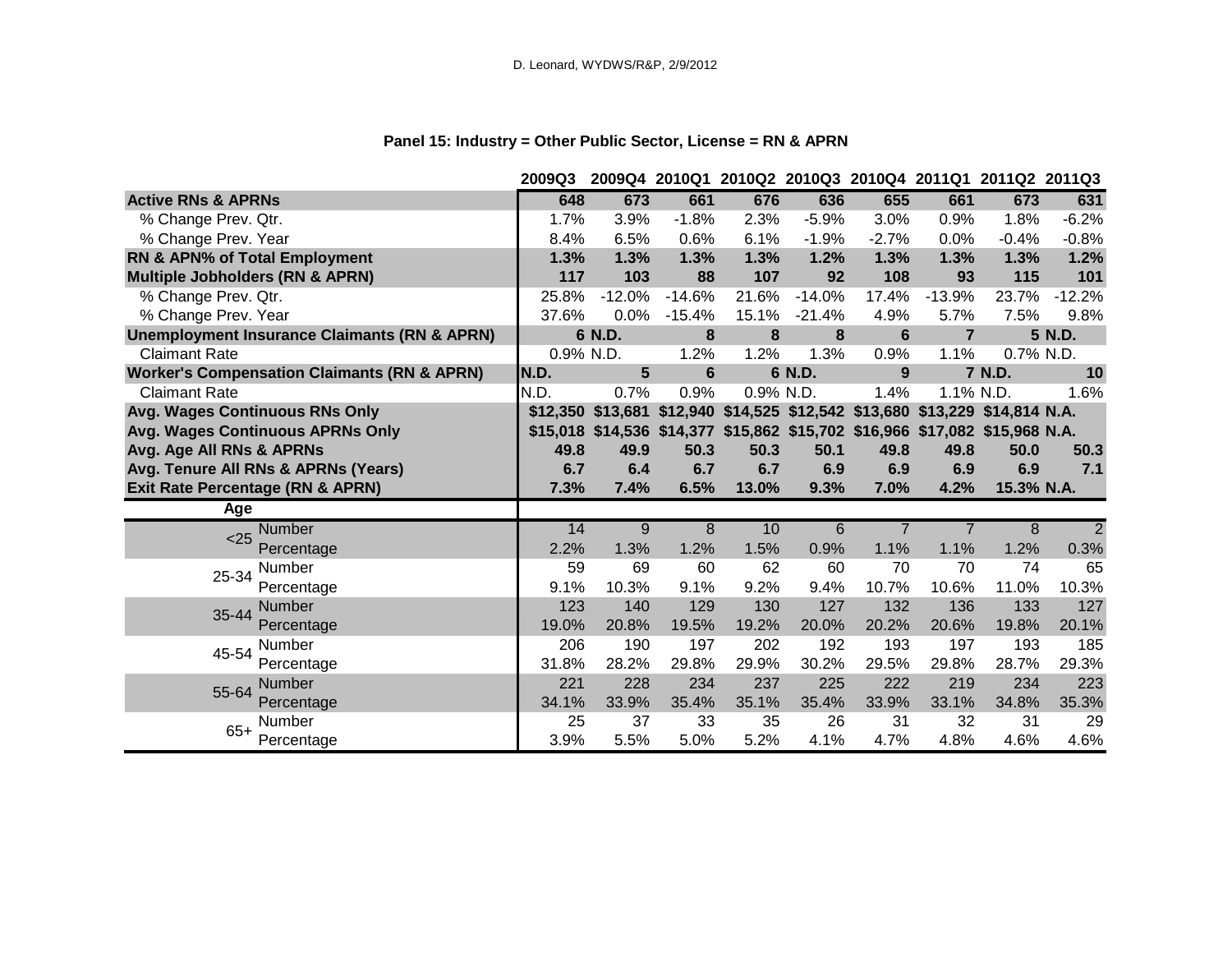# **Panel 16: Industry = Private Sector, License = CNA**

|                                         | 2009Q3   |          |          |         | 2009Q4 2010Q1 2010Q2 2010Q3 2010Q4 2011Q1 2011Q2 2011Q3 |          |          |              |       |
|-----------------------------------------|----------|----------|----------|---------|---------------------------------------------------------|----------|----------|--------------|-------|
| <b>Active CNAs</b>                      | 2,079    | 2,012    | 1,951    | 2,140   | 2,259                                                   | 2,199    | 2,140    | 2,323        | 2,390 |
| % Change Prev. Qtr.                     | 4.7%     | $-3.2%$  | $-3.0%$  | 9.7%    | 5.6%                                                    | $-2.7%$  | $-2.7%$  | 8.6%         | 2.9%  |
| % Change Prev. Year                     | $-1.7%$  | $-2.1%$  | 4.3%     | 7.8%    | 8.7%                                                    | 9.3%     | 9.7%     | 8.6%         | 5.8%  |
| <b>CNA % of Total Employment</b>        | 1.0%     | 1.0%     | 1.0%     | 1.0%    | 1.0%                                                    | 1.1%     | 1.1%     | 1.1%         | 1.1%  |
| <b>Multiple Jobholders</b>              | 502      | 437      | 340      | 482     | 569                                                     | 485      | 428      | 510          | 619   |
| % Change Prev. Qtr.                     | 8.7%     | $-12.9%$ | $-22.2%$ | 41.8%   | 18.0%                                                   | $-14.8%$ | $-11.8%$ | 19.2%        | 21.4% |
| % Change Prev. Year                     | $-12.5%$ | $-14.5%$ | $-6.6%$  | 4.3%    | 13.3%                                                   | 11.0%    | 25.9%    | 5.8%         | 8.8%  |
| <b>Unemployment Insurance Claimants</b> | 22       | 18       | 27       | 20      | 26                                                      | 24       | 27       | 18           | 20    |
| <b>Claimant Rate</b>                    | 1.1%     | 0.9%     | 1.4%     | 0.9%    | 1.2%                                                    | 1.1%     | 1.3%     | 0.8%         | 0.8%  |
| <b>Worker's Compensation Claimants</b>  | 37       | 31       | 32       | 29      | 40                                                      | 34       | 27       | 27           | 21    |
| <b>Claimant Rate</b>                    | 1.8%     | 1.5%     | 1.6%     | 1.4%    | 1.8%                                                    | 1.5%     | 1.3%     | 1.2%         | 0.9%  |
| <b>Avg. Wages Continuous Employees</b>  | \$5,857  | \$5,895  | \$5,351  | \$5,741 | \$6,063                                                 | \$5,971  | \$5,504  | \$5,946 N.A. |       |
| Avg. Age All CNAs                       | 34.9     | 35.1     | 35.5     | 35.1    | 35.1                                                    | 35.6     | 35.7     | 35.3         | 35.3  |
| Avg. Tenure All CNAs (Years)            | 1.9      | 2.0      | 2.2      | 2.1     | 2.0                                                     | 2.1      | 2.2      | 2.1          | 2.0   |
| <b>Exit Rate Percentage</b>             | 24.3%    | 20.4%    | 16.6%    | 19.7%   | 24.6%                                                   | 22.2%    | 19.1%    | 21.7% N.A.   |       |
| Age                                     |          |          |          |         |                                                         |          |          |              |       |
| <b>Number</b><br>$25$                   | 585      | 534      | 509      | 575     | 581                                                     | 523      | 507      | 577          | 599   |
| Percentage                              | 28.1%    | 26.5%    | 26.1%    | 26.9%   | 25.7%                                                   | 23.8%    | 23.7%    | 24.8%        | 25.1% |
| <b>Number</b><br>25-34                  | 609      | 615      | 586      | 662     | 719                                                     | 720      | 719      | 791          | 798   |
| Percentage                              | 29.3%    | 30.6%    | 30.0%    | 30.9%   | 31.8%                                                   | 32.7%    | 33.6%    | 34.1%        | 33.4% |
| <b>Number</b><br>35-44                  | 387      | 388      | 368      | 392     | 419                                                     | 405      | 378      | 387          | 409   |
| Percentage                              | 18.6%    | 19.3%    | 18.9%    | 18.3%   | 18.5%                                                   | 18.4%    | 17.7%    | 16.7%        | 17.1% |
| Number<br>45-54                         | 321      | 302      | 309      | 322     | 331                                                     | 344      | 326      | 340          | 353   |
| Percentage                              | 15.4%    | 15.0%    | 15.8%    | 15.0%   | 14.7%                                                   | 15.6%    | 15.2%    | 14.6%        | 14.8% |
| Number<br>55-64                         | 141      | 140      | 140      | 150     | 167                                                     | 169      | 166      | 182          | 182   |
| Percentage                              | 6.8%     | 7.0%     | 7.2%     | 7.0%    | 7.4%                                                    | 7.7%     | 7.8%     | 7.8%         | 7.6%  |
| <b>Number</b><br>$65+$                  | 34       | 31       | 37       | 38      | 40                                                      | 37       | 43       | 45           | 48    |
| Percentage                              | 1.6%     | 1.5%     | 1.9%     | 1.8%    | 1.8%                                                    | 1.7%     | 2.0%     | 1.9%         | 2.0%  |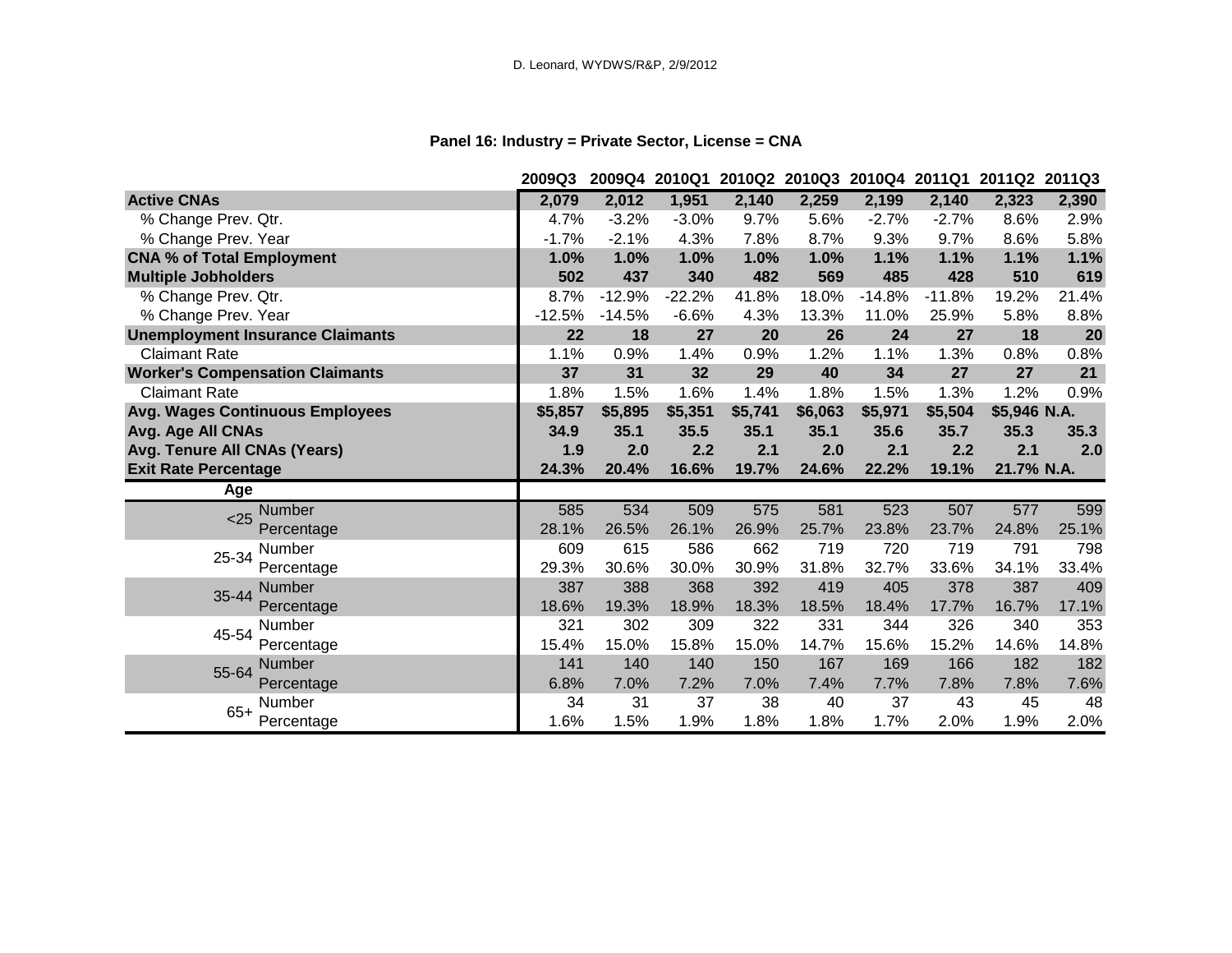# **Panel 17: Industry =Private Sector, License = LPN**

|                                         | 2009Q3         |          |                 |                 |                  | 2009Q4 2010Q1 2010Q2 2010Q3 2010Q4 2011Q1 2011Q2 2011Q3 |          |              |                  |
|-----------------------------------------|----------------|----------|-----------------|-----------------|------------------|---------------------------------------------------------|----------|--------------|------------------|
| <b>Active LPNs</b>                      | 125            | 117      | 113             | 127             | 119              | $133$                                                   | 119      | 118          | 129              |
| % Change Prev. Qtr.                     | $-1.6%$        | $-6.4%$  | $-3.4%$         | 12.4%           | $-6.3%$          | 11.8%                                                   | $-10.5%$ | $-0.8%$      | 9.3%             |
| % Change Prev. Year                     | $-21.4%$       | $-26.4%$ | $-12.4%$        | 0.0%            | $-4.8%$          | 13.7%                                                   | 5.3%     | $-7.1%$      | 8.4%             |
| <b>LPN % of Total Employment</b>        | 0.1%           | 0.1%     | 0.1%            | 0.1%            | 0.1%             | 0.1%                                                    | 0.1%     | 0.1%         | 0.1%             |
| <b>Multiple Jobholders</b>              | 18             | 17       | 18              | 25              | 19               | 22                                                      | 23       | 20           | 30               |
| % Change Prev. Qtr.                     | $-40.0%$       | $-5.6%$  | 5.9%            | 38.9%           | $-24.0%$         | 15.8%                                                   | 4.5%     | $-13.0%$     | 50.0%            |
| % Change Prev. Year                     | $-57.1%$       | $-56.4%$ | $-30.8%$        | $-16.7%$        | 5.6%             | 29.4%                                                   | 27.8%    | $-20.0%$     | 57.9%            |
| <b>Unemployment Insurance Claimants</b> | $\overline{7}$ | 8        | $6\phantom{1}6$ | $6\phantom{1}6$ | $\boldsymbol{8}$ |                                                         | 7 N.D.   | 5            | $\boldsymbol{8}$ |
| <b>Claimant Rate</b>                    | 5.6%           | 6.8%     | 5.3%            | 4.7%            | 6.7%             | 5.3% N.D.                                               |          | 4.2%         | 6.2%             |
| <b>Worker's Compensation Claimants</b>  | N.D.           | N.D.     | N.D.            | <b>N.D.</b>     | N.D.             | <b>N.D.</b>                                             | N.D.     | N.D.         | N.D.             |
| <b>Claimant Rate</b>                    | N.D.           | N.D.     | N.D.            | N.D.            | N.D.             | N.D.                                                    | N.D.     | N.D.         | N.D.             |
| <b>Avg. Wages Continuous Employees</b>  | \$6,806        | \$7,434  | \$7,191         | \$7,181         | \$7,450          | \$8,426                                                 | \$6,960  | \$7,622 N.A. |                  |
| Avg. Age All LPNs                       | 45.1           | 45.3     | 44.6            | 43.6            | 45.1             | 45.1                                                    | 45.9     | 46.8         | 47.6             |
| Avg. Tenure All LPNs (Years)            | 2.6            | 2.8      | 2.9             | 2.8             | 2.9              | 2.7                                                     | 3.1      | 3.3          | 2.8              |
| <b>Exit Rate Percentage</b>             | 24.0%          | 17.9%    | 15.0%           | 18.9%           | 16.0%            | 17.3%                                                   | 16.8%    | 16.1% N.A.   |                  |
| Age                                     |                |          |                 |                 |                  |                                                         |          |              |                  |
| <b>Number</b><br>< 25                   | 14             | 13       | 9               | 11              | 6                | 8                                                       | 4        | 4            | 3                |
| Percentage                              | 11.2%          | 11.1%    | 8.0%            | 8.7%            | 5.0%             | 6.0%                                                    | 3.4%     | 3.4%         | 2.3%             |
| Number<br>25-34                         | 19             | 19       | 20              | 27              | 23               | 23                                                      | 24       | 21           | 22               |
| Percentage                              | 15.2%          | 16.2%    | 17.7%           | 21.3%           | 19.3%            | 17.3%                                                   | 20.2%    | 17.8%        | 17.1%            |
| Number<br>35-44                         | 24             | 21       | 26              | 30              | 30               | 33                                                      | 26       | 25           | 32               |
| Percentage                              | 19.2%          | 17.9%    | 23.0%           | 23.6%           | 25.2%            | 24.8%                                                   | 21.8%    | 21.2%        | 24.8%            |
| Number<br>45-54                         | 37             | 31       | 31              | 31              | 31               | 37                                                      | 36       | 35           | 30               |
| Percentage                              | 29.6%          | 26.5%    | 27.4%           | 24.4%           | 26.1%            | 27.8%                                                   | 30.3%    | 29.7%        | 23.3%            |
| Number<br>55-64                         | 22             | 24       | 22              | 22              | 23               | 27                                                      | 24       | 28           | 33               |
| Percentage                              | 17.6%          | 20.5%    | 19.5%           | 17.3%           | 19.3%            | 20.3%                                                   | 20.2%    | 23.7%        | 25.6%            |
| Number                                  | 9              | 9        | 5               | 6               | 6                | 5                                                       | 5        | 5            | 9                |
| $65+$<br>Percentage                     | 7.2%           | 7.7%     | 4.4%            | 4.7%            | 5.0%             | 3.8%                                                    | 4.2%     | 4.2%         | 7.0%             |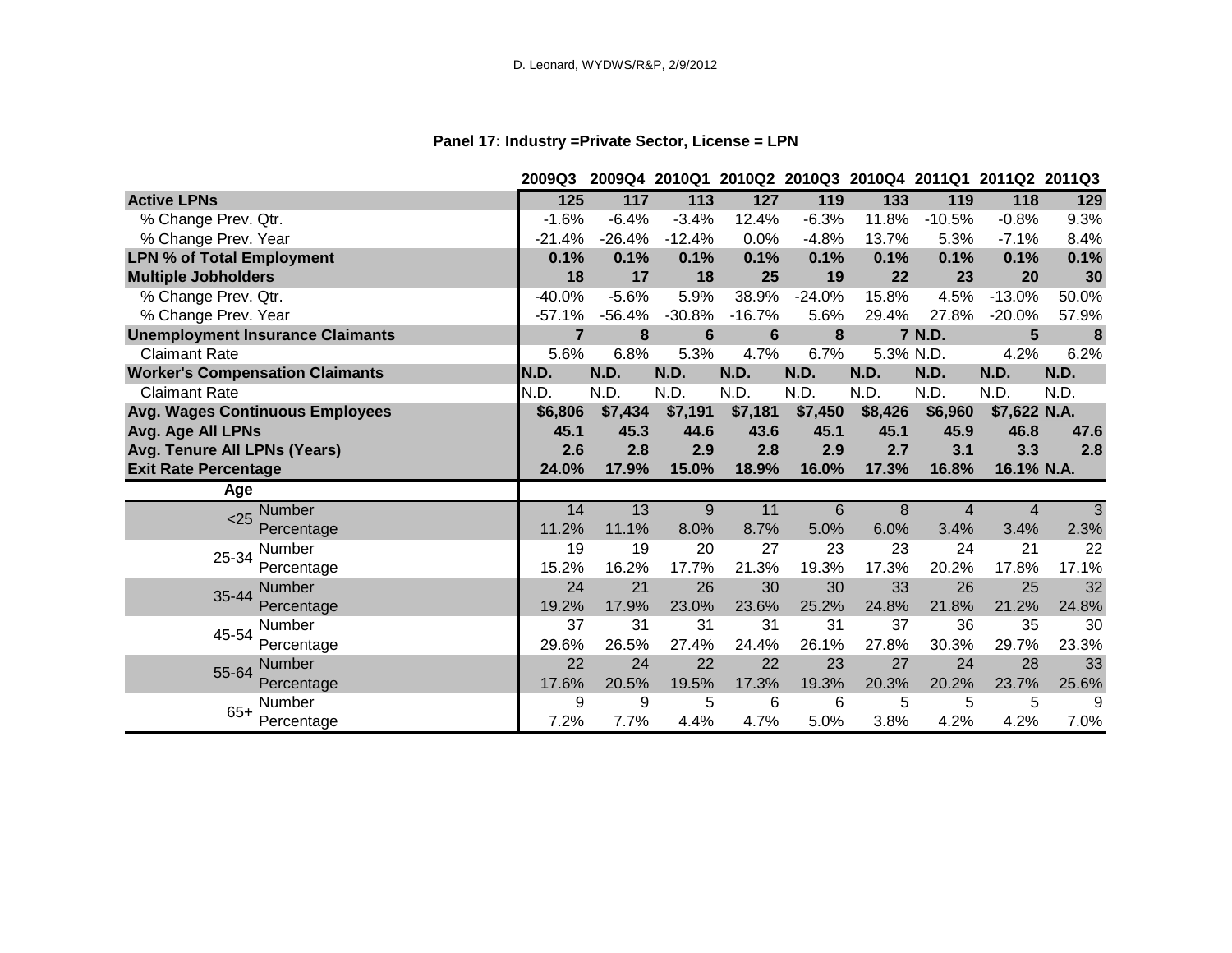# **Panel 18: Industry = Private Sector, License = RN & APRN**

|                                                         | 2009Q3   |                                                                              |          | 2009Q4 2010Q1 2010Q2 2010Q3 2010Q4 2011Q1 2011Q2 2011Q3 |          |         |           |            |          |
|---------------------------------------------------------|----------|------------------------------------------------------------------------------|----------|---------------------------------------------------------|----------|---------|-----------|------------|----------|
| <b>Active RNs &amp; APRNs</b>                           | 487      | 459                                                                          | 419      | 447                                                     | 422      | 470     | 405       | 402        | 415      |
| % Change Prev. Qtr.                                     | 0.0%     | $-5.7%$                                                                      | $-8.7%$  | 6.7%                                                    | $-5.6%$  | 11.4%   | $-13.8%$  | $-0.7%$    | 3.2%     |
| % Change Prev. Year                                     | $-13.5%$ | $-18.2%$                                                                     | $-11.2%$ | $-8.2%$                                                 | $-13.3%$ | 2.4%    | $-3.3%$   | $-10.1%$   | $-1.7%$  |
| RN & APN% of Total Employment                           | 0.2%     | 0.2%                                                                         | 0.2%     | 0.2%                                                    | 0.2%     | 0.2%    | 0.2%      | 0.2%       | 0.2%     |
| <b>Multiple Jobholders (RN &amp; APRN)</b>              | 125      | 112                                                                          | 100      | 96                                                      | 85       | 110     | 83        | 93         | 106      |
| % Change Prev. Qtr.                                     | 0.8%     | $-10.4%$                                                                     | $-10.7%$ | $-4.0%$                                                 | $-11.5%$ | 29.4%   | $-24.5%$  | 12.0%      | 14.0%    |
| % Change Prev. Year                                     | $-6.0%$  | $-26.3%$                                                                     | $-9.9%$  | $-22.6%$                                                | $-32.0%$ | $-1.8%$ | $-17.0%$  | $-3.1%$    | 24.7%    |
| <b>Unemployment Insurance Claimants (RN &amp; APRN)</b> | 12       | 20                                                                           | 12       | 16                                                      | 16       | 19      | 9         | 13         | 15       |
| <b>Claimant Rate</b>                                    | 2.5%     | 4.4%                                                                         | 2.9%     | 3.6%                                                    | 3.8%     | 4.0%    | 2.2%      | 3.2%       | 3.6%     |
| <b>Worker's Compensation Claimants (RN &amp; APRN)</b>  | IN.D.    |                                                                              | 6 N.D.   | <b>N.D.</b>                                             | 5        | 6       |           | 6 N.D.     | N.D.     |
| <b>Claimant Rate</b>                                    | N.D.     | 1.3% N.D.                                                                    |          | N.D.                                                    | 1.2%     | 1.3%    | 1.5% N.D. |            | N.D.     |
| Avg. Wages Continuous RNs Only                          |          | \$10,953 \$12,874 \$10,467 \$12,093 \$11,828 \$14,130 \$11,902 \$12,859 N.A. |          |                                                         |          |         |           |            |          |
| Avg. Wages Continuous APRNs Only                        |          | \$8,736 \$11,147 \$10,117 \$11,864 \$13,091 \$11,855 \$16,099 \$13,261 N.A.  |          |                                                         |          |         |           |            |          |
| Avg. Age All RNs & APRNs                                | 45.1     | 45.3                                                                         | 44.6     | 43.6                                                    | 45.1     | 45.1    | 45.9      | 46.8       | 47.6     |
| Avg. Tenure All RNs & APRNs (Years)                     | 2.8      | 2.9                                                                          | 3.2      | 3.1                                                     | 3.2      | 3.1     | 3.2       | 3.3        | 3.1      |
| <b>Exit Rate Percentage (RN &amp; APRN)</b>             | 21.6%    | 24.6%                                                                        | 16.0%    | 23.7%                                                   | 19.0%    | 24.3%   | 16.0%     | 18.4% N.A. |          |
| Age                                                     |          |                                                                              |          |                                                         |          |         |           |            |          |
| <b>Number</b><br>$25$                                   | 29       | $\overline{22}$                                                              | 13       | 11                                                      | 11       | 5       | 5         | 3          | $\Omega$ |
| Percentage                                              | 6.0%     | 4.8%                                                                         | 3.1%     | 2.5%                                                    | 2.6%     | 1.1%    | 1.2%      | 0.7%       | 0.0%     |
| Number<br>25-34                                         | 92       | 79                                                                           | 76       | 72                                                      | 60       | 81      | 58        | 59         | 53       |
| Percentage                                              | 18.9%    | 17.2%                                                                        | 18.1%    | 16.1%                                                   | 14.2%    | 17.2%   | 14.3%     | 14.7%      | 12.8%    |
| <b>Number</b><br>35-44                                  | 84       | 78                                                                           | 75       | 73                                                      | 72       | 93      | 84        | 75         | 86       |
| Percentage                                              | 17.2%    | 17.0%                                                                        | 17.9%    | 16.3%                                                   | 17.1%    | 19.8%   | 20.7%     | 18.7%      | 20.7%    |
| Number<br>45-54                                         | 150      | 147                                                                          | 130      | 144                                                     | 137      | 137     | 118       | 122        | 127      |
| Percentage                                              | 30.8%    | 32.0%                                                                        | 31.0%    | 32.2%                                                   | 32.5%    | 29.1%   | 29.1%     | 30.3%      | 30.6%    |
| <b>Number</b><br>55-64                                  | 99       | 99                                                                           | 100      | 115                                                     | 111      | 122     | 111       | 116        | 118      |
| Percentage                                              | 20.3%    | 21.6%                                                                        | 23.9%    | 25.7%                                                   | 26.3%    | 26.0%   | 27.4%     | 28.9%      | 28.4%    |
| Number                                                  | 32       | 34                                                                           | 25       | 32                                                      | 31       | 32      | 29        | 27         | 31       |
| $65+$<br>Percentage                                     | 6.6%     | 7.4%                                                                         | 6.0%     | 7.2%                                                    | 7.3%     | 6.8%    | 7.2%      | 6.7%       | 7.5%     |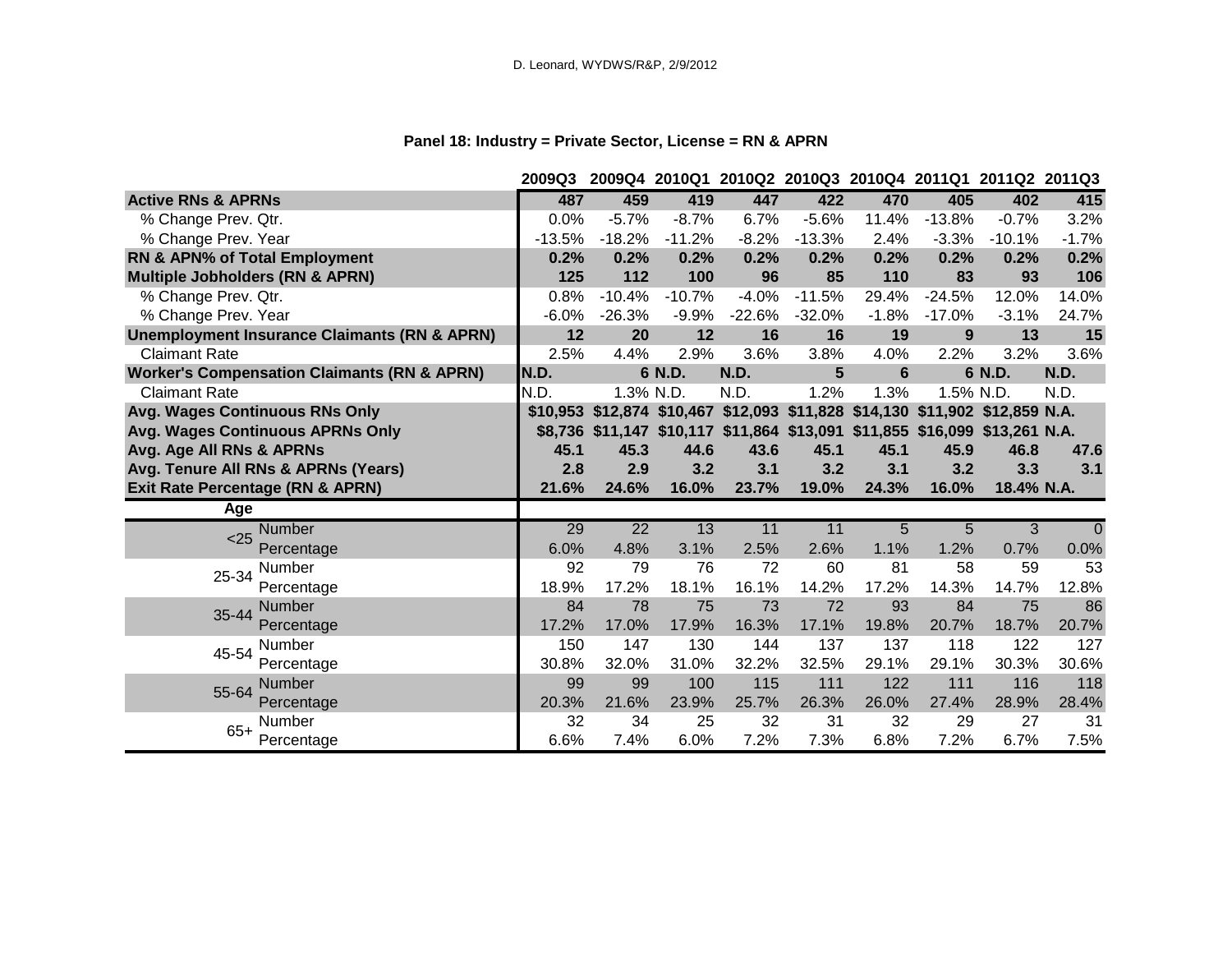### **Panel 19 : Industry = Ambulatory Care(NAICS 621), License = CNA**

|             |                | <b>Continuous Workers</b> |        |           |     | <b>Other Workers</b> |             | <b>All Workers</b> |        |           |  |
|-------------|----------------|---------------------------|--------|-----------|-----|----------------------|-------------|--------------------|--------|-----------|--|
| <b>Date</b> | Age            | N                         | Col%   | Avg. Wage | N   | Col%                 | Avg. Wage   | N                  | Col%   | Avg. Wage |  |
|             | $25$           | 91                        | 19.1%  | \$4,481   | 51  | 30.9%                | \$3,213     | 142                | 22.1%  | \$4,026   |  |
|             | 25 - 34        | 184                       | 38.6%  | \$6,979   | 57  | 34.5%                | \$4,738 241 |                    | 37.5%  | \$6,449   |  |
|             | $35 - 44$      | 80                        | 16.8%  | \$7,703   | 22  | 13.3%                | \$4,890     | 102                | 15.9%  | \$7,096   |  |
|             | 145 - 54       | 62                        | 13.0%  | \$6,746   |     | 12.7%                | \$4,691     | 83                 | 12.9%  | \$6,227   |  |
| 2011Q2      | 55-64          | 50                        | 10.5%  | \$6,352   | 13  | 7.9%                 | \$4,561     | 63                 | 9.8%   | \$5,983   |  |
|             | 65+            | 9                         | 1.9%   | \$3,330   |     | $0.6\%$              | \$3,508     | 10                 | .6%    | \$3,348   |  |
|             | <b>Unknown</b> |                           | 0.2%   | \$14,956  |     | $0.0\%$              | \$0         |                    | 0.2%   | \$14,956  |  |
|             | <b>Total</b>   | 477                       | 100.0% | \$6,476   | 165 | 100.0%               | \$4,260 642 |                    | 100.0% | \$5,906   |  |

### **Panel 20 : Industry = Ambulatory Care (NAICS 621), License = LPN**

|             |                | <b>Continuous Workers</b> |         |           |    | <b>Other Workers</b> |           | <b>All Workers</b> |         |           |  |
|-------------|----------------|---------------------------|---------|-----------|----|----------------------|-----------|--------------------|---------|-----------|--|
| <b>Date</b> | Age            | N                         | Col%    | Avg. Wage | N  | Col%                 | Avg. Wage | N                  | Col%    | Avg. Wage |  |
|             | <25            |                           | 2.7%    | \$4,218   | 5  | 15.2%                | \$3,102   |                    | 4.9%    | \$3,598   |  |
|             | 25 - 34        | 33                        | 22.0%   | \$9,007   |    | 21.2%                | \$4,572   | 40                 | 21.9%   | \$8,231   |  |
|             | 35 - 44        | 28                        | 18.7%   | \$11,663  |    | 12.1%                | \$4,070   | 32                 | 17.5%   | \$10,714  |  |
| 2011Q2      | 45 - 54        | 40                        | 26.7%   | \$9,781   | 8  | 24.2%                | \$7,878   | 48                 | 26.2%   | \$9,464   |  |
|             | 55-64          | 42                        | 28.0%   | \$10.124  |    | 21.2%                | \$10,036  | 49                 | 26.8%   | \$10,112  |  |
|             | $65+$          |                           | $2.0\%$ | \$3,072   |    | 6.1%                 | \$4,735   |                    | 2.7%    | \$3,737   |  |
|             | <b>Unknown</b> |                           | $0.0\%$ | <b>SO</b> |    | $0.0\%$              | \$0       |                    | $0.0\%$ | \$0       |  |
|             | Total          | 150                       | 100.0%  | \$9,776   | 33 | 100.0%               | \$6,259   | 183                | 100.0%  | \$9,142   |  |

**Panel 21 : Industry = Ambulatory Care (NAICS 621), License = RN & APRN**

|             |                | <b>Continuous Workers</b> |         |           |     | <b>Other Workers</b> |               | <b>All Workers</b> |         |           |  |
|-------------|----------------|---------------------------|---------|-----------|-----|----------------------|---------------|--------------------|---------|-----------|--|
| <b>Date</b> | Age            | N                         | Col%    | Avg. Wage | N   | Col%                 | Avg. Wage     | N                  | Col%    | Avg. Wage |  |
|             | <25            | 13                        | 1.8%    | \$9,037   |     | 5.4%                 | \$7,760       | 22                 | 2.4%    | \$8,515   |  |
|             | 25 - 34        | 165                       | 22.3%   | \$12,179  | 35  | 21.0%                | \$10,872 200  |                    | 22.0%   | \$11,950  |  |
|             | 35 - 44        | 169                       | 22.8%   | \$15,582  | 42  | 25.1%                | \$12.514      |                    | 23.2%   | \$14,971  |  |
|             | 145 - 54       | 184                       | 24.8%   | \$15,201  | 38  | 22.8%                | \$12,737      | 222                | 24.4%   | \$14,779  |  |
| 2011Q2      | 55-64          | 182                       | 24.6%   | \$14,121  | 32  | 19.2%                | \$10,182 214  |                    | 23.6%   | \$13,532  |  |
|             | 65+            | 28                        | 3.8%    | \$6,785   |     | 6.6%                 | \$3,652       | 39                 | 4.3%    | \$5,901   |  |
|             | <b>Unknown</b> |                           | $0.0\%$ | \$0       |     | $0.0\%$              | \$0           |                    | $0.0\%$ | \$0       |  |
|             | Total          | 741                       | 100.0%  | \$13,923  | 167 | 100.0%               | $$10,934$ 908 |                    | 100.0%  | \$13,374  |  |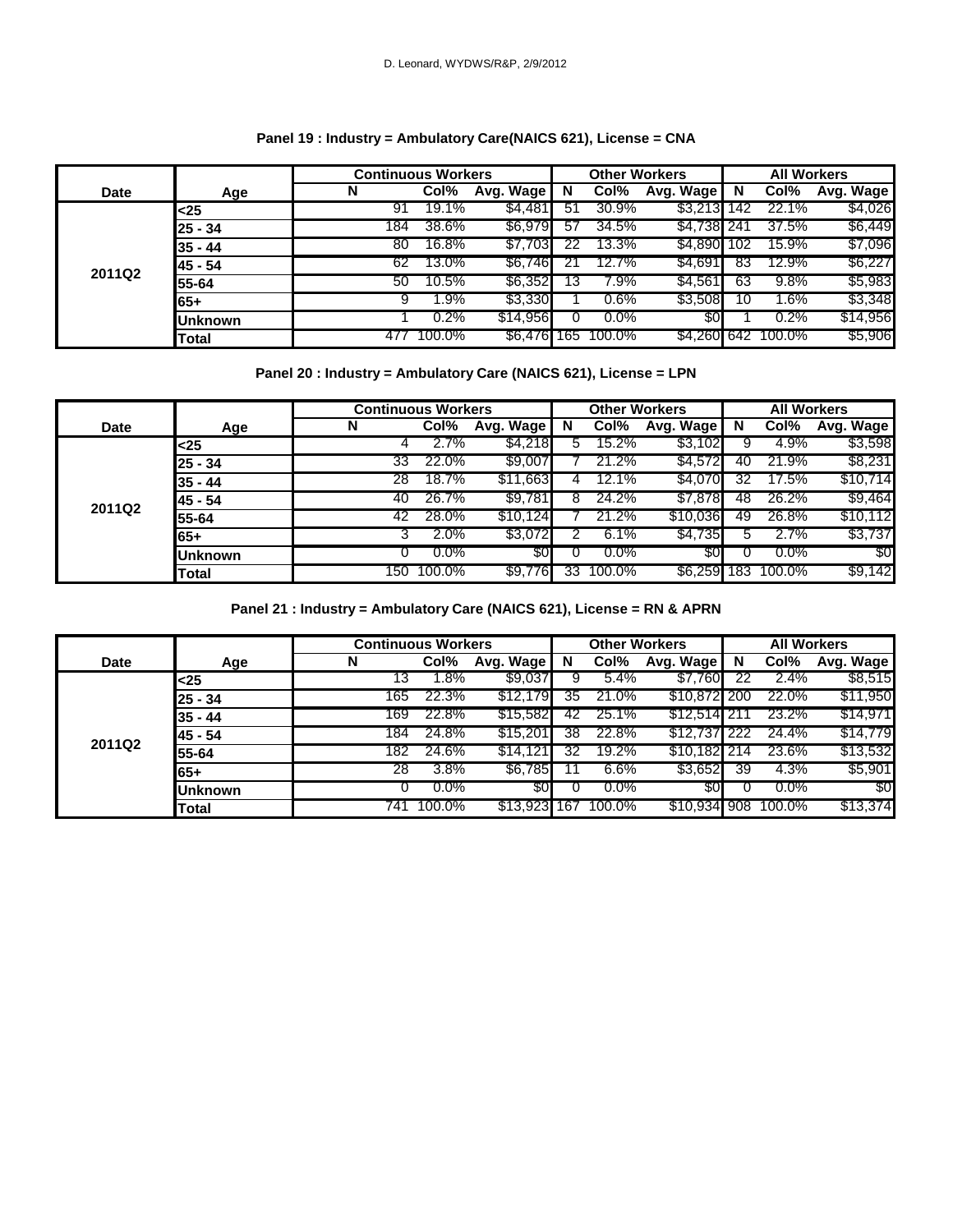### **Panel 22 : Industry = Hospitals (NAICS 622), License = CNA**

|        |                | <b>Continuous Workers</b> |         |             | <b>Other Workers</b> |         | <b>All Workers</b> |           |         |           |
|--------|----------------|---------------------------|---------|-------------|----------------------|---------|--------------------|-----------|---------|-----------|
| Date   | Age            | N                         | Col%    | Avg. Wage   | N                    | Col%    | Avg. Wage          | N         | Col%    | Avg. Wage |
|        | $<$ 25         | 233                       | 19.4%   | \$5,488     | 74                   | 35.9%   | \$3,213            | 307       | 21.8%   | \$4,939   |
|        | $25 - 34$      | 351                       | 29.3%   | \$7,103     | 70                   | 34.0%   | \$4,738            | 421       | 29.9%   | \$6,710   |
|        | $35 - 44$      | 241                       | 20.1%   | \$7,541     | 28                   | 13.6%   | \$4,890            | 269       | 19.1%   | \$7,265   |
|        | 45 - 54        | 209                       | 17.4%   | \$8,020     |                      | 10.7%   | \$4,691            | 231       | 16.4%   | \$7,703   |
| 2011Q2 | 55-64          | 139                       | 11.6%   | \$8,796     |                      | 5.3%    | \$4,561            | <b>50</b> | 10.7%   | \$8,486   |
|        | 65+            | 22                        | 1.8%    | \$6,121     |                      | $0.5\%$ | \$3,508            | 23        | $.6\%$  | \$6,007   |
|        | <b>Unknown</b> | G                         | $0.4\%$ | \$3,853     |                      | $0.0\%$ | 80                 | D.        | $0.4\%$ | \$3,853   |
|        | Total          | . .200                    | 100.0%  | \$7,202 206 |                      | 100.0%  | $$4,191$ 1         | .406      | 100.0%  | \$6,761   |

### **Panel 23 : Industry = Hospitals (NAICS 622), License = LPN**

|        |                | <b>Continuous Workers</b> |         |           |             | <b>Other Workers</b> |           | <b>All Workers</b> |         |           |  |
|--------|----------------|---------------------------|---------|-----------|-------------|----------------------|-----------|--------------------|---------|-----------|--|
| Date   | Age            | N                         | Col%    | Avg. Wage | N           | Col%                 | Avg. Wage | N                  | Col%    | Avg. Wage |  |
|        | <25            |                           | 3.8%    | \$7,523   |             | $8.0\%$              | \$4,993   |                    | 4.3%    | \$6,961   |  |
|        | $25 - 34$      | 24                        | 13.0%   | \$7,274   |             | 28.0%                | \$2,076   | 31                 | 14.8%   | \$6,100   |  |
|        | $35 - 44$      | 33                        | 17.9%   | \$8,517   | 6           | 24.0%                | \$2,541   | 39                 | 18.7%   | \$7,597   |  |
|        | 45 - 54        | 55                        | 29.9%   | \$10,301  | 5           | 20.0%                | \$9,877   | 60                 | 28.7%   | \$10,265  |  |
| 2011Q2 | 55-64          | 57                        | 31.0%   | \$10,339  | $5^{\circ}$ | 20.0%                | \$6,956   | 62                 | 29.7%   | \$10,066  |  |
|        | $65+$          | ŏ                         | 4.3%    | \$9,055   |             | $0.0\%$              | 30        |                    | 3.8%    | \$9,055   |  |
|        | <b>Unknown</b> |                           | $0.0\%$ | 30        |             | $0.0\%$              | \$0       |                    | $0.0\%$ | \$0       |  |
|        | Total          | 184                       | 100.0%  | \$9,438   | 25          | 100.0%               | \$4,957   | 209                | 100.0%  | \$8,902   |  |

**Panel 24 : Industry = Hospitals (NAICS 622), License = RN & APRN**

|        |                | <b>Continuous Workers</b> |              |              | <b>Other Workers</b> |        | <b>All Workers</b> |     |        |           |
|--------|----------------|---------------------------|--------------|--------------|----------------------|--------|--------------------|-----|--------|-----------|
| Date   | Age            | N                         | Col%         | Avg. Wage    | N                    | Col%   | Avg. Wage          | N   | Col%   | Avg. Wage |
|        | <25            | 95                        | 3.9%         | \$13,098     |                      | 6.3%   | \$8,741            | 112 | 4.2%   | \$12,436  |
|        | 25 - 34        | 581                       | 24.1%        | \$13,685     | 81                   | 30.2%  | \$9,603            | 662 | 24.7%  | \$13,186  |
|        | $35 - 44$      | 592                       | 24.5%        | \$16,490     | 54                   | 20.1%  | \$10,659           | 646 | 24.1%  | \$16,002  |
| 2011Q2 | 45 - 54        | 605                       | 25.1%        | \$17,972     | 62                   | 23.1%  | \$13,600           | 667 | 24.9%  | \$17,565  |
|        | 55-64          | 487                       | 20.2%        | \$18,065     | 43                   | 16.0%  | \$14,842           | 530 | 19.8%  | \$17,804  |
|        | 65+            | 54                        | 2.2%         | \$12,744     |                      | 3.4%   | \$10,235           | 63  | 2.3%   | \$12,385  |
|        | <b>Unknown</b> |                           | $0.0\%$      | \$15,500     |                      | 0.7%   | \$10,453           |     | 0.1%   | \$12,135  |
|        | Total          |                           | 2,415 100.0% | \$16,286 268 |                      | 100.0% | \$11,554 2,683     |     | 100.0% | \$15,814  |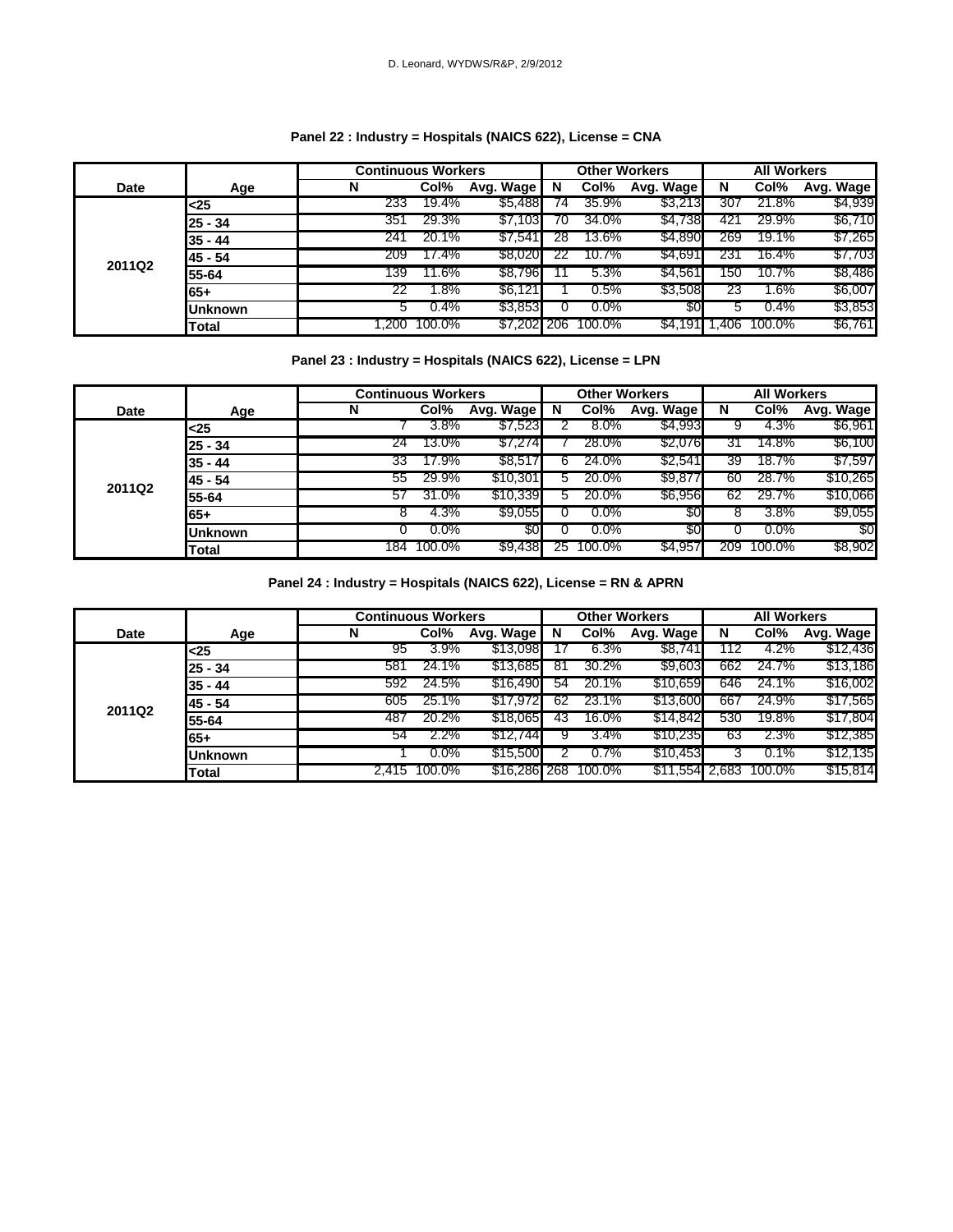### **Panel 25 : Industry = Long Term Care (NAICS 623), License = CNA**

|             |                | <b>Continuous Workers</b> |         |           |     | <b>Other Workers</b> |           |      | <b>All Workers</b> |           |
|-------------|----------------|---------------------------|---------|-----------|-----|----------------------|-----------|------|--------------------|-----------|
| <b>Date</b> | Age            | N                         | Col%    | Avg. Wage | N   | Col%                 | Avg. Wage | N    | Col%               | Avg. Wage |
|             | $25$           | 292                       | 29.4%   | \$4,558   | 100 | 41.0%                | \$2,752   | 392  | 31.7%              | \$4,097   |
|             | 25 - 34        | 265                       | 26.7%   | \$5,674   | 76  | 31.1%                | \$3,688   | 341  | 27.6%              | \$5,232   |
|             | 35 - 44        | 142                       | 14.3%   | \$6,564   | 31  | 12.7%                | \$3,031   | 73   | 14.0%              | \$5,931   |
|             | 45 - 54        | 165                       | 16.6%   | \$6,952   | 23  | 9.4%                 | \$4,072   | 88   | 15.2%              | \$6,599   |
| 2011Q2      | 55-64          | 103                       | 10.4%   | \$6,874   | 12  | 4.9%                 | \$3,916   | '15  | 9.3%               | \$6,566   |
|             | 65+            | 26                        | 2.6%    | \$5,895   |     | 0.8%                 | \$3,791   | 28   | 2.3%               | \$5,745   |
|             | <b>Unknown</b> |                           | $0.0\%$ | 80        |     | $0.0\%$              | \$0       |      | $0.0\%$            | \$0       |
|             | Total          | 993                       | 100.0%  | \$5,816   | 244 | 100.0%               | \$3,269   | .237 | 100.0%             | \$5,313   |

### **Panel 26 : Industry = Long Term Care (NAICS 623), License = LPN**

|             |                | <b>Continuous Workers</b> |         |           |    | <b>Other Workers</b> |           |     | <b>All Workers</b> |           |
|-------------|----------------|---------------------------|---------|-----------|----|----------------------|-----------|-----|--------------------|-----------|
| <b>Date</b> | Age            | N                         | Col%    | Avg. Wage | N  | Col%                 | Avg. Wage | N   | Col%               | Avg. Wage |
|             | <25            |                           | $8.2\%$ | \$7,518   |    | 8.3%                 | \$3,687   |     | $8.2\%$            | \$6,789   |
|             | $25 - 34$      | 47                        | 22.6%   | \$9,059   | 10 | 20.8%                | \$4,708   | 57  | 22.3%              | \$8,295   |
|             | $35 - 44$      | 44                        | 21.2%   | \$11,137  |    | 20.8%                | \$5,863   | 54  | 21.1%              | \$10,161  |
| 2011Q2      | 145 - 54       | 45                        | 21.6%   | \$11,169  | 9  | 18.8%                | \$4,999   | 54  | 21.1%              | \$10,141  |
|             | 55-64          | 44                        | 21.2%   | \$10,266  | 14 | 29.2%                | \$6,598   | 58  | 22.7%              | \$9,381   |
|             | 65+            |                           | 5.3%    | \$8,385   |    | 2.1%                 | \$1,602   | 12  | 4.7%               | \$7,820   |
|             | <b>Unknown</b> |                           | $0.0\%$ | \$0       |    | $0.0\%$              | \$0       |     | $0.0\%$            | \$0       |
|             | Total          | 208                       | 100.0%  | \$10,049  | 48 | 100.0%               | \$5,405   | 256 | 100.0%             | \$9,178   |

**Panel 27 : Industry = Long Term Care (NAICS 623), License = RN & APRN**

|             |                | <b>Continuous Workers</b> |         |           |    | <b>Other Workers</b> |           |     | <b>All Workers</b> |           |
|-------------|----------------|---------------------------|---------|-----------|----|----------------------|-----------|-----|--------------------|-----------|
| <b>Date</b> | Age            | N                         | Col%    | Avg. Wage | N  | Col%                 | Avg. Wage | N   | Col%               | Avg. Wage |
|             | <25            |                           | 3.5%    | \$13,958  |    | $0.0\%$              | 80        |     | 2.8%               | \$13,958  |
|             | 25 - 34        | 51                        | 16.1%   | \$12,333  |    | 30.0%                | \$8,836   | 72  | 18.6%              | \$11,314  |
|             | $35 - 44$      | 55                        | 17.4%   | \$14,862  | 16 | 22.9%                | \$9,883   |     | 18.3%              | \$13,740  |
|             | 45 - 54        | 87                        | 27.4%   | \$14,389  | 18 | 25.7%                | \$9,293   | 105 | 27.1%              | \$13,516  |
| 2011Q2      | 55-64          | 87                        | 27.4%   | \$14,453  | 12 | 17.1%                | \$8,672   | 99  | 25.6%              | \$13,753  |
|             | $65+$          | 26                        | 8.2%    | \$9,260   |    | 4.3%                 | \$3,970   | 29  | 7.5%               | \$8,713   |
|             | <b>Unknown</b> |                           | $0.0\%$ | \$0       |    | $0.0\%$              | \$0       |     | $0.0\%$            | \$0       |
|             | <b>Total</b>   | 317                       | 100.0%  | \$13,723  | 70 | 100.0%               | \$8,956   | 387 | 100.0%             | \$12,860  |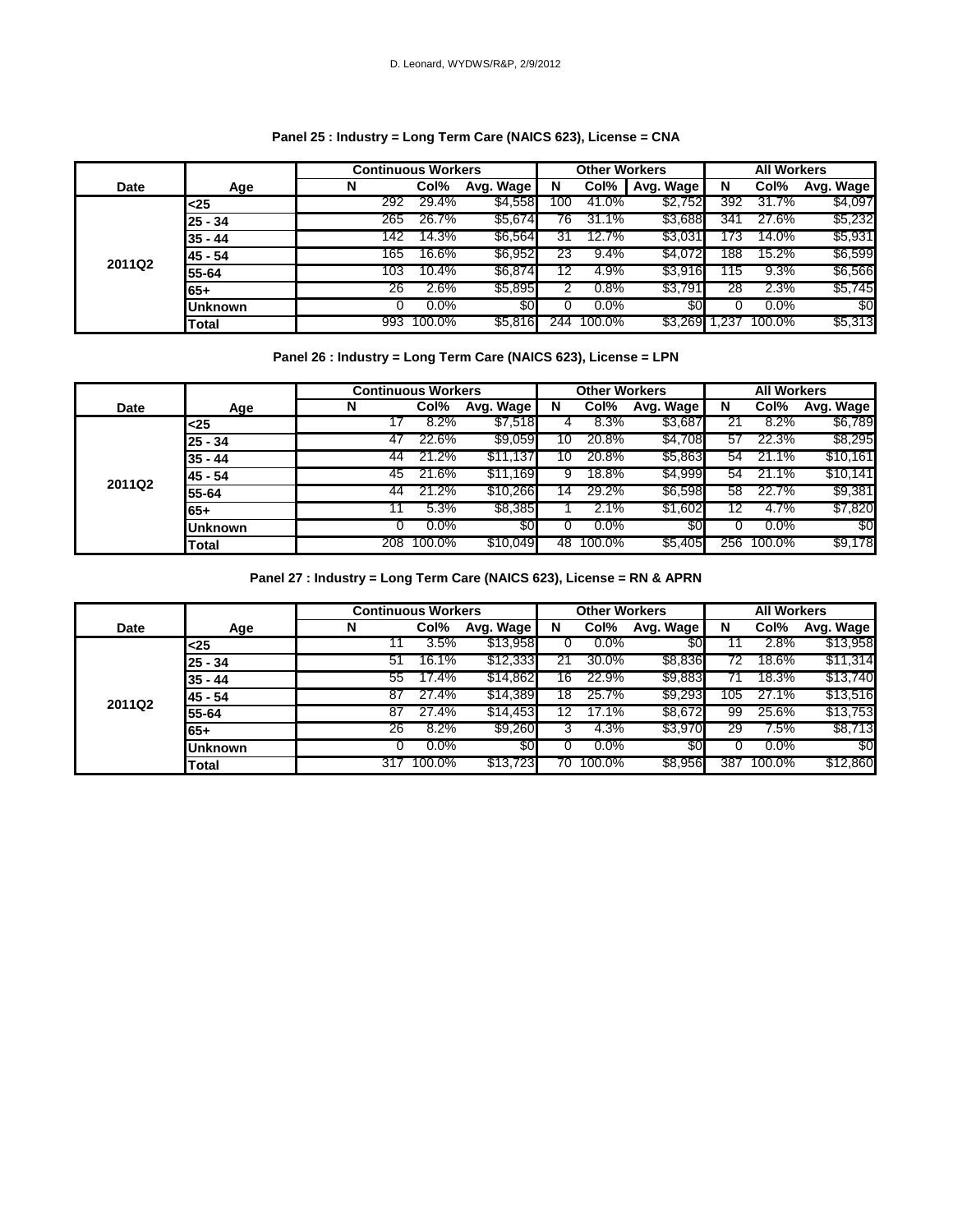### **Panel 28 : Industry = Health Care, License = CNA**

|             |                | <b>Continuous Workers</b> |        |           |                          | <b>Other Workers</b> |           |       | <b>All Workers</b> |           |
|-------------|----------------|---------------------------|--------|-----------|--------------------------|----------------------|-----------|-------|--------------------|-----------|
| <b>Date</b> | Age            | N                         | Col%   | Avg. Wage | N                        | Col%                 | Avg. Wage | N     | Col%               | Avg. Wage |
|             | $25$           | 616                       | 23.1%  | \$4,898   | 225                      | 36.6%                | \$3,126   | 841   | 25.6%              | \$4,424   |
|             | 25 - 34        | 800                       | 30.0%  | \$6,601   | 203                      | 33.0%                | \$4,170   | .003  | 30.5%              | \$6,109   |
|             | 35 - 44        | 463                       | 17.3%  | \$7,269   | 81                       | 13.2%                | \$4,422   | 544   | 16.6%              | \$6,845   |
|             | 45 - 54        | 436                       | 16.3%  | \$7,435   | 66                       | 10.7%                | \$4,555   | 502   | 15.3%              | \$7,056   |
| 2011Q2      | 55-64          | 292                       | 10.9%  | \$7,700   | 36                       | 5.9%                 | \$5,021   | 328   | 10.0%              | \$7,406   |
|             | 65+            | 57                        | 2.1%   | \$5,577   |                          | 0.7%                 | \$3,587   | 61    | 1.9%               | \$5,447   |
|             | <b>Unknown</b> | 6                         | 0.2%   | \$5,704   | $\overline{\phantom{0}}$ | $0.0\%$              | \$0       | 6     | 0.2%               | \$5,704   |
|             | Total          | 2.670                     | 100.0% | \$6,557   | 615                      | 100.0%               | \$3,908   | 3.285 | 100.0%             | \$6,061   |

### **Panel 29 : Industry = Health Care, License = LPN**

|        |                 | <b>Continuous Workers</b> |            |           |     | <b>Other Workers</b> |                |     | <b>All Workers</b> |           |
|--------|-----------------|---------------------------|------------|-----------|-----|----------------------|----------------|-----|--------------------|-----------|
| Date   | Age             | N                         | Col%       | Avg. Wage | N   | Col%                 | Avg. Wage      | N   | Col%               | Avg. Wage |
|        | $25$            | 28                        | $5.2\%$    | \$7,048   |     | 10.4%                | <b>\$3,658</b> | 39  | 6.0%               | \$6,092   |
|        | 25 - 34         | 104                       | 19.2%      | \$8,630   | 24  | 22.6%                | \$3,901        | 28  | 19.8%              | \$7,744   |
|        | 35 - 44         | 105                       | 19.4%      | \$10,454  | 20  | 18.9%                | \$4,508        | 125 | 19.3%              | \$9,502   |
| 2011Q2 | 45 - 54         | 140                       | 25.8%      | \$10,431  | 22  | 20.8%                | \$7,155        | 162 | 25.0%              | \$9,986   |
|        | 55-64           | 143                       | 26.4%      | \$10,254  | 26  | 24.5%                | \$7,593        | 169 | 26.1%              | \$9,844   |
|        | 65+             | 22                        | 4.1%       | \$7,904   |     | 2.8%                 | \$3,691        | 25  | 3.9%               | \$7,399   |
|        | <b>IUnknown</b> |                           | $0.0\%$    | 80        |     | $0.0\%$              | \$0            |     | $0.0\%$            | \$0       |
|        | Total           |                           | 542 100.0% | \$9,766   | 106 | 100.0%               | \$5,565        | 648 | 100.0%             | \$9,079   |

**Panel 30 : Industry = Health Care, License = RN & APRN**

|        |                | <b>Continuous Workers</b> |              |           |     | <b>Other Workers</b> |                |     | <b>All Workers</b> |           |
|--------|----------------|---------------------------|--------------|-----------|-----|----------------------|----------------|-----|--------------------|-----------|
| Date   | Age            | N                         | Col%         | Avg. Wage | N   | Col%                 | Avg. Wage      | N   | Col%               | Avg. Wage |
|        | <25            | 119                       | 3.4%         | \$12,734  | 26  | 5.1%                 | \$8,402        | 145 | 3.6%               | \$11,957  |
|        | $25 - 34$      | 797                       | 22.9%        | \$13,287  | 137 | 27.1%                | \$9,810        | 934 | 23.5%              | \$12,777  |
|        | $35 - 44$      | 816                       | 23.5%        | \$16,192  | 12  | 22.2%                | \$11,244       | 928 | 23.3%              | \$15,595  |
|        | 45 - 54        | 876                       | 25.2%        | \$17,034  | 118 | 23.4%                | \$12,665       | 994 | 25.0%              | \$16,515  |
| 2011Q2 | 55-64          | 756                       | 21.8%        | \$16,700  | 87  | 17.2%                | \$12,277       | 843 | 21.2%              | \$16,244  |
|        | $65+$          | 108                       | 3.1%         | \$10,360  | 23  | 4.6%                 | \$6,269        | 131 | 3.3%               | \$9,642   |
|        | <b>Unknown</b> |                           | $0.0\%$      | \$15,500  |     | $0.4\%$              | \$10,453       |     | 0.1%               | \$12,135  |
|        | <b>Total</b>   |                           | 3,473 100.0% | \$15,548  | 505 | 100.0%               | \$10,989 3,978 |     | 100.0%             | \$14,969  |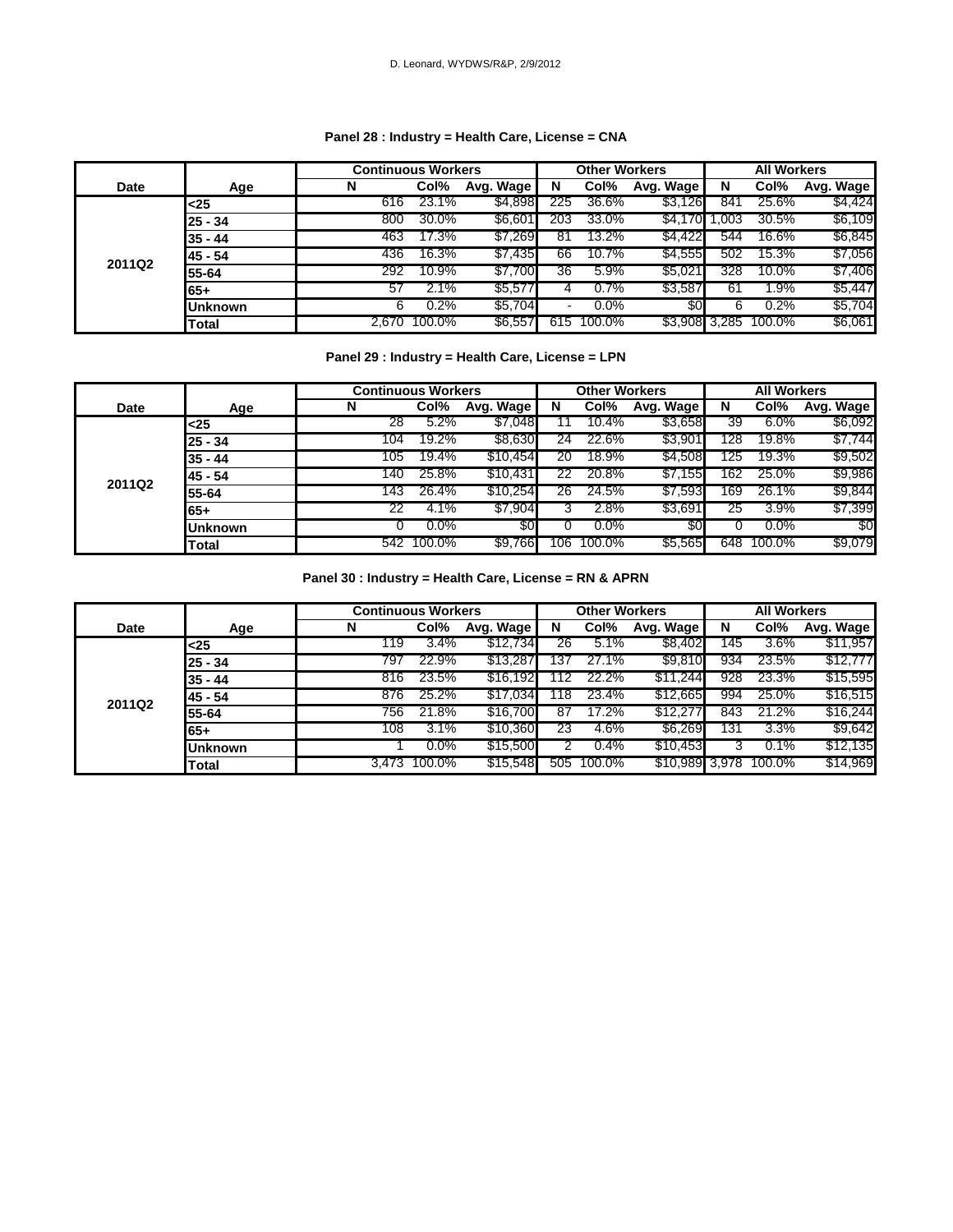### **Panel 31 : Industry = Other Public Sector, License = CNA**

|             |                | <b>Continuous Workers</b> |         |                |     | <b>Other Workers</b> |             |     | <b>All Workers</b> |           |
|-------------|----------------|---------------------------|---------|----------------|-----|----------------------|-------------|-----|--------------------|-----------|
| <b>Date</b> | Age            | N                         | Col%    | Avg. Wage      | N   | Col%                 | Avg. Wage   | N   | Col%               | Avg. Wage |
|             | $25$           | 58                        | 8.6%    | \$6,001        | 52  | 31.1%                | \$3,338     | 110 | 13.0%              | \$4,742   |
|             | 25 - 34        | 188                       | 27.8%   | \$7,958        | 51  | 30.5%                | \$2,557 239 |     | 28.3%              | \$6,806   |
|             | $35 - 44$      | 145                       | 21.4%   | \$8,405        | 34  | 20.4%                | \$3.414     | 179 | 21.2%              | \$7,457   |
|             | 45 - 54        | 147                       | 21.7%   | \$8,160        | 16  | 9.6%                 | \$5,323 163 |     | 19.3%              | \$7,881   |
| 2011Q2      | 55-64          | 11.                       | 17.3%   | <b>\$8,185</b> | 12  | 7.2%                 | \$6,652 129 |     | 15.3%              | \$8,043   |
|             | 65+            | 20                        | $3.0\%$ | \$5,045        |     | $1.2\%$              | \$751       |     | 2.6%               | \$4,655   |
|             | <b>Unknown</b> |                           | 0.3%    | \$9,469        |     | $0.0\%$              | 80          |     | 0.2%               | \$9,469   |
|             | <b>Total</b>   | 677                       | 100.0%  | \$7,888        | 167 | 100.0%               | \$3,512 844 |     | 100.0%             | \$7,022   |

### **Panel 32 : Industry = Other Public Sector, License = LPN**

|             |         | <b>Continuous Workers</b> |         |           |   | <b>Other Workers</b> |           |     | <b>All Workers</b> |           |
|-------------|---------|---------------------------|---------|-----------|---|----------------------|-----------|-----|--------------------|-----------|
| <b>Date</b> | Age     | N                         | Col%    | Avg. Wage | N | Col%                 | Avg. Wage | N   | Col%               | Avg. Wage |
|             | <25     |                           | $0.0\%$ | 30        |   | $0.0\%$              | \$0       |     | $0.0\%$            | \$0       |
|             | 25 - 34 |                           | 7.8%    | \$7,394   |   | $1.1\%$              | \$10,052  |     | 8.2%               | \$7,837   |
|             | 35 - 44 |                           | 17.2%   | \$9,994   |   | 1.1%                 | \$10,028  |     | 16.4%              | \$9,997   |
|             | 45 - 54 | 18                        | 28.1%   | \$9,916   |   | $0.0\%$              | \$0       | 18  | 24.7%              | \$9,916   |
| 2011Q2      | 55-64   | 25                        | 39.1%   | \$11,680  |   | 77.8%                | \$4,386   | 32  | 43.8%              | \$10,084  |
|             | 65+     |                           | 7.8%    | \$6,397   |   | $0.0\%$              | 80        |     | $6.8\%$            | \$6,397   |
|             | Unknown |                           | $0.0\%$ | \$0       |   | $0.0\%$              | \$0       |     | $0.0\%$            | \$0       |
|             | Total   | 64                        | 100.0%  | \$10,146  | 9 | 100.0%               | \$5,643   | 73. | 100.0%             | \$9,591   |

**Panel 33 : Industry = Other Public Sector, License = RN & APRN**

|             |                | <b>Continuous Workers</b> |         |           |     | <b>Other Workers</b> |              |     | <b>All Workers</b> |           |
|-------------|----------------|---------------------------|---------|-----------|-----|----------------------|--------------|-----|--------------------|-----------|
| <b>Date</b> | Age            | N                         | Col%    | Avg. Wage | N   | Col%                 | Avg. Wage    | N   | Col%               | Avg. Wage |
|             | <25            |                           | 0.5%    | \$13,390  |     | 4.0%                 | \$9,839      |     | $.2\%$             | \$11,171  |
|             | 25 - 34        | 54                        | 9.9%    | \$14,213  | 20  | 15.9%                | \$10,872     | 74  | 11.0%              | \$13,310  |
|             | 35 - 44        | 106                       | 19.4%   | \$14,243  |     | 21.4%                | \$12.514     | 133 | 19.8%              | \$13,892  |
|             | 145 - 54       | 165                       | 30.2%   | \$15,509  | 28  | 22.2%                | \$12,737     | 193 | 28.7%              | \$15,107  |
| 2011Q2      | 55-64          | 197                       | 36.0%   | \$15,247  | 31  | 29.4%                | \$10,182 234 |     | 34.8%              | \$14,446  |
|             | 65+            | 22                        | 4.0%    | \$11,975  |     | 7.1%                 | \$3,652      | 31  | 4.6%               | \$9,559   |
|             | <b>Unknown</b> |                           | $0.0\%$ | \$0       |     | $0.0\%$              | 80           |     | $0.0\%$            | \$0       |
|             | Total          | 547                       | 100.0%  | \$14,887  | 126 | 100.0%               | \$10,879 673 |     | $100.0\%$          | \$14,137  |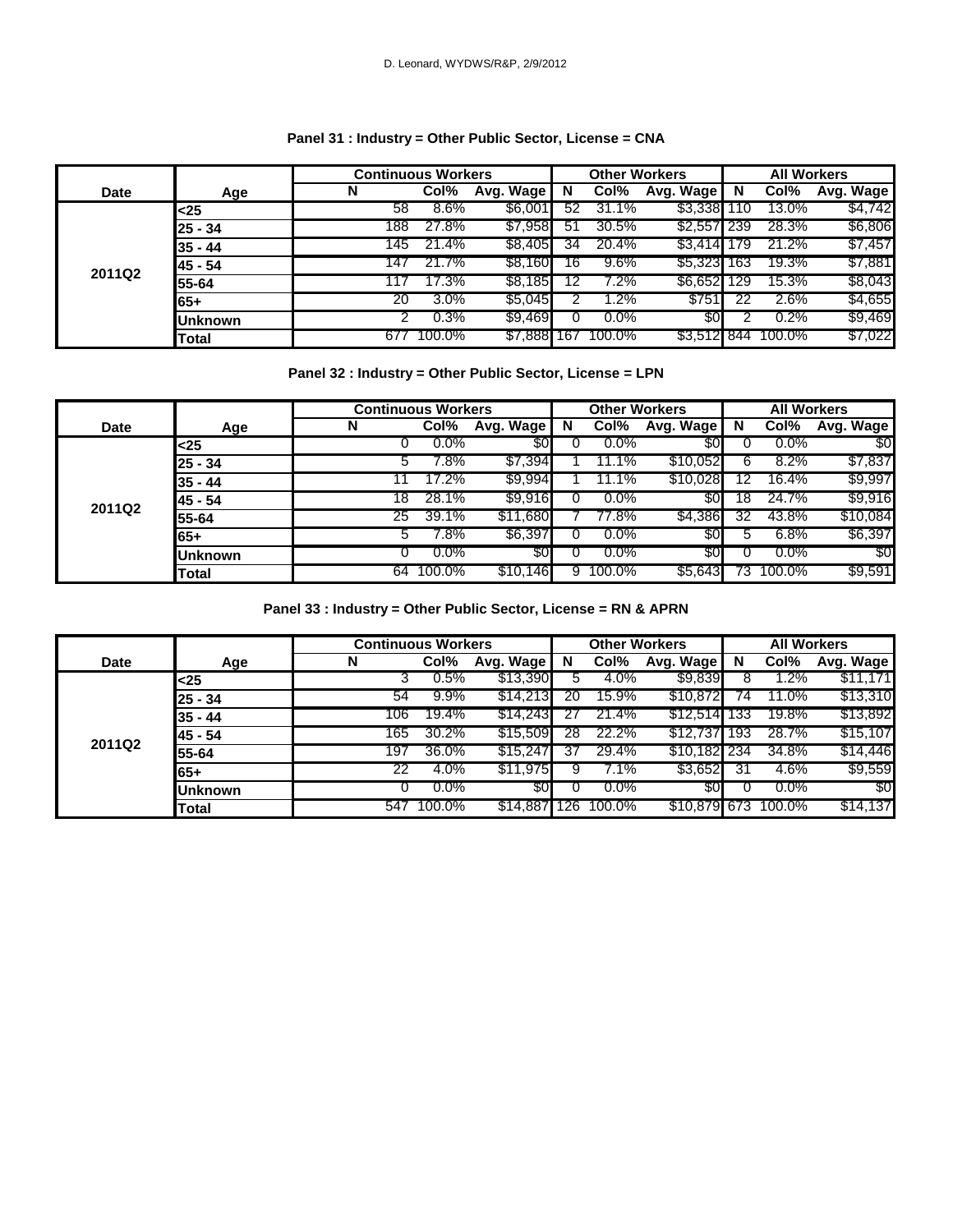### **Panel 34 : Industry = Private Sector, License = CNA**

|        |                | <b>Continuous Workers</b> |         |             |     | <b>Other Workers</b> |               |     | <b>All Workers</b> |           |
|--------|----------------|---------------------------|---------|-------------|-----|----------------------|---------------|-----|--------------------|-----------|
| Date   | Age            | N                         | Col%    | Avg. Wage   | N   | Col%                 | Avg. Wage     | N   | Col%               | Avg. Wage |
|        | $<$ 25         | 264                       | 18.7%   | \$4,282 313 |     | 34.4%                | \$3,338       | 577 | 24.8%              | \$3,770   |
|        | $25 - 34$      | 459                       | 32.5%   | \$6,635 332 |     | 36.5%                | \$2,557       | 791 | 34.1%              | \$4,923   |
|        | $35 - 44$      | 263                       | 18.6%   | \$6,407 124 |     | 13.6%                | \$3,414       | 387 | 16.7%              | \$5,448   |
|        | 45 - 54        | 246                       | 17.4%   | \$6,395     | 94  | 10.3%                | \$5,323       | 340 | 14.6%              | \$6,098   |
| 2011Q2 | 55-64          | 148                       | 10.5%   | \$5,711     | 34  | 3.7%                 | \$6,652       | 182 | 7.8%               | \$5,887   |
|        | 65+            | 32                        | 2.3%    | \$3,792     | -13 | .4%                  | \$751         | 45  | 1.9%               | \$2,913   |
|        | <b>Unknown</b> |                           | $0.1\%$ | \$1,615     |     | $0.0\%$              | 30            |     | $0.0\%$            | \$1,615   |
|        | Total          | 1.413                     | 100.0%  | \$5,946 910 |     | 100.0%               | \$3,355 2,323 |     | 100.0%             | \$4,931   |

### **Panel 35 : Industry = Private Sector, License = LPN**

|             |                | <b>Continuous Workers</b> |         |           |    | <b>Other Workers</b> |           |    | <b>All Workers</b> |           |
|-------------|----------------|---------------------------|---------|-----------|----|----------------------|-----------|----|--------------------|-----------|
| <b>Date</b> | Age            | N                         | Col%    | Avg. Wage | N  | Col%                 | Avg. Wage | N  | Col%               | Avg. Wage |
|             | <25            |                           | 2.3%    | \$5,308   |    | 6.7%                 | \$948     |    | 3.4%               | \$3,128   |
|             | $25 - 34$      | 16                        | 18.2%   | \$6,861   | b. | 16.7%                | \$3,170   |    | 17.8%              | \$5,982   |
|             | $35 - 44$      | 18                        | 20.5%   | \$8,021   |    | 23.3%                | \$5,769   | 25 | 21.2%              | \$7,390   |
|             | 45 - 54        | 27                        | 30.7%   | \$8,554   | 8  | 26.7%                | \$3,536   | 35 | 29.7%              | \$7,407   |
| 2011Q2      | 55-64          | 20                        | 22.7%   | \$7,350   | 8  | 26.7%                | \$4,512   | 28 | 23.7%              | \$6,539   |
|             | $65+$          | 5                         | 5.7%    | \$5,600   |    | $0.0\%$              | 30        | 5  | 4.2%               | \$5,600   |
|             | <b>Unknown</b> |                           | $0.0\%$ | 30        |    | $0.0\%$              | \$0       |    | $0.0\%$            | \$0       |
|             | Total          | 88                        | 100.0%  | \$7,622   | 30 | 100.0%               | \$4,084   | 18 | 100.0%             | \$6,722   |

**Panel 36 : Industry = Private Sector, License = RN & APRN**

|        |                | <b>Continuous Workers</b> |            |           |     | <b>Other Workers</b> |           |    | <b>All Workers</b> |           |
|--------|----------------|---------------------------|------------|-----------|-----|----------------------|-----------|----|--------------------|-----------|
| Date   | Age            | N                         | Col%       | Avg. Wage | N   | Col%                 | Avg. Wage | N  | Col%               | Avg. Wage |
|        | <25            |                           | 0.4%       | \$5,831   |     | $.6\%$               | \$11,918  |    | 0.7%               | \$9,889   |
|        | $25 - 34$      | 36                        | 13.2%      | \$11,884  | 23  | 17.8%                | \$7,995   | 59 | 14.7%              | \$10,368  |
|        | $35 - 44$      | 48                        | 17.6%      | \$14,01   |     | 20.9%                | \$8,520   | 75 | 18.7%              | \$12,034  |
| 2011Q2 | 45 - 54        | 79.                       | 28.9%      | \$13,675  | 43  | 33.3%                | \$9,942   |    | 30.3%              | \$12,359  |
|        | 55-64          | 89                        | 32.6%      | \$12,848  |     | 20.9%                | \$7,459   | 16 | 28.9%              | \$11,594  |
|        | 65+            | 20                        | 7.3%       | \$9,190   |     | 5.4%                 | \$5,612   |    | 6.7%               | \$8,263   |
|        | <b>Unknown</b> |                           | $0.0\%$    | 30        |     | $0.0\%$              | 30        |    | $0.0\%$            | \$0       |
|        | Total          |                           | 273 100.0% | \$12,871  | 129 | 100.0%               | \$8,573   |    | 402 100.0%         | \$11,492  |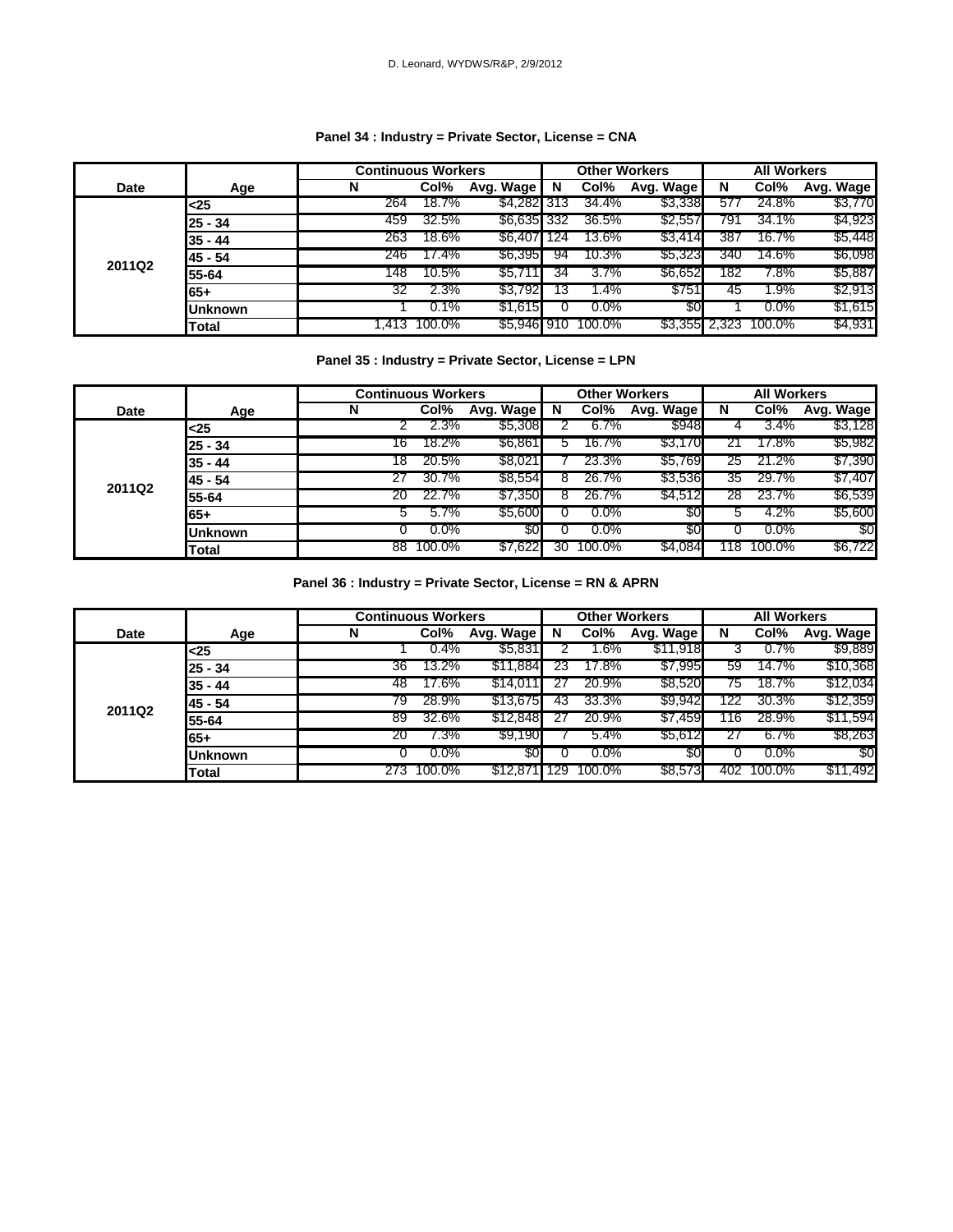### **Panel 37 : Industry = Statewide, License = CNA**

|             |                | <b>Continuous Workers</b> |         |                |     | <b>Other Workers</b> |               | <b>All Workers</b> |                      |           |
|-------------|----------------|---------------------------|---------|----------------|-----|----------------------|---------------|--------------------|----------------------|-----------|
| <b>Date</b> | Age            | N                         | Col%    | Avg. Wage      | N   | Col%                 | Avg. Wage     | N                  | Col%                 | Avg. Wage |
|             | <25            | 938                       | 19.7%   | \$4,793        | 590 | 34.9%                | \$3,257 1,528 |                    | 23.7%                | \$4,200   |
|             | $25 - 34$      | .447                      | 30.4%   | \$6,788        | 586 | 34.6%                | \$3,116 2,033 |                    | 31.5%                | \$5,730   |
|             | $35 - 44$      | 871                       | 18.3%   | <b>\$7,198</b> | 239 | 14.1%                | \$3.755       |                    | 17.2%                | \$6,457   |
|             | 145 - 54       | 829                       | 17.4%   | \$7,255        | 176 | $10.4\%$             | \$5,035 1,005 |                    | 15.6%                | \$6,866   |
| 2011Q2      | 55-64          | 557                       | 11.7%   | \$7,273        | 82  | 4.8%                 | \$5,936       | 639                | $9.9\%$              | \$7,102   |
|             | 65+            | 109                       | 2.3%    | \$4,955        | 19  | 1.1%                 | \$1,348       | 128                | 2.0%                 | \$4,420   |
|             | <b>Unknown</b> |                           | $0.2\%$ | <b>\$6,086</b> |     | $0.0\%$              | #DIV/0!       | У                  | $0.1\%$              | \$6,086   |
|             | Total          | 4.760                     | 100.0%  | \$6,565 1,692  |     | 100.0%               |               |                    | #DIV/0! 6.452 100.0% | \$5,780   |

### **Panel 38 : Industry = Statewide, License = LPN**

|        |                | <b>Continuous Workers</b> | <b>Other Workers</b> |           | <b>All Workers</b> |            |           |     |         |           |
|--------|----------------|---------------------------|----------------------|-----------|--------------------|------------|-----------|-----|---------|-----------|
| Date   | Age            |                           | Col%                 | Avg. Wage | N                  | Col%       | Avg. Wage | N   | Col%    | Avg. Wage |
|        | <25            | 30                        | 4.3%                 | \$6,932   | 13                 | $9.0\%$    | \$3,241   | 43  | 5.1%    | \$5,816   |
|        | $25 - 34$      | 125                       | 18.0%                | \$8,354   | 30                 | 20.7%      | \$3,984   | 155 | 18.5%   | \$7,509   |
|        | $35 - 44$      | 134                       | 19.3%                | \$10,089  | 28                 | 19.3%      | \$5,020   | 162 | 19.3%   | \$9,213   |
|        | 45 - 54        | 185                       | 26.7%                | \$10,107  | 30                 | 20.7%      | \$6,190   | 215 | 25.6%   | \$9,561   |
| 2011Q2 | 55-64          | 188                       | 27.1%                | \$10,134  | 41                 | 28.3%      | \$6,444   | 229 | 27.3%   | \$9,474   |
|        | $65+$          | 32                        | 4.6%                 | \$7,309   |                    | 2.1%       | \$3,691   | 35  | 4.2%    | \$6,999   |
|        | <b>Unknown</b> |                           | $0.0\%$              | \$0       |                    | $0.0\%$    | \$0       |     | $0.0\%$ | \$0       |
|        | Total          | 694                       | 100.0%               | \$9,529   |                    | 145 100.0% | \$5,263   | 839 | 100.0%  | \$8,792   |

**Panel 39 : Industry = Statewide, RN & APRN**

|        |                | <b>Continuous Workers</b> |         |           |      | <b>Other Workers</b> |           | <b>All Workers</b> |        |           |  |
|--------|----------------|---------------------------|---------|-----------|------|----------------------|-----------|--------------------|--------|-----------|--|
| Date   | Age            | N                         | Col%    | Avg. Wage | N    | Col%                 | Avg. Wage | N                  | Col%   | Avg. Wage |  |
|        | $<$ 25         | 123                       | 2.9%    | \$12,694  | 33   | 4.3%                 | \$8,833   | 156                | 3.1%   | \$11,877  |  |
|        | $25 - 34$      | 887                       | 20.7%   | \$13,286  | 180  | 23.7%                | \$9,696   | .067               | 21.1%  | \$12,681  |  |
|        | $35 - 44$      | 970                       | 22.6%   | \$15,871  | 166  | 21.8%                | \$11,007  | 136                | 22.5%  | \$15,160  |  |
| 2011Q2 | 45 - 54        | l.120                     | 26.1%   | \$16,572  | 189  | 24.9%                | \$12,056  | .309               | 25.9%  | \$15,920  |  |
|        | 55-64          | 1.042                     | 24.3%   | \$16,096  | 151  | 19.9%                | \$10,902  | Ⅰ.193              | 23.6%  | \$15,439  |  |
|        | 65+            | 150                       | 3.5%    | \$10,441  | 39   | 5.1%                 | \$5,547   | 189                | 3.7%   | \$9,431   |  |
|        | <b>Unknown</b> |                           | $0.0\%$ | \$15,500  |      | 0.3%                 | \$10,453  |                    | 0.1%   | \$12,135  |  |
|        | Total          | 4.293                     | 100.0%  | \$15,294  | 760. | 100.0%               | \$10,561  | 5.053              | 100.0% | \$14,582  |  |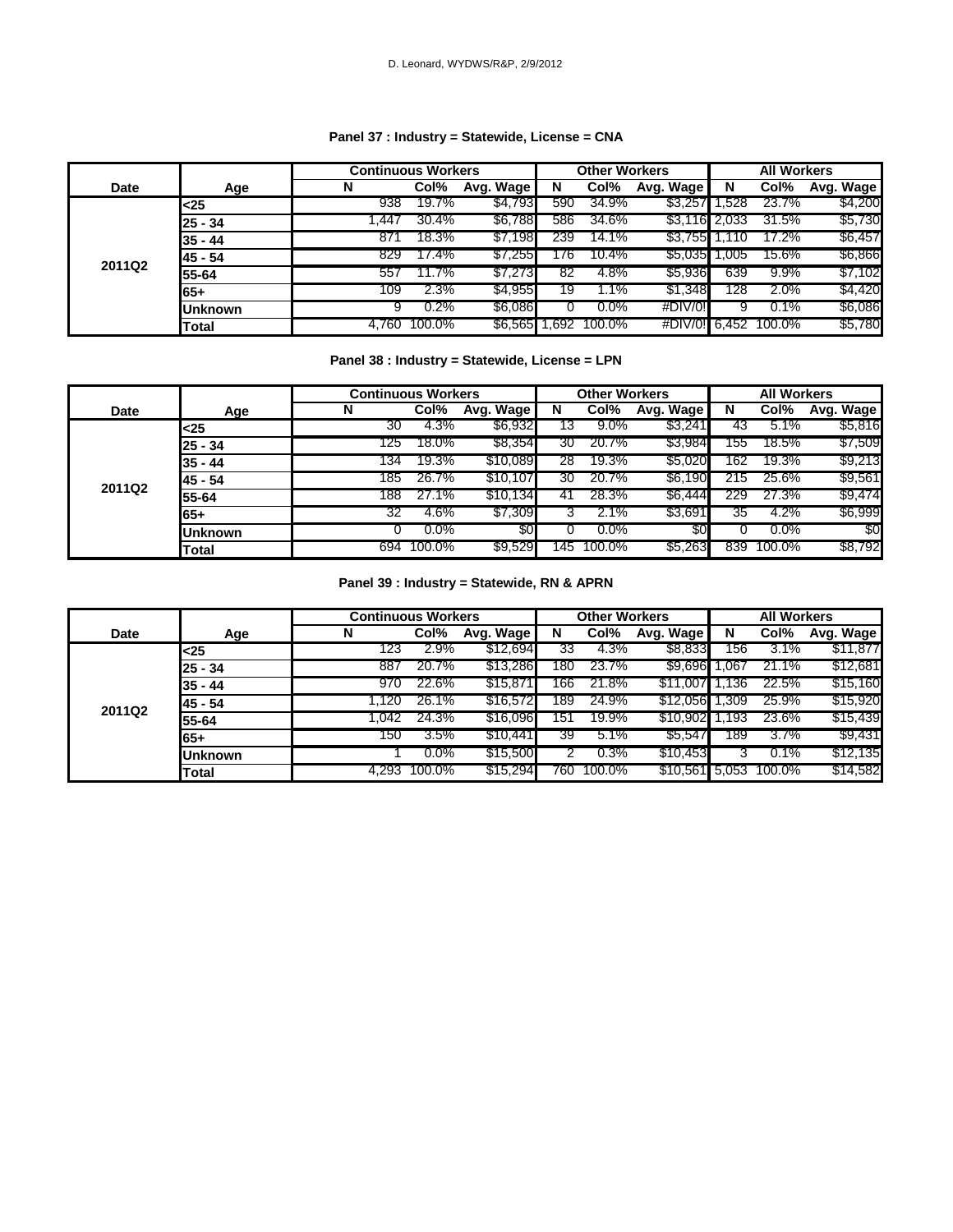#### D. Leonard, WYDWS/R&P, 2/9/2012

#### **Panel 40: Registered Nurses and Advanced Practice Registered Nurses Working in Health Care by County of Work, 2011Q2**

|                       |       | <b>Continuous</b> | <b>Employment Status</b><br>Average |     | Other    | Average        |       | <b>Total</b> | Average  |
|-----------------------|-------|-------------------|-------------------------------------|-----|----------|----------------|-------|--------------|----------|
| <b>County of Work</b> | N     | Column %          | Wage                                | N   | Column % | Wage           | N     | Column %     | Wage     |
| Natrona               | 729   | 21.0%             | \$16.639                            | 98  | 19.4%    | \$11.927       | 827   | 20.8%        | \$16.081 |
| Laramie               | 687   | 19.8%             | \$16.079                            | 86  | 17.0%    | \$10,556       | 773   | 19.4%        | \$15.464 |
| Campbell              | 250   | 7.2%              | \$15.474                            | 26  | 5.1%     | \$12,009       | 276   | 6.9%         | \$15.147 |
| Park                  | 257   | 7.4%              | \$15,592                            | 24  | 4.8%     | \$9.846        | 281   | 7.1%         | \$15,102 |
| Albany                | 203   | 5.8%              | \$15,282                            | 24  | 4.8%     | \$11.010       | 227   | 5.7%         | \$14,830 |
| Fremont               | 169   | 4.9%              | \$12.656                            | 90  | 17.8%    | \$12.481       | 259   | 6.5%         | \$12.595 |
| Sheridan              | 200   | 5.8%              | \$14.456                            | 27  | 5.3%     | \$8.318        | 227   | 5.7%         | \$13,726 |
| Other Counties*       | 978   | 28.2%             | \$15.149                            | 130 | 25.7%    | \$10.092       | 1.108 | 27.9%        | \$14,556 |
| Total                 | 3.473 | 100.0%            | \$15,548 505                        |     | 100.0%   | \$10,989 3,978 |       | 100.0%       | \$14,969 |

\*Other Wyoming counties were aggregated to protect confidentiality.

 $\mathbf{I}$ 

#### **Panel 41: Registered Nurses and Advanced Practice Registered Nurses Working In Other Public Sector Industries by County of Work, 2011Q2**

 $\blacksquare$ 

|                       |     |                   | <b>Employment Status</b> |     |          |          |     |          |          |
|-----------------------|-----|-------------------|--------------------------|-----|----------|----------|-----|----------|----------|
|                       |     | <b>Continuous</b> |                          |     | Other    |          |     | Total    |          |
|                       |     |                   | Average<br>Average       |     |          |          |     |          | Average  |
| <b>County of Work</b> | N   | Column %          | Wage                     | N   | Column % | Wage     | N   | Column % | Wage     |
| Natrona               | 58  | 10.6%             | \$14,193                 | 15  | 11.9%    | \$13,414 | 73  | 10.8%    | \$14,033 |
| Laramie               | 117 | 21.4%             | \$14.482                 | 24  | 19.0%    | \$16,266 | 141 | 21.0%    | \$14,786 |
| Campbell              | 44  | 8.0%              | \$16,778                 | 9   | 7.1%     | \$17,253 | 53  | 7.9%     | \$16,859 |
| Park                  | 15  | 2.7%              | \$13,594                 | 6   | 4.8%     | \$14,560 | 21  | 3.1%     | \$13,870 |
| Albany                | 33  | 6.0%              | \$16,350                 | 3   | 2.4%     | \$12,432 | 36  | 5.3%     | \$16.024 |
| Fremont               | 74  | 13.5%             | \$14.692                 | 12  | 9.5%     | \$10,978 | 86  | 12.8%    | \$14.174 |
| Sheridan              | 19  | 3.5%              | \$11,933                 | 6   | 4.8%     | \$12,755 | 25  | 3.7%     | \$12,130 |
| Other Counties*       | 187 | 34.2%             | \$15,134                 | 51  | 40.5%    | \$10,711 | 238 | 35.4%    | \$14.186 |
| <b>Total</b>          | 547 | 100.0%            | \$14,887                 | 126 | 100.0%   | \$12,905 | 673 | 100.0%   | \$14,516 |

\*Other Wyoming counties were aggregated to protect confidentiality.

#### **Panel 42: Registered Nurses and Advanced Practice Registered Nurses Working in Private Sector Industries by County of Work, 2011Q2**

|                       | <b>Employment Status</b> |                   |          |     |          |          |     |              |          |
|-----------------------|--------------------------|-------------------|----------|-----|----------|----------|-----|--------------|----------|
|                       |                          | <b>Continuous</b> | Average  |     | Other    | Average  |     | <b>Total</b> | Average  |
| <b>County of Work</b> | N                        | Column %          | Wage     | N   | Column % | Wage     | N   | Column %     | Wage     |
| Natrona               | 32                       | 11.7%             | \$13.583 | 9   | 7.0%     | \$14.698 | 41  | 10.2%        | \$13.827 |
| Laramie               | 66                       | 24.2%             | \$13,628 | 22  | 17.1%    | \$8,472  | 88  | 21.9%        | \$12,339 |
| Campbell              | 16                       | 5.9%              | \$14.050 |     | 0.8%     | \$10.680 | 17  | 4.2%         | \$13,852 |
| Park                  | 10                       | 3.7%              | \$11.354 | 5   | 3.9%     | \$8,720  | 15  | 3.7%         | \$10,476 |
| Albany                | 12                       | 4.4%              | \$12.055 | 3   | 2.3%     | \$14.055 | 15  | 3.7%         | \$12,455 |
| Fremont               | 18                       | 6.6%              | \$13.565 | 5   | 3.9%     | \$9,245  | 23  | 5.7%         | \$12,626 |
| Sheridan              | 12                       | 4.4%              | \$8.938  | 8   | 6.2%     | \$5,780  | 20  | 5.0%         | \$7,675  |
| Other Counties*       | 107                      | 39.2%             | \$12,573 | 76  | 58.9%    | \$7,873  | 183 | 45.5%        | \$10,621 |
| Total                 | 273                      | 100.0%            | \$12.871 | 129 | 100.0%   | \$8,573  | 402 | 100.0%       | \$11.492 |

\*Other Wyoming counties were aggregated to protect confidentiality.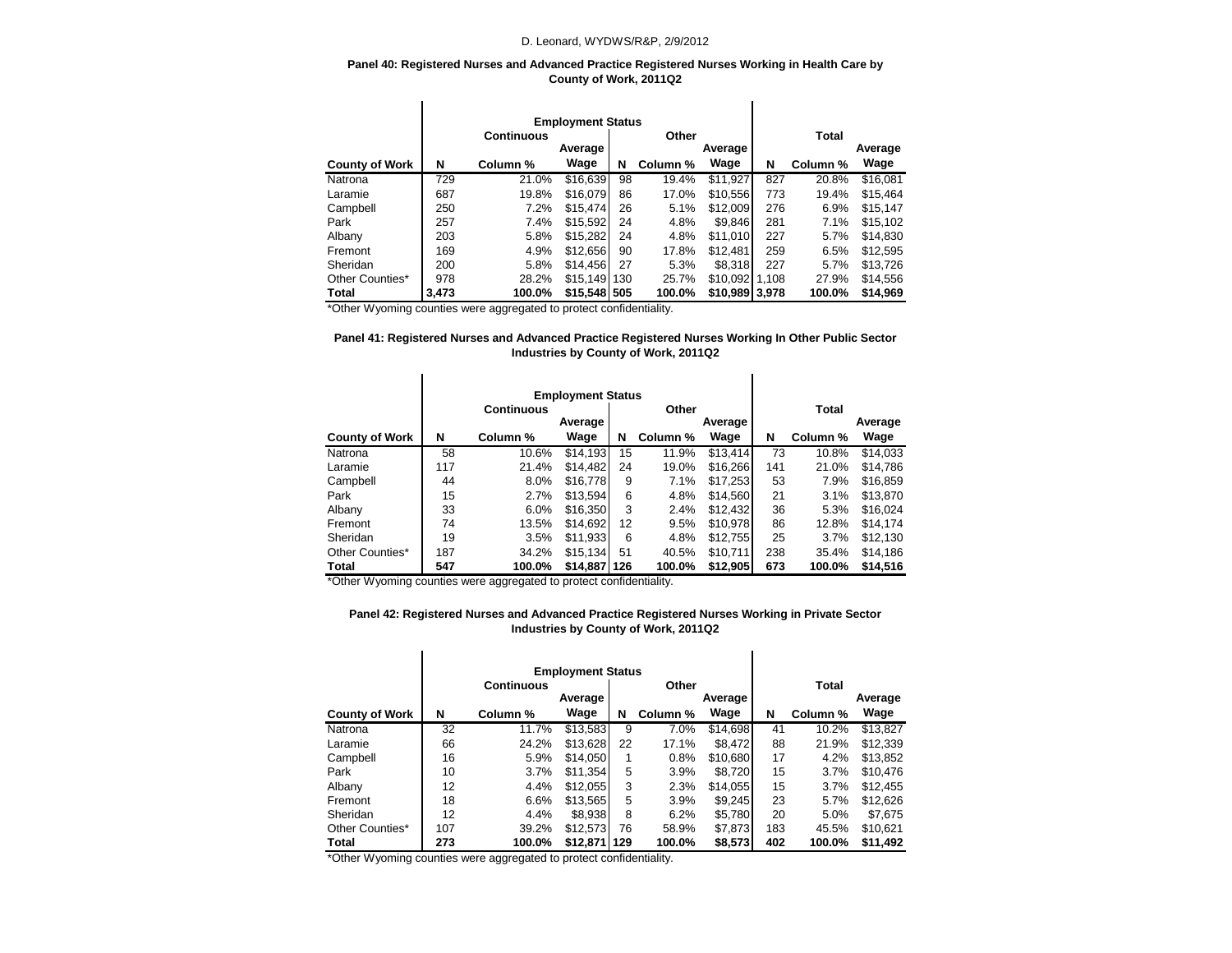### D. Leonard, WYDWS/R&P, 2/9/2012

### **Panel 43: Employer = Powell Valley Health Care, License = CNA**

|                                              | 2009Q3  | 2009Q4  | 2010Q1  | 2010Q2  | 2010Q3  | 2010Q4  | 2011Q1  | 2011Q2  | 2011Q3      |
|----------------------------------------------|---------|---------|---------|---------|---------|---------|---------|---------|-------------|
| <b>Active CNAs<sup>a</sup></b>               | 105     | 104     | 104     | 105     | 106     | 108     | 110     | 110     | 107         |
| % Change Prev. Qtr.                          | 4.9%    | $-1.9%$ | $-3.8%$ | 4.0%    | 6.7%    | 0.9%    | $-4.4%$ | $-2.8%$ | $-4.8%$     |
| % Change Prev. Year                          | 8.1%    | $-2.8%$ | 0.0%    | 2.9%    | 4.7%    | 7.6%    | 6.9%    | $0.0\%$ | $-10.7%$    |
| <b>CNA % of Total Employment</b>             | 22.2%   | 22.2%   | 21.8%   | 22.0%   | 22.9%   | 23.3%   | 22.9%   | 22.4%   | 21.6%       |
| <b>Multiple Jobholding Rate</b>              | 8.6%    | 7.7%    | 4.8%    | 11.5%   | 15.1%   | 13.9%   | 9.1%    | 7.3%    | 14.1%       |
| <b>Avg. Wages Continuous Employees</b>       | \$6,612 | \$6,767 | \$5,659 | \$5,689 | \$6,665 | \$7,172 | \$6,296 | \$6,366 | <b>N.A.</b> |
| Avg. Age All CNAs                            | 37.1    | 36.8    | 37.1    | 37.1    | 37.5    | 36.8    | 36.9    | 37.8    | 38.4        |
| Avg. Tenure All CNAs (Years)                 | 5.4     | 5.4     | 5.6     | 5.5     | 5.4     | 5.2     | 5.3     | 5.7     | 6.0         |
| <b>Exit Rate Percentage</b>                  | 7.5%    | 2.9%    | 5.9%    | 3.8%    | 8.0%    | 6.2%    | 6.5%    | 6.7%    | <b>N.A.</b> |
| Age                                          |         |         |         |         |         |         |         |         |             |
| Number <sup>a</sup><br>$<$ 35 $\overline{ }$ | 52      | 52      | 53      | 54      | 54      | 55      | 55      | 53      | 50          |
| Percentage                                   | 49.8%   | 49.9%   | 50.8%   | 51.7%   | 51.3%   | 50.6%   | 49.8%   | 48.2%   | 47.2%       |
| Number <sup>a</sup><br>35-44                 | 19      | 20      | 19      | 18      | 19      | 20      | 22      | 23      | 24          |
| Percentage                                   | 18.4%   | 18.8%   | 18.6%   | 17.5%   | 17.5%   | 18.1%   | 19.6%   | 21.2%   | 22.3%       |
| 45-54 Number <sup>a</sup>                    | 22      | 21.25   | 20.25   | 20.5    | 20.75   | 20.75   | 20.25   | 20.25   | 19          |
| Percentage                                   | 21.1%   | 20.5%   | 19.5%   | 19.6%   | 19.6%   | 19.3%   | 18.5%   | 18.5%   | 17.8%       |
| Number <sup>a</sup><br>$55+$                 | 11      | 11      | 12      | 12      | 12      | 13      | 13      | 13      | 13          |
| Percentage                                   | 10.8%   | 10.8%   | 11.1%   | 11.2%   | 11.6%   | 11.8%   | 11.6%   | 11.4%   | 11.7%       |

a. Calculation based on a four-quarter moving average

**Panel 44: Employer = Powell Valley Health Care, License = APRN/RN/LPN**

|                                           | 2009Q3   | 2009Q4   | 2010Q1   | 2010Q2   | 2010Q3   | 2010Q4   | 2011Q1   | 2011Q2   | 2011Q3  |
|-------------------------------------------|----------|----------|----------|----------|----------|----------|----------|----------|---------|
| <b>Active APRN/RN/LPNs<sup>a</sup></b>    | 133      | 132      | 128      | 125      | 122      | 120      | 119      | 119      | 117     |
| % Change Prev. Qtr.                       | $-3.0%$  | 0.0%     | $-7.0%$  | 0.0%     | $-2.5%$  | 5.1%     | $-5.7%$  | 1.7%     | $-5.9%$ |
| % Change Prev. Year                       | 0.8%     | $-2.3%$  | $-12.4%$ | $-9.8%$  | $-9.3%$  | $-4.7\%$ | $-3.3%$  | $-1.7%$  | $-5.1%$ |
| <b>APRN/RN/LPNs % of Total Employment</b> | 26.8%    | 27.2%    | 25.9%    | 25.2%    | 23.9%    | 25.4%    | 24.6%    | 25.2%    | 23.9%   |
| <b>Multiple Jobholding Rate</b>           | 3.1%     | 6.6%     | 3.2%     | 4.7%     | 4.7%     | 5.0%     | 3.7%     | 4.2%     | 4.1%    |
| <b>Avg. Wages Continuous Employees</b>    | \$13,943 | \$14,464 | \$12,646 | \$13,335 | \$15,334 | \$15,122 | \$13,251 | \$13,148 | N.A.    |
| Avg. Age All APRN/RN/LPNs                 | 42.8     | 43.7     | 44.1     | 43.9     | 43.7     | 44.0     | 44.8     | 44.3     | 44.7    |
| Avg. Tenure All APRN/RN/LPNs (Years)      | 6.4      | 6.5      | 6.7      | 7.0      | 7.2      | 6.8      | 7.1      | 7.1      | 7.7     |
| <b>Exit Rate Percentage</b>               | 3.1%     | 3.1%     | 4.2%     | 5.8%     | 3.4%     | 9.8%     | 1.7%     | 4.2%     | N.A.    |
| Age                                       |          |          |          |          |          |          |          |          |         |
| Number <sup>a</sup><br>$35$               | 42       | 40       | 38       | 36       | 34       | 33       | 31       | 30       | 29      |
| Percentage                                | 31.8%    | 30.3%    | 29.5%    | 28.7%    | 27.8%    | 27.1%    | 26.3%    | 25.3%    | 25.0%   |
| Number <sup>a</sup><br>35-44              | 29       | 29       | 28       | 27       | 27       | 28       | 28       | 30       | 28      |
| Percentage                                | 21.5%    | 22.0%    | 22.1%    | 21.7%    | 22.2%    | 22.9%    | 23.3%    | 24.9%    | 23.9%   |
| Number <sup>a</sup><br>45-54              | 44       | 45       | 42       | 40       | 38       | 36       | 36       | 35       | 35      |
| Percentage                                | 33.1%    | 33.7%    | 32.5%    | 32.1%    | 31.3%    | 30.0%    | 30.0%    | 29.3%    | 29.5%   |
| Number <sup>a</sup><br>$55+$              | 18       | 19       | 20       | 22       | 23       | 24       | 24       | 24       | 25      |
| Percentage                                | 13.6%    | 14.0%    | 15.9%    | 17.5%    | 18.7%    | 20.0%    | 20.4%    | 20.5%    | 21.6%   |

a. Calculation based on a four-quarter moving average

**Panel 45: Employer = Powell Valley Health Care, Non-Nursing Staff (NNS)**

|                                 |                                  | 2009Q3   | 2009Q4   | 2010Q1   | 2010Q2   | 2010Q3   | 2010Q4   | 2011Q1   | 2011Q2   | <b>2011Q3</b> |
|---------------------------------|----------------------------------|----------|----------|----------|----------|----------|----------|----------|----------|---------------|
| <b>Active NNS<sup>a</sup></b>   |                                  | 250      | 246      | 242      | 245      | 249      | 251      | 252      | 251      | 249           |
| % Change Prev. Qtr.             |                                  | 2.1%     | $-2.4%$  | 0.8%     | 4.1%     | 3.2%     | $-4.2%$  | $-0.4%$  | $-1.2%$  | 3.3%          |
| % Change Prev. Year             |                                  | $-7.9%$  | $-5.9%$  | $-6.2%$  | 4.6%     | 5.7%     | 3.8%     | 2.5%     | $-2.8%$  | $-2.7%$       |
|                                 | <b>NNS % of Total Employment</b> | 51.0%    | 50.6%    | 52.3%    | 52.8%    | 53.2%    | 51.3%    | 52.5%    | 52.4%    | 54.5%         |
| <b>Multiple Jobholding Rate</b> |                                  | 11.0%    | 10.8%    | 7.9%     | 11.5%    | 12.3%    | 8.0%     | 6.9%     | 7.3%     | 10.7%         |
|                                 | Avg. Wages Continuous Employees  | \$18,059 | \$12,670 | \$11,180 | \$11,606 | \$18,482 | \$12,886 | \$10,711 | \$10,968 | <b>N.A.</b>   |
| Avg. Age All NNS                |                                  | 46.1     | 45.8     | 45.5     | 45.7     | 45.9     | 46.6     | 45.6     | 45.7     | 44.8          |
|                                 | Avg. Tenure All NNS (Years)      | 5.4      | 5.4      | 5.6      | 5.5      | 5.4      | 5.2      | 5.3      | 5.7      | 6.0           |
| <b>Exit Rate Percentage</b>     |                                  | 5.7%     | 4.6%     | 3.7%     | 3.6%     | 6.9%     | 8.0%     | 3.2%     | 6.5%     | <b>N.A.</b>   |
| Age                             |                                  |          |          |          |          |          |          |          |          |               |
|                                 | <35 Number <sup>a</sup>          | 68       | 63       | 59       | 57       | 58       | 58       | 59       | 60       | 62            |
|                                 | Percentage                       | 27.2%    | 25.7%    | 24.4%    | 23.3%    | 23.2%    | 23.0%    | 23.3%    | 23.8%    | 24.9%         |
| $35 - 44$                       | Number <sup>a</sup>              | 44       | 44       | 44       | 45       | 45       | 46       | 46       | 44       | 42            |
|                                 | Percentage                       | 17.5%    | 17.8%    | 18.0%    | 18.3%    | 18.2%    | 18.3%    | 18.2%    | 17.5%    | 16.9%         |
|                                 | 45-54 Number <sup>a</sup>        | 68       | 67       | 68       | 71       | 72       | 70       | 68       | 66       | 65            |
|                                 | Percentage                       | 27.0%    | 27.2%    | 28.2%    | 29.1%    | 28.8%    | 28.0%    | 27.0%    | 26.4%    | 26.0%         |
| $55+$                           | Number <sup>a</sup>              | 68       | 69       | 68       | 68       | 70       | 73       | 76       | 76       | 74            |
|                                 | Percentage                       | 27.0%    | 27.8%    | 28.1%    | 27.9%    | 28.3%    | 29.2%    | 29.9%    | 30.4%    | 29.7%         |

a. Calculation based on a four-quarter moving average